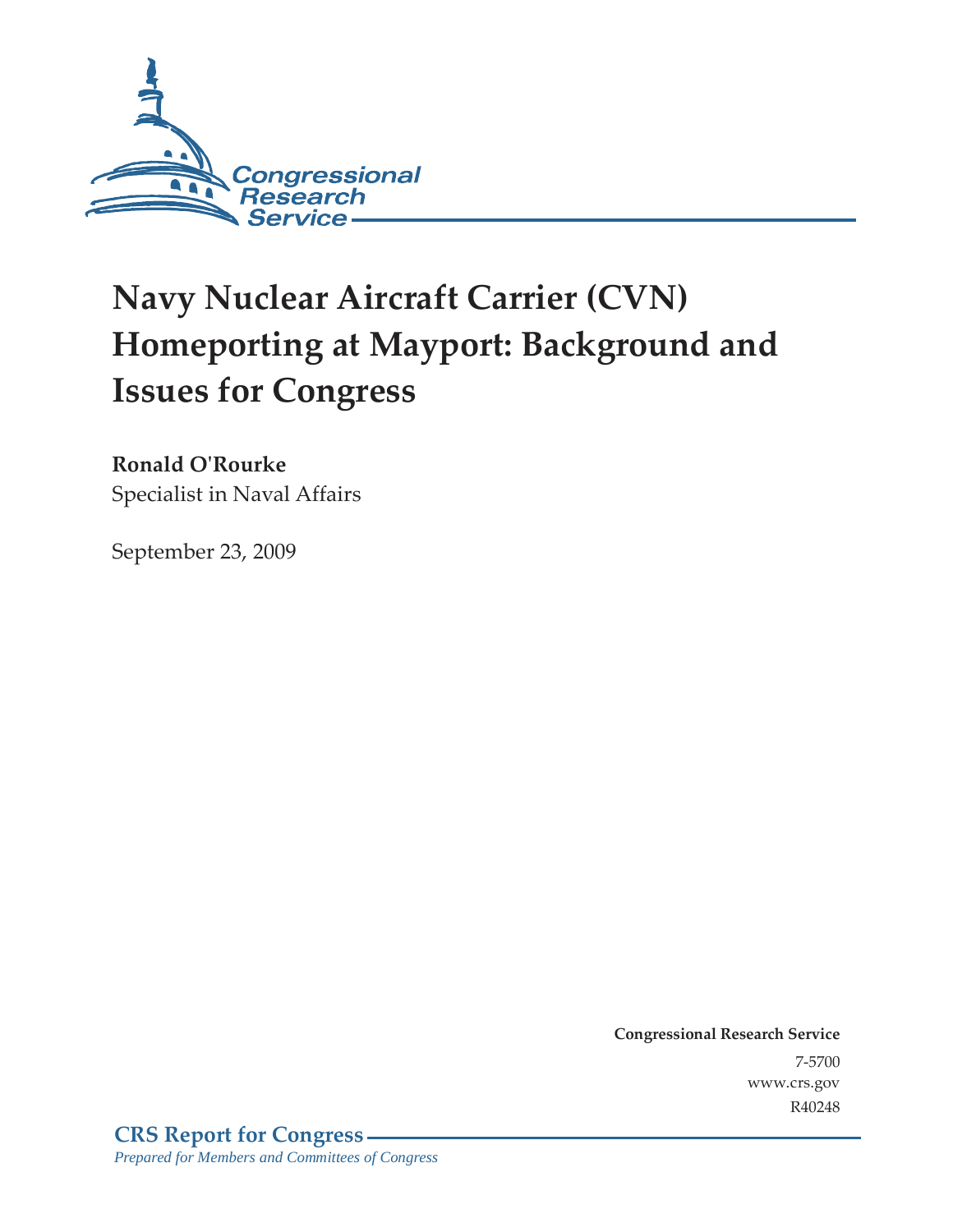## **Summary**

On January 14, 2009, the Navy announced that it wants to transfer one of its nuclear-powered aircraft carriers (CVNs) to the Navy home port at Mayport, FL, known formally as Naval Station (NAVSTA) Mayport. On April 10, 2009, the Department of Defense (DOD) announced that it had decided to delay a final decision on whether to propose transferring a CVN to Mayport until it reviews the issue as part of its 2009-2010 Quadrennial Defense Review (QDR). The Navy's proposed FY2010 budget requests \$46.3 million in Military Construction (MilCon) funding for channel dredging at Mayport. DOD states that it "intends to dredge the Mayport channel in fiscal 2010 to allow the Navy port to dock a nuclear-powered aircraft carrier. This action would provide an alternative port for a carrier on the East Coast if a manmade or natural disaster or other emergency closes the Navy's base in Norfolk, Va., or the surrounding sea approaches. The dredging of the Mayport channel will support any future decisions to permanently homeport a nuclear-powered aircraft carrier."

The Navy's desire to transfer a CVN to Mayport is an issue of interest to some Members of Congress. Many observers expect that transferring a CVN to Mayport would result in a CVN being transferred out of Norfolk, known formally as NAVSTA Norfolk. Transferring a CVN from Norfolk to Mayport would shift from Norfolk to Mayport the local economic activity associated with homeporting a CVN, which some sources estimate as being worth hundreds of millions of dollars per year to the economy of the home port area. Transferring a CVN to Mayport would require congressional approval of MilCon funding for dredging and construction work to make Mayport capable of homeporting a CVN.

The Navy states that a key reason it wants to transfer a CVN to Mayport is to hedge against the risk of a catastrophic event that could damage the Navy's CVN homeporting facilities at Norfolk, VA, and nearby Newport News, VA. All CVNs based on the Atlantic Coast are currently homeported at Norfolk and Newport News. Since a key reason the Navy wants to transfer a CVN to Mayport is to hedge against the risk of a catastrophic event that could damage the Navy's CVN homeporting facilities in Virginia, potential questions for Congress to consider include the following:

- What is the risk of a catastrophic event damaging Atlantic Coast CVN homeporting facilities, and how might that risk be altered by homeporting a CVN at Mayport?
- If a catastrophic event were to damage Atlantic Coast CVN homeporting facilities, what would be the operational impact on the Navy, and how quickly could the Navy repair the damage and return to normal operations?
- Are the costs associated with homeporting a CVN at Mayport worth the benefits in terms of hedging against the risk of a catastrophic event damaging Atlantic Coast CVN homeporting facilities?

In assessing these and other questions relating to the Navy's desire to transfer a CVN to Mayport, Congress may consider several specific issues, including the following: the projected size of the Navy and its allocation between the Pacific and Atlantic Fleets; recurring and nonrecurring costs for homeporting a CVN at Mayport; transit times from Norfolk and Mayport to key destinations; the vulnerability of Norfolk and Mayport to natural and man-made catastrophes; other factors that might differentiate Norfolk and Mayport; the Final Environmental Impact Statement (FEIS) on Mayport homeporting options; potential options for Mayport homeporting other than those studied in the FEIS, and alternative uses of the funding that would be required for homeporting a CVN at Mayport.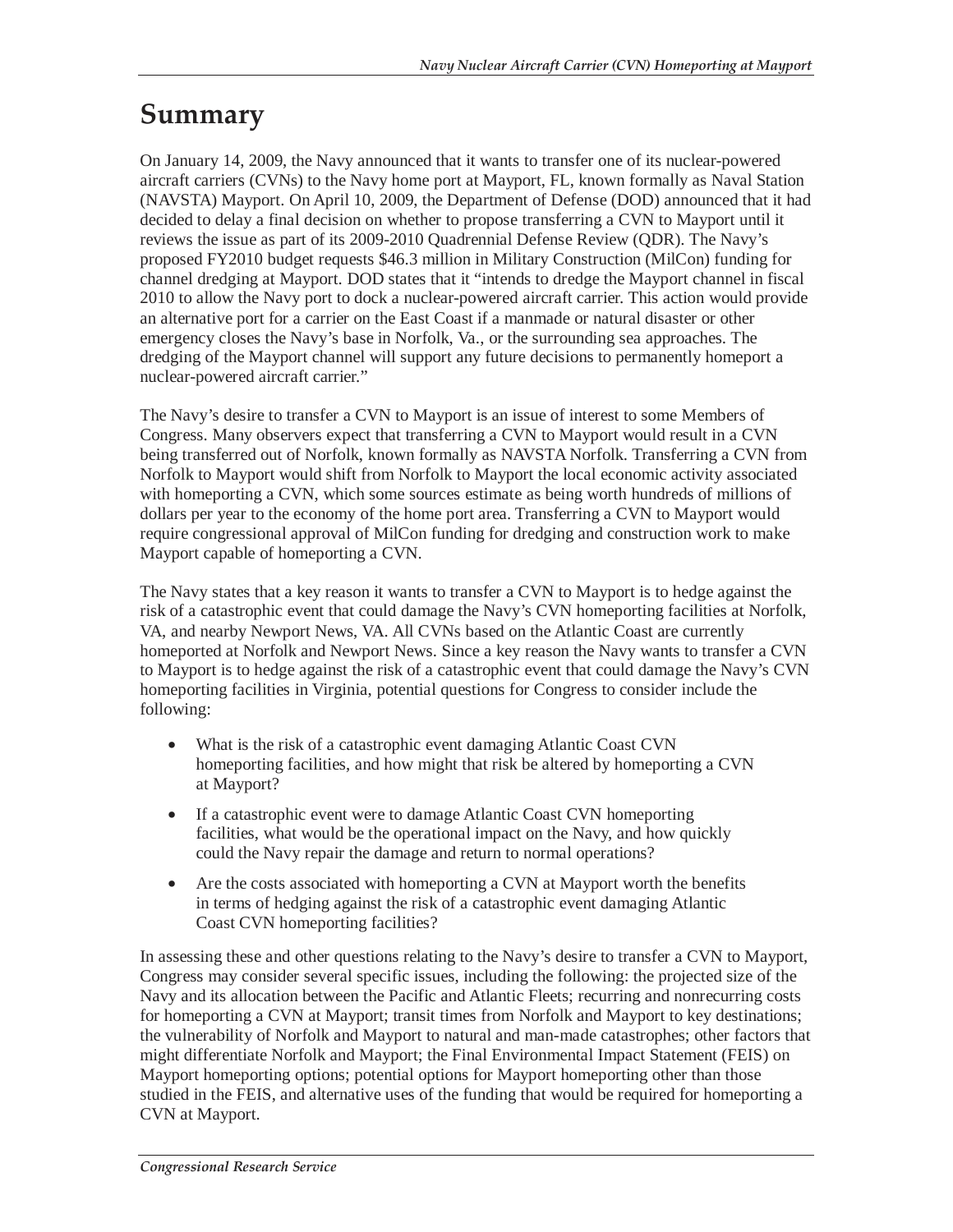# Contents

| FY2010 Military Construction and Veterans Affairs Appropriations Bill (H.R. 3082/S. |  |
|-------------------------------------------------------------------------------------|--|
|                                                                                     |  |
|                                                                                     |  |
|                                                                                     |  |

## **Figures**

|--|--|--|--|

## **Tables**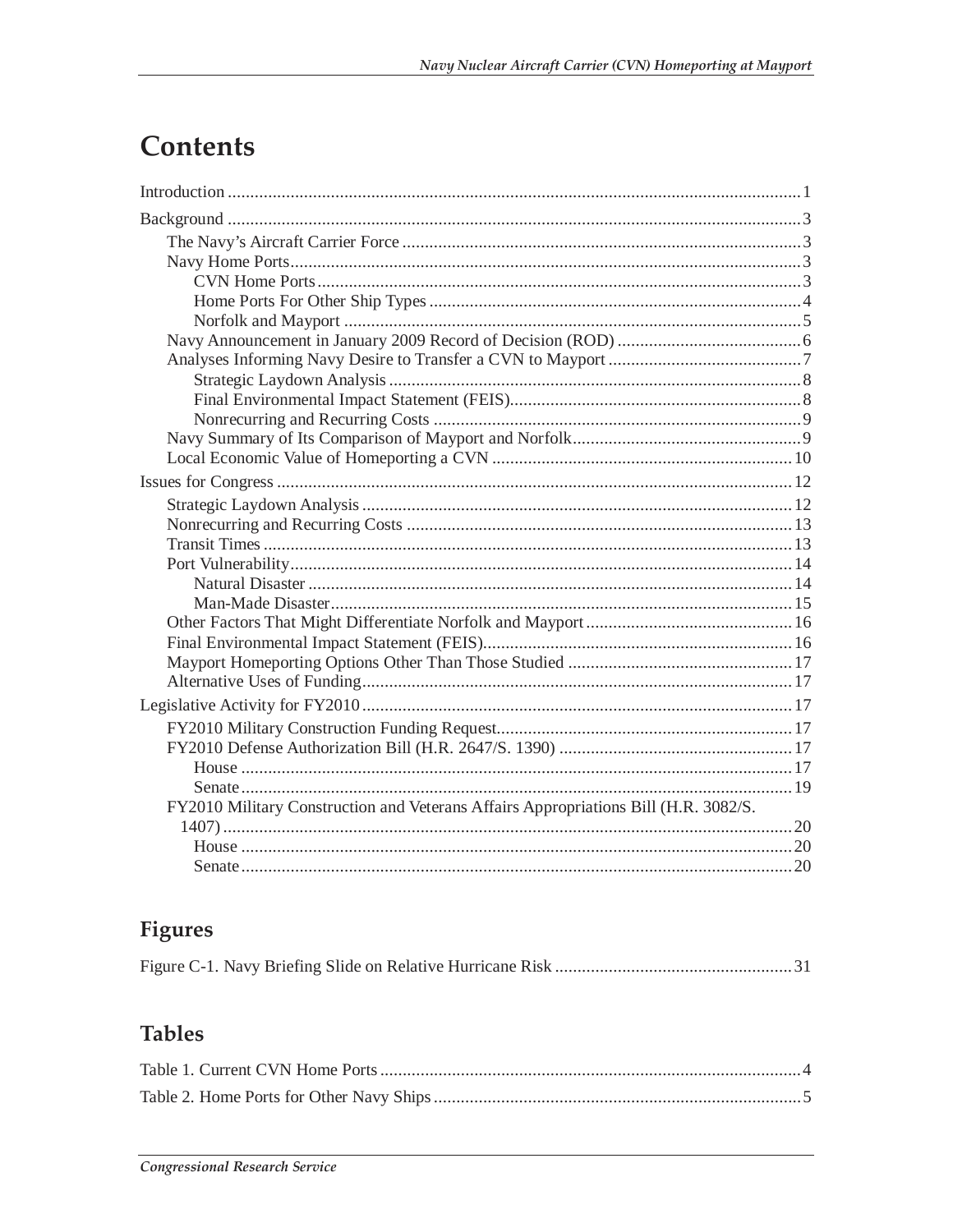## **Appendixes**

## **Contacts**

|--|--|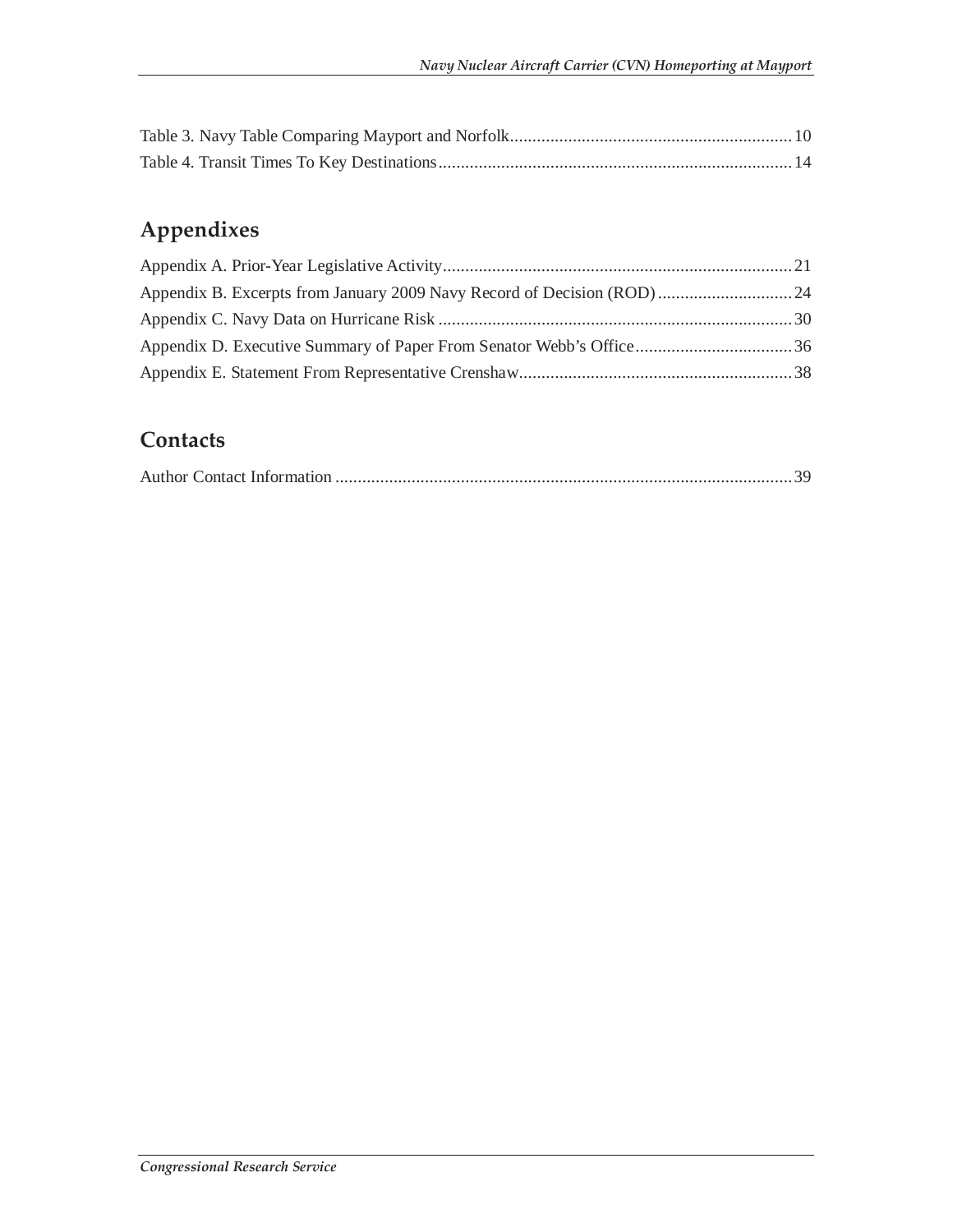## **Introduction**

On January 14, 2009, the Navy announced that it wants to transfer one of its nuclear-powered aircraft carriers (CVNs) to the Navy home port at Mayport, FL, known formally as Naval Station (NAVSTA) Mayport. Mayport is located in northeast Florida, on the Atlantic Coast, near Jacksonville. On April 10, 2009, the Department of Defense (DOD) announced that it had decided to delay a final decision on whether to propose transferring a CVN to Mayport until it reviews the issue as part of its 2009-2010 Quadrennial Defense Review (QDR).

The Navy's proposed FY2010 budget requests \$46.3 million in Military Construction (MilCon) funding for channel dredging at Mayport. DOD states that it "intends to dredge the Mayport channel in fiscal 2010 to allow the Navy port to dock a nuclear-powered aircraft carrier. This action would provide an alternative port for a carrier on the East Coast if a manmade or natural disaster or other emergency closes the Navy's base in Norfolk, Va., or the surrounding sea approaches. The dredging of the Mayport channel will support any future decisions to permanently homeport a nuclear-powered aircraft carrier."

The Navy states that a key reason it wants to transfer a CVN to Mayport is to hedge against the risk of a catastrophic event that could damage the Navy's CVN homeporting facilities at Norfolk, VA, and nearby Newport News, VA. All CVNs based on the Atlantic Coast are currently homeported at Norfolk and Newport News.

The Navy's desire to transfer a CVN to Mayport has become an issue of interest to some Members of Congress, particularly certain Members from Florida and Virginia. Many observers expect that transferring a CVN to Mayport would result in a CVN being transferred out of Norfolk, known formally as NAVSTA Norfolk.<sup>2</sup> Transferring a CVN from Norfolk to Mayport<sup>3</sup> would shift from Norfolk to Mayport the local economic activity associated with homeporting a CVN, which some sources estimate as being worth hundreds of millions of dollars per year to the economy of the home port area.

Transferring a CVN to Mayport would require congressional approval of \$456 million in MilCon funding for dredging, infrastructure improvements, wharf improvements, and construction of CVN nuclear propulsion plant maintenance facilities. Transferring a CVN to Mayport would also involve a one-time maintenance cost of \$85 million and \$24 million in personnel change of station (PCS) costs.

Under the Navy's original schedule, if Congress were to approve the funding needed to transfer a CVN to Mayport, the ship could be transferred to Mayport as early as 2014. This "as early as"

<sup>-</sup><sup>1</sup> DOD News Release No. 233-09 of April 10, 2009, entitled "Quadrennial Defense Review To Determine Aircraft Carrier Homeporting In Mayport," available online at http://www.defenselink.mil/releases/release.aspx?releaseid= 12600.

 $2$  The Navy has not identified which specific CVN it would transfer, and a CVN transferred to Mayport could come from any of the Navy's current CVN home ports. Many observers, however, expect that the Navy would either transfer a CVN directly from Norfolk to Mayport, or transfer a CVN from Norfolk to a home port other than Mayport while also transferring a CVN from a home port other than Norfolk to Mayport. In either case, Mayport would gain a CVN while Norfolk would lose one.

 $3$  For purposes of convenience, this CRS report uses the phrase "transferring a CVN from Norfolk to Mayport," even though the CVN that would be transferred to Mayport may not be the same CVN that would be transferred out of Norfolk.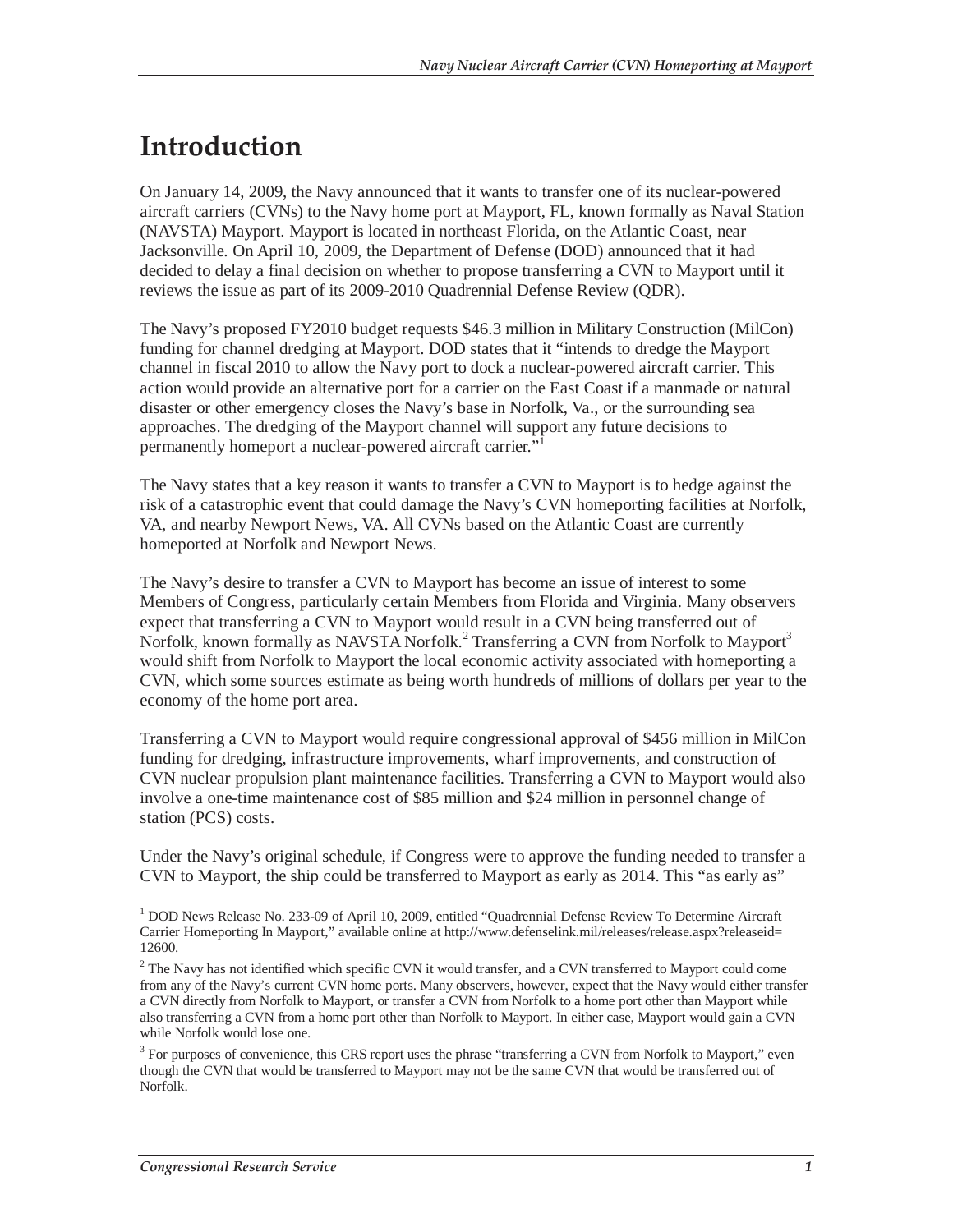date, however, may have been pushed back by DOD's announcement to delay a final decision on whether to propose transferring a CVN to Mayport until it reviews the issue as part of its 2009- 2010 Quadrennial Defense Review (QDR).

The Navy's desire to transfer a CVN to Mayport was announced during the final days of the George W. Bush administration. Obama administration officials testified in January 2009 that they would review the issue.<sup>4</sup> A Navy official testified on March 25, 2009, that "The Chief of Naval Operations and the Secretary of Defense have been talking about this issue, and it's under discussion and deliberation right now as to whether or—what is the best decision. And no decision's really been made at this point yet as to whether it should be done or not."<sup>5</sup> The April 10, 2009, DOD news release about DOD's review of the Navy's decision stated:

The Department of Defense (DoD) announced today that the final decision on whether to permanently homeport an aircraft carrier in Mayport, Fla., will be made during the 2010 Quadrennial Defense Review (QDR). The QDR will assess the need for carrier strategic

And my question is don't you feel that it's a critical aspect of making those kind of decisions when we are setting our priorities today to at least ask the question about the probability of risk that we're trying to avoid. And if we're not asking those kind of questions, how do we have much confidence that we're making the proper allocations when we have such limited resources?

Secretary Gates replied:

I think that asking for an evaluation of the risk is certainly legitimate. I do know we have two home ports for aircraft carriers on the West Coast. I do worry about everything being concentrated in one on the East Coast which does receive a lot of hurricanes.

We had an aircraft carrier in Mayport until the John F. Kennedy was decommissioned. But I am absolutely confident that this issue—first of all, it's six or seven years in the offing—and I am absolutely confident that this issue and the kinds of questions you're asking are certainly to be reviewed by a new Navy secretary. And I will review them as well.

At a January 15, 2009, hearing before the Senate Armed Services Committee to consider the nominations of Lynn and three other people nominated for senior Department of Defense (DOD) positions, Senator Jim Webb of Virginia raised the issue of homeporting a CVN at Mayport and asked Lynn for "a commitment to examine this at the OSD level" and again "for your commitments, take a look at this at the OSD level, in terms of strategy and budget priorities." Mr. Lynn replied: "Senator, you—we're going to have to look at the entire Navy program as well as the other services. As you said, this is a major budget item. I will commit to you that we will review it and we will consult with you and Congress about where we think we need to go on this program."

#### Source: Transcripts of hearings.

<sup>5</sup> Transcript of spoken testimony of Rear Admiral Philip Cullom, Director, Fleet Readiness Division, Deputy Chief of Naval Operations for Fleet Readiness and Logistics, at a March 25, 2009, hearing on the readiness and sustainment of the Navy's surface fleet before the Readiness subcommittee of the House Armed Services Committee. Cullom made this statement in response to a question about the Mayport homeporting issue from Representative Glenn Nye. Upon hearing Cullom's statement, Representative Nye stated: "OK, so if I understand your question correctly, this issue is still under review and no final decision has been put forth." Cullom responded: "Yes, sir. That's correct."

 4 Secretary of Defense Robert Gates testified on January 27, 2009, that both he and the new Secretary of the Navy would review the issue; and William J. Lynn III, the Deputy Secretary of Defense, made a similar commitment in testimony at his confirmation hearing on January 15, 2009.

At a January 27, 2009, hearing before the House Armed Services Committee, Representative J. Randy Forbes of Virginia stated the following to Secretary Gates:

As to the decision to move a carrier from Norfolk to Mayport, Admiral Robert Thomas, the director of Navy strategy and policy decision, who wrote the strategic disbursal analysis that was used as the primary basis of making that recommendation has specifically stated that no one, not you, not the secretary of the Navy, no one asked him to quantify the probability of risk that something would happen that would justify having to move that carrier down there.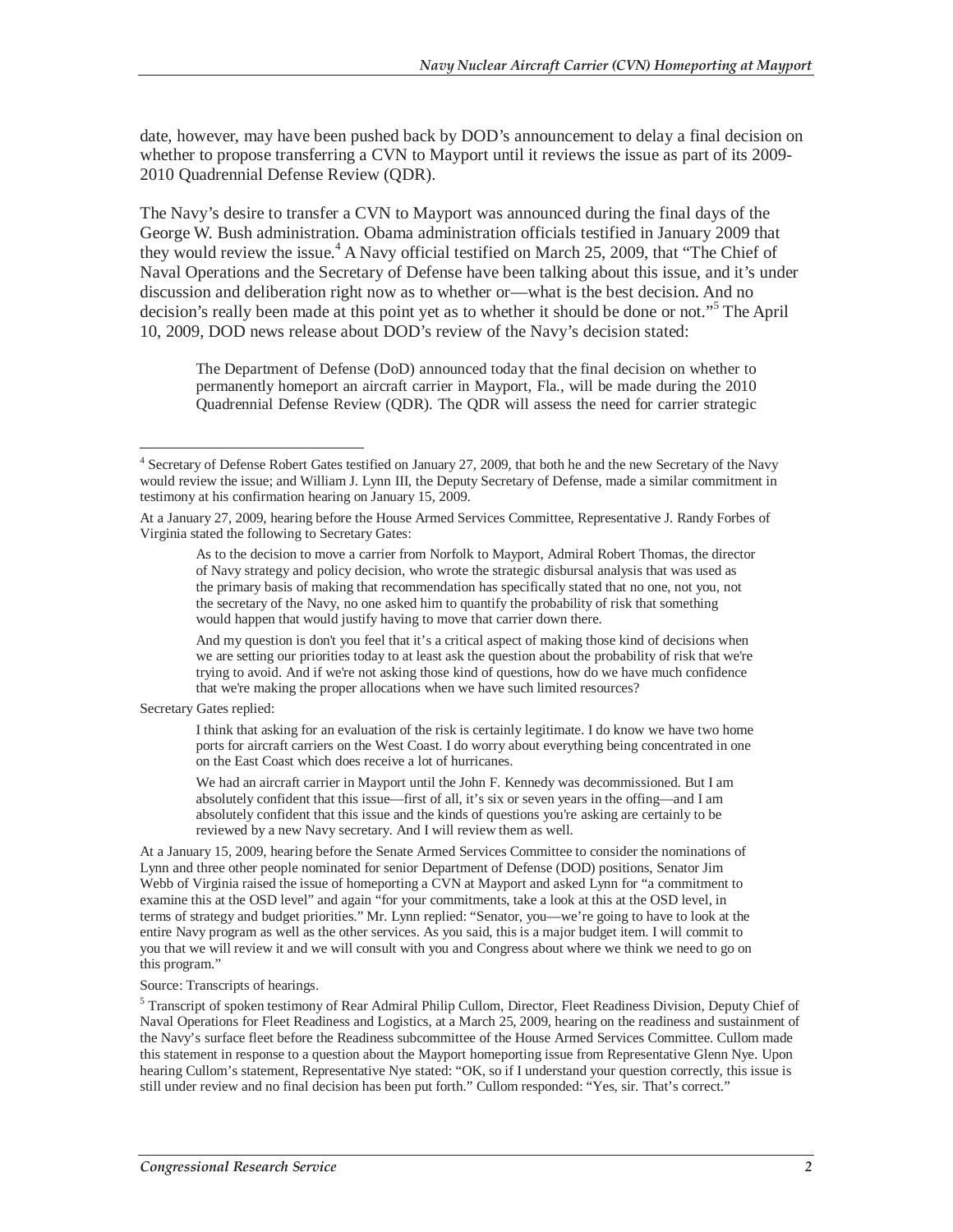dispersal in the broad context of future threats, future Navy force structure, and likely cost effectiveness.

The DoD intends to dredge the Mayport channel in fiscal 2010 to allow the Navy port to dock a nuclear-powered aircraft carrier. This action would provide an alternative port for a carrier on the East Coast if a manmade or natural disaster or other emergency closes the Navy's base in Norfolk, Va., or the surrounding sea approaches.

The dredging of the Mayport channel will support any future decisions to permanently homeport a nuclear-powered aircraft carrier. Additional work to permanently homeport a carrier would include follow-on wharf improvements, infrastructure upgrades for nuclear propulsion plant maintenance facilities, as well as any changes needed to comply with the National Environmental Policy Act. The DoD will carefully review these potential costs and will assess the potential benefits associated with an additional homeport on the East Coast before committing to any future direction.<sup>6</sup>

The issue for the  $111<sup>th</sup>$  Congress is how to respond to the Navy's January announcement of its desire to transfer a CVN to Mayport, and to DOD's April announcement of its decision to review the issue as part of the 2009-2010 QDR. Congress' decision on the issue could affect Navy capabilities and funding requirements, and the local economies of Mayport and Norfolk.

## **Background**

#### **The Navy's Aircraft Carrier Force**

The Navy operates 11 aircraft carriers, all of them nuclear powered. The Navy since the 1960s has been replacing its older conventionally powered carriers (CVs) as they have retired with new CVNs. The Navy achieved an all-CVN carrier force on January 31, 2009, with the retirement of its last operational CV, the Kitty Hawk (CV-63). Prior to being decommissioned, the Kitty Hawk operated in the Pacific Fleet and was homeported in Yokosuka, Japan.<sup>7</sup> The last operational CV in the Atlantic Fleet was the John F. Kennedy (CV-67), which was decommissioned on August 1, 2007. Prior to being decommissioned, the Kennedy was homeported at Mayport.

### **Navy Home Ports**

#### **CVN Home Ports**

**Table 1** shows home ports for the Navy's 11 CVNs as of early-February 2009.

<sup>-</sup><sup>6</sup> DOD News Release No. 233-09 of April 10, 2009, entitled "Quadrennial Defense Review To Determine Aircraft Carrier Homeporting In Mayport," available online at http://www.defenselink.mil/releases/release.aspx?releaseid= 12600.

<sup>&</sup>lt;sup>7</sup> Although the Navy states that the CVN based at Yokosuka is forward deployed to Yokosuka, the ship is commonly referred to as being homeported or forward-homeported there. The Navy includes Yokosuka on lists of Navy home ports, and does not show an alternate U.S. location as the home port of the ship.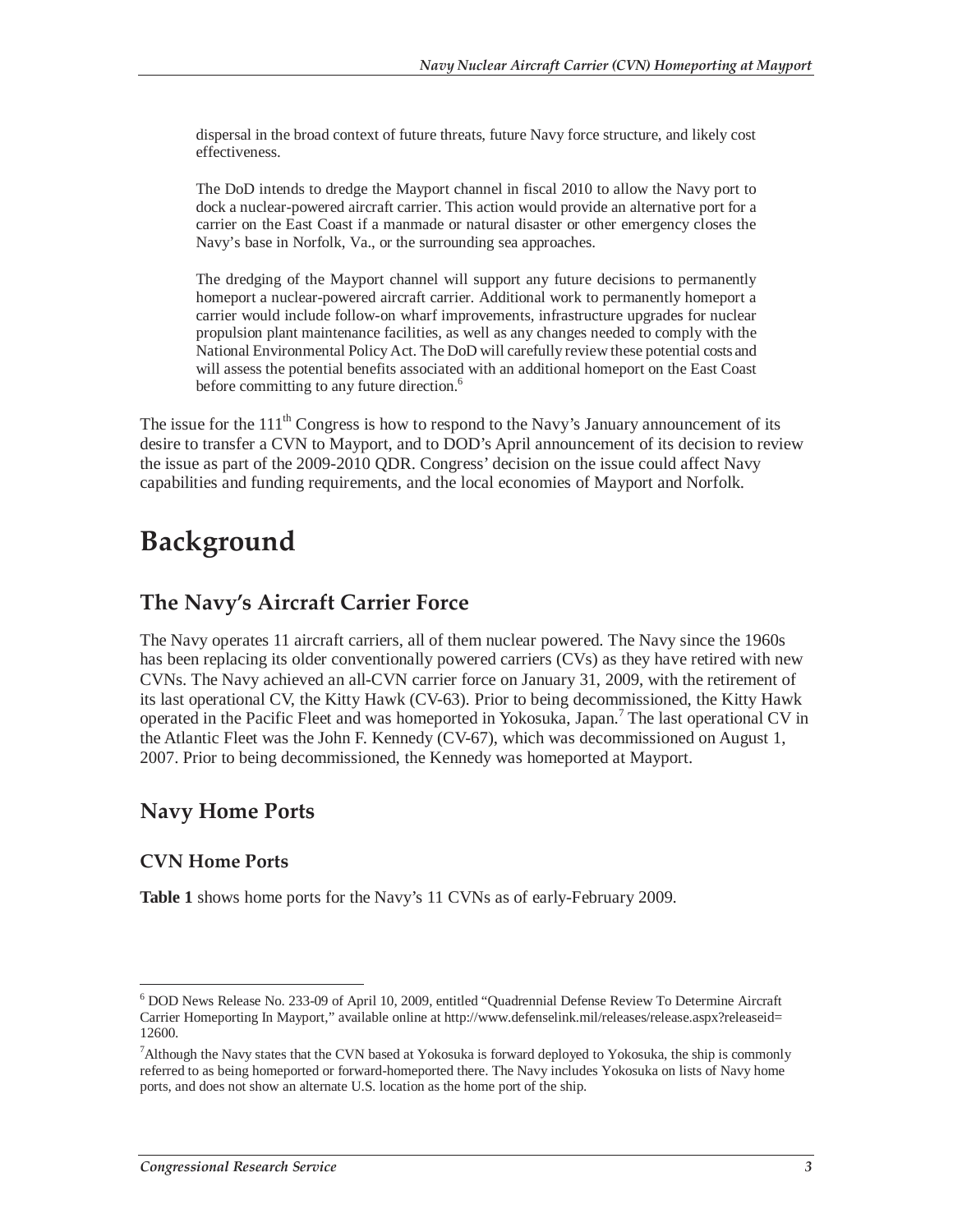| Location            | <b>Number of CVNs</b><br>homeported |
|---------------------|-------------------------------------|
| Atlantic home ports |                                     |
| Norfolk, VA         | 5                                   |
| Newport News, VA    | a                                   |
| Pacific home ports  |                                     |
| San Diego, CA       | 2                                   |
| Everett, WA         |                                     |
| Bremerton, WA       |                                     |
| Yokosuka, Japan     | IЬ                                  |

#### **Table 1. Current CVN Home Ports**

**Source:** E-mail from Navy Office of Legislative Affairs to CRS, February 5, 2009.

- a. The CVN based at Newport News, VA, is homeported there because it is undergoing a mid-life refueling complex overhaul (RCOH) at the Northrop Grumman Newport News (NGNN) shipyard. The Navy currently is in the midst of a multiyear plan to perform several CVN RCOHs in serial fashion at NGNN. CVNs from both the Atlantic Fleet and Pacific fleet are having their RCOHs performed at NGNN. The carrier currently homeported at Newport News is scheduled to be transferred to San Diego, CA, following the completion of its RCOH. The next CVN in line for an RCOH will then be transferred to Newport News.
- b. Although the Navy states that the CVN based at Yokosuka is forward deployed to Yokosuka, the ship is commonly referred to as being homeported or forward-homeported there. The Navy includes Yokosuka on lists of Navy home ports, and does not show an alternate U.S. location as the home port of the ship.

Norfolk and Newport News are located about 6 or 7 nautical miles from one another (depending on the exact points used to measure the distance),<sup>8</sup> on opposite sides of the James River/Hampton Roads waterway that leads to the southern end of the Chesapeake Bay and the Atlantic Ocean. The CVN based at Newport News, VA, is homeported there because it is undergoing a mid-life refueling complex overhaul (RCOH) at the Northrop Grumman Newport News (NGNN) shipyard.<sup>9</sup>

Everett and Bremerton are located about 32 nautical miles from one another,<sup>10</sup> on opposite sides of Puget Sound, which leads to the Pacific Ocean.

#### **Home Ports For Other Ship Types**

**Table 2** shows Atlantic and Pacific Fleet home ports for other types of Navy ships as of early-February 2009.

 $\overline{a}$ <sup>8</sup> This is the straight-line distance measured from maps.

<sup>&</sup>lt;sup>9</sup> The Navy currently is in the midst of a multiyear plan to perform several CVN RCOHs in serial fashion at NGNN. CVNs from both the Atlantic Fleet and the Pacific Fleet are having their RCOHs performed at NGNN. The carrier currently homeported at Newport News is scheduled to be transferred to San Diego, CA, following the completion of its RCOH. The next CVN in line for an RCOH will then be transferred to Newport News.

 $10$  This is the straight-line distance between the two locations, as calculated by the "How Fair Is It?" online distance calculator available at http://www.indo.com/cgi-bin/dist.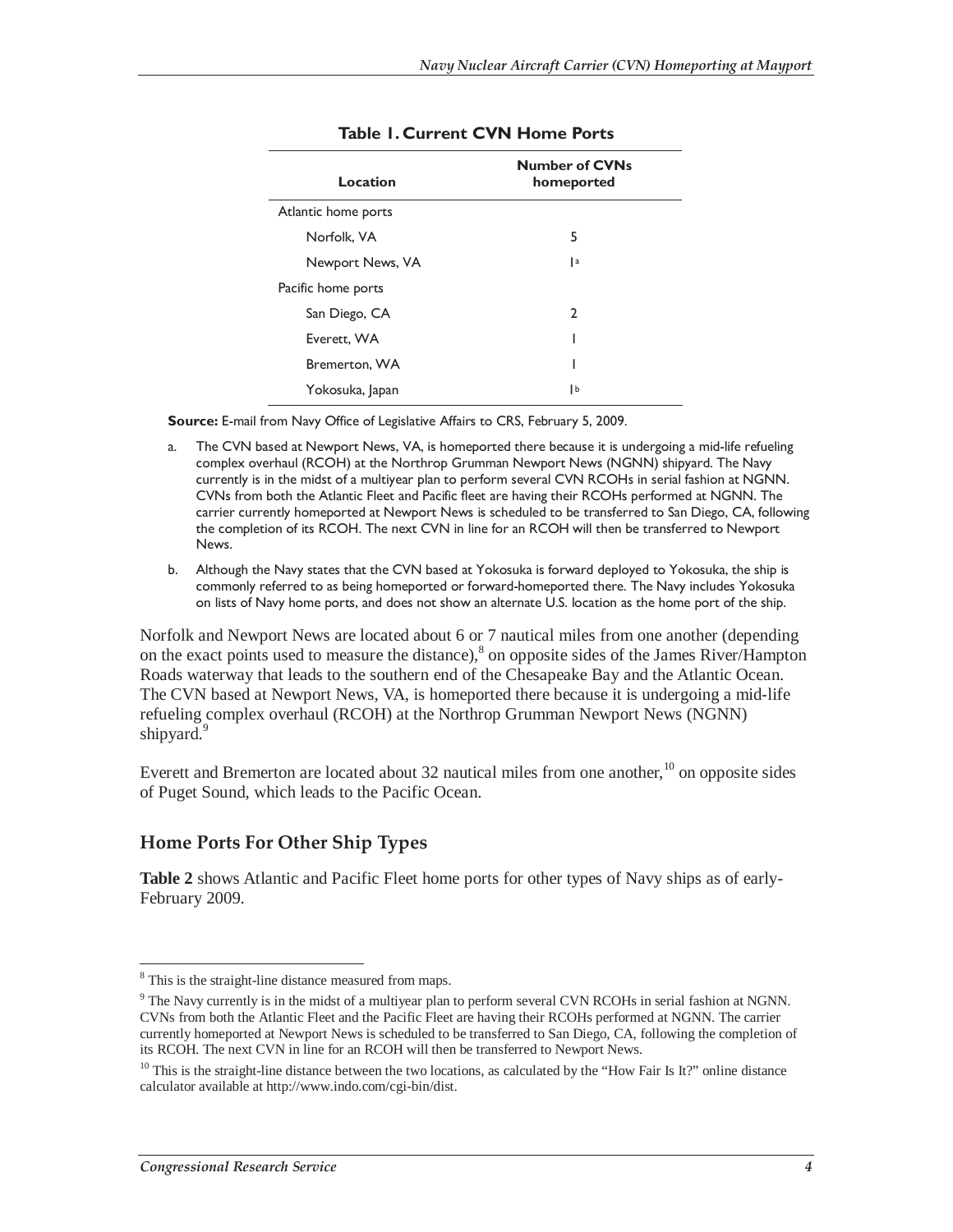| Ship type             | No. of ships<br>in that fleet | No. of home<br>port<br><b>locations</b> | Location(s) <sup>a</sup>                                                |
|-----------------------|-------------------------------|-----------------------------------------|-------------------------------------------------------------------------|
| <b>Atlantic Fleet</b> |                               |                                         |                                                                         |
| <b>SSBNs</b>          | 6                             | L                                       | Kings Bay, GA                                                           |
| <b>SSGNs</b>          | $\overline{2}$                |                                         | Kings Bay, GA                                                           |
| <b>SSNs</b>           | 25                            | $\overline{2}$                          | Groton, CT, and Norfolk, VA                                             |
| <b>CGs/DDGs/FFGs</b>  | 54                            | $\overline{2}$                          | Norfolk, VA, and Mayport, FL                                            |
| LHAs/LHDs             | 5                             | L                                       | Norfolk, VA                                                             |
| LPDs/LSDs             | 10                            | 2 <sub>b</sub>                          | Norfolk, VA, and Little Creek, VA <sup>b</sup>                          |
| <b>MCMs</b>           | 9                             |                                         | Ingleside, TX                                                           |
| Pacific Fleet         |                               |                                         |                                                                         |
| <b>SSBNs</b>          | 8                             | L                                       | Bangor, WA                                                              |
| <b>SSGNs</b>          | $\overline{2}$                |                                         | Bangor, WA,                                                             |
| <b>SSNs</b>           | 27                            | 4                                       | Pearl Harbor, HI, San Diego, CA, Kitsap-Bremerton, WA,<br>and Guam      |
| <b>CGs/DDGs/FFGs</b>  | 54                            | $\overline{4}$                          | San Diego, CA, Pearl Harbor, HI, Yokosuka, Japan, Everett,<br><b>WA</b> |
| LHAs/LHDs             | 5                             | $\overline{2}$                          | San Diego, CA, and Sasebo, Japan                                        |
| LPDs/LSDs             | $\mathbf{H}$                  | 2                                       | San Diego, CA, and Sasebo, Japan                                        |
| <b>MCMs</b>           | 5                             | 2                                       | Manama, Bahrain, and Sasebo, Japan                                      |

| Table 2. Home Ports for Other Navy Ships |  |  |  |  |
|------------------------------------------|--|--|--|--|
|------------------------------------------|--|--|--|--|

**Source:** Navy list of home ports and ships assigned, available at http://www.navy.mil/navydata/ships/lists/ homeport.asp, accessed on February 3, 2009.

**Notes: SSBNs** are nuclear-powered ballistic missile submarines; **SSGNs** are nuclear-powered cruise missile and special operations forces submarines; **SSNs** are nuclear-powered attack submarines, **CGs/DDGs/FFGs** are cruisers, destroyers, and frigates; **LHAs/LHDs** are large-deck amphibious assault ships; **LPDs/LSDs** are other amphibious ships, and **MCMs** are mine countermeasures ships.

- a. Although the Navy states that ships based at locations outside the United States (e.g., Yokosuka, Japan, Sasebo, Japan, and Manama, Bahrain) are forward deployed to those locations, the ships are often referred to as being homeported or forward-homeported at those locations. The Navy includes locations such as Yokosuka, Sasebo, and Bahrain on lists of Navy home ports, and does not show alternate U.S. locations as the home ports of these ships.
- b. Little Creek is located a few miles from Norfolk, on the same side of the Hampton Roads waterway, and is sometimes referred to as Norfolk (Little Creek). In assessing the strategic dispersion of Navy ships, some observers might consider Norfolk and Little Creek as one location rather than two.

#### **Norfolk and Mayport**

#### *Norfolk, Little Creek, and Newport News*

In terms of numbers of ships homeported, Norfolk is the Navy's largest Atlantic Fleet home port. As of early-February 2009, 56 ships of various types—CVNs, attack submarines (SSNs), cruisers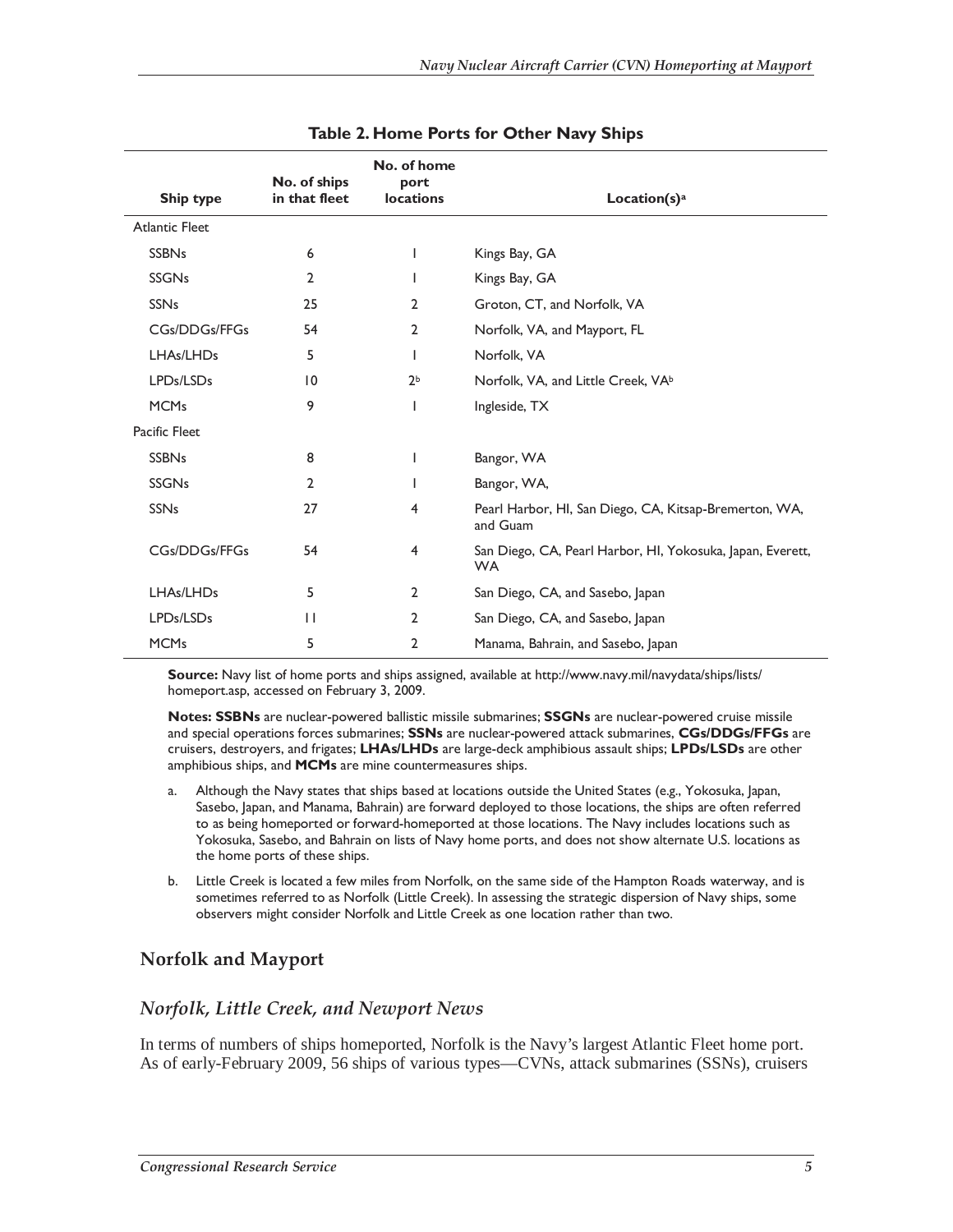(CGs), destroyers, (DDGs), frigates (FFGs), large-deck amphibious assault ships  $(LHAs/LHDs)$ ,<sup>11</sup> and other amphibious ships  $(LPDs)$ —were homeported at Norfolk. The home port at Little Creek, VA, is roughly 7 nautical miles to the east of Norfolk (depending on the exact points used to measure the distance),  $12$  on the same side of the Hampton Roads waterway,  $13$  and is sometimes referred to as Norfolk (Little Creek). Nine amphibious ships (LSDs) and patrol boats (PCs) were homeported there as of early-February 2009. The CVN undergoing an RCOH at NGNN is the only ship homeported at Newport News. Thus, as of early-February 2009, a total of 66 ships were homeported in the greater Hampton Roads area, including Norfolk, Little Creek, and Newport News.

#### *Mayport*

Mayport is located in northeast Florida, on the Atlantic Coast, near Jacksonville. It is roughly 469 nautical miles south-southwest of Norfolk.<sup>14</sup> In terms of numbers of ships homeported, Mayport is the Navy's second-largest Atlantic Fleet home port. As of early-February 2009, 20 CGs, DDGs, and FFGs were homeported at Mayport. Some of these ships, particularly the FFGs, are scheduled for decommissioning in coming years, and the Navy projects that unless additional ships are homeported at Mayport, the total number of ships homeported there will decline to 11 by 2014 due to decommissionings.

In addition to homeporting CGs, DDGs, and FFGs, Mayport has also served as a CV home port at various times since the 1950s, and most recently was the home port for the Kennedy, until that ship was decommissioned in 2007. Navy records dating back to 1979 indicate that Mayport served as a home port for two CVs (the Forrestal [CV-59] and the Saratoga [CV-60]) in 1979- 1980, 1985-1987, and 1989-1991. (During the period 1980-1985, first CV-60 and then CV-59 underwent Service Life Extension Program (SLEP) overhauls at the Philadelphia Naval Shipyard.)<sup>15</sup> Homeporting of Navy ships at Mayport reached recent peak of more than 30 ships, including two CVs, in 1987, when the Navy as a whole reached a recent peak of 568 ships, including 15 CVs and CVNs.

Mayport has not previously served as a CVN home port, and would require certain facility upgrades to be capable of homeporting a CVN, including dredging and the construction of CVN nuclear propulsion plant maintenance facilities.

### **Navy Announcement in January 2009 Record of Decision (ROD)**

The Navy announced its desire to transfer a CVN to Mayport in a Record of Decision (ROD) document dated January 14, 2009. The Navy stated in the ROD that a key reason it wants to

 $\overline{a}$ 

<sup>&</sup>lt;sup>11</sup> LHAs and LHDs resemble medium-sized aircraft carriers and are sometimes referred to as helicopter carriers or (in British parlance) commando carriers.

 $12$  This is the straight-line distance measured from maps.

<sup>&</sup>lt;sup>13</sup> The home ports of Norfolk and Little Creek are separated by the downtown portion of Norfolk itself.

 $14$  This is the straight-line distance between the two locations, as calculated by the "How Fair Is It?" online distance calculator available at http://www.indo.com/cgi-bin/dist.

<sup>&</sup>lt;sup>15</sup> Source: Navy Listing of U.S. Naval Ship Battle Forces for 1979 to the present. CV-59 underwent SLEP overhaul in 1983-1985; CV-60 did so in 1980-1983.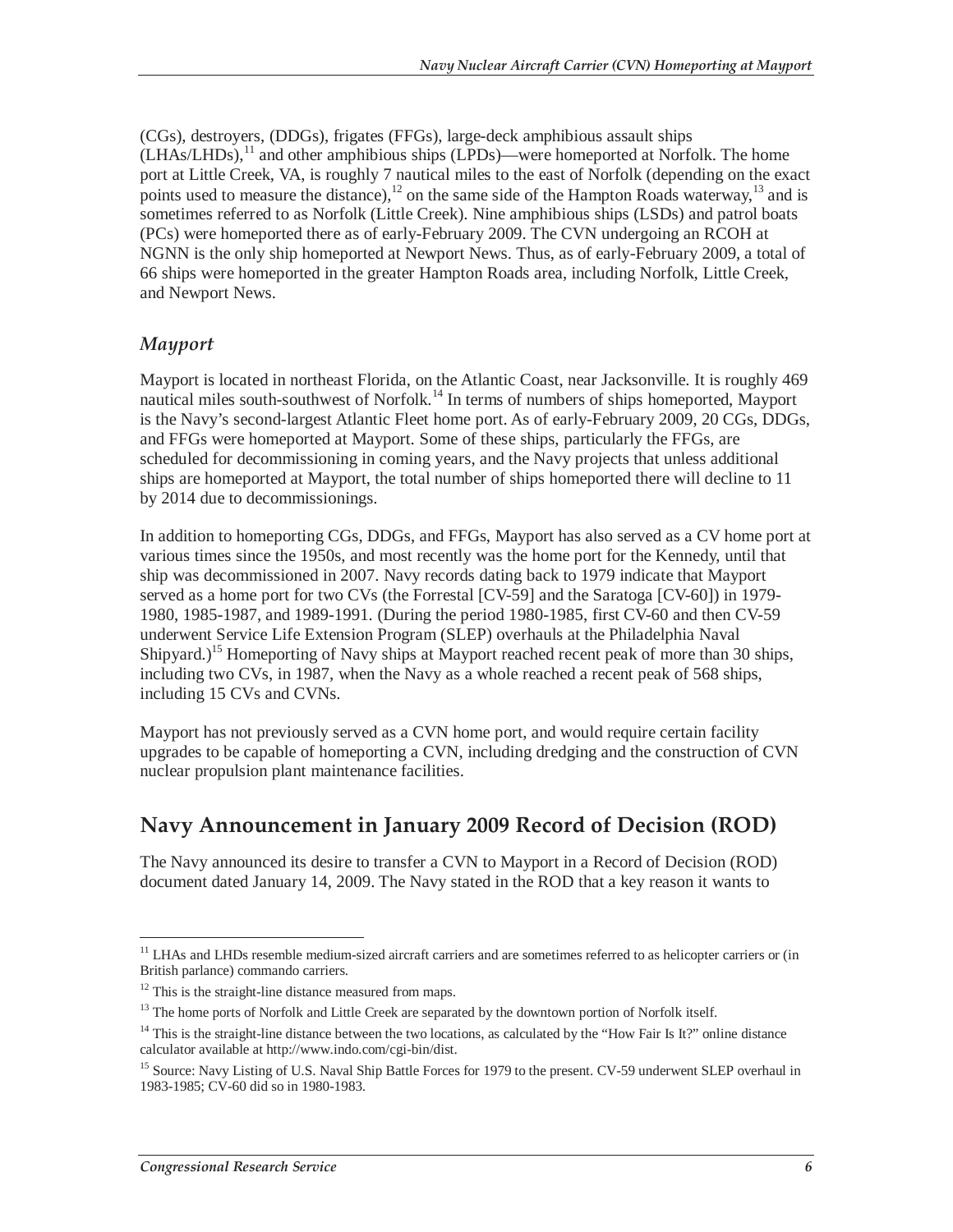transfer a CVN to Mayport is to hedge against the risk of a catastrophic event that could damage the Navy's CVN homeporting facilities in the Hampton Roads area of Virginia. The ROD states:

The DON decision to utilize the capacity at NAVSTA Mayport to homeport a CVN is the culmination of a two and a half year process involving environmental analysis under the National Environmental Policy Act (NEPA), identification of the recurring and nonrecurring costs associated with homeporting surface ships at NAVSTA Mayport, and an assessment of strategic concerns....

The decision reached by the DON, as further explained later in this Record of Decision, is based upon the DON's environmental, operational, and strategic expertise and represents the best military judgment of the DON's leadership. The need to develop a hedge against the potentially crippling results of a catastrophic event was ultimately the determining factor in this decision-making process. The consolidation of CVN capabilities in the Hampton Roads area on the East Coast presents a unique set of risks. CVNs assigned to the West Coast are spread among three homeports. Maintenance and repair infrastructure exists at three locations as well. As a result, there are strategic options available to Pacific Fleet CVNs should a catastrophic event occur. By contrast, NAVSTA Norfolk is homeport to all five of the CVNs assigned to the Atlantic Fleet and the Hampton Roads area is the only East Coast location where CVN maintenance and repair infrastructure exists. It is the only location in the U.S. capable of CVN construction and refueling. The Hampton Roads area also houses all Atlantic Fleet CVN trained crews and associated community support infrastructure. There are no strategic options available outside the Hampton Roads area for Atlantic Fleet CVNs should a catastrophic event occur.<sup>16</sup>

Additional excerpts from the ROD are presented in **Appendix B**.

### **Analyses Informing Navy Desire to Transfer a CVN to Mayport**

The Navy states that its desire to transfer a CVN to Mayport is informed by three analyses:

- a "strategic laydown analysis" that projected the future size and composition of the Navy, and then apportioned that Navy between the Pacific Fleet and the Atlantic Fleet,
- a Final Environmental Impact Statement (FEIS) on alternatives for homeporting additional surface ships at Mayport, and
- an analysis of the nonrecurring and recurring costs of homeporting ships at Mayport.<sup>17</sup>

Each of these is discussed below.

<sup>-</sup>16 Department of the Navy, *Record of Decision for Homeporting of Additional Surface Ships at Naval Station Mayport, Florida*, January 14, 2009, pp. 1-2.

<sup>&</sup>lt;sup>17</sup> Navy briefing to CRS, December 5, 2008, on Mayport homeporting. The Navy stated at the briefing that the strategic laydown analysis began with an examination of Navy force structure requirements, meaning the numbers and types of ships that the Navy would need in the future to perform its various missions. The force structure analysis, the Navy stated, was followed by a global maritime posture for the year 2020 that in turn led to the Navy's current plan for a achieving and maintaining a 313-ship fleet. The 313-ship fleet, the Navy stated, became the baseline for the strategic laydown The Navy stated that it then examined response times, maritime strategy, and direction from the 2006 Quadrennial Defense Review (QDR) to determine the apportionment of the fleet between the Atlantic Coast, Pacific Coast, and forward-deployed home ports.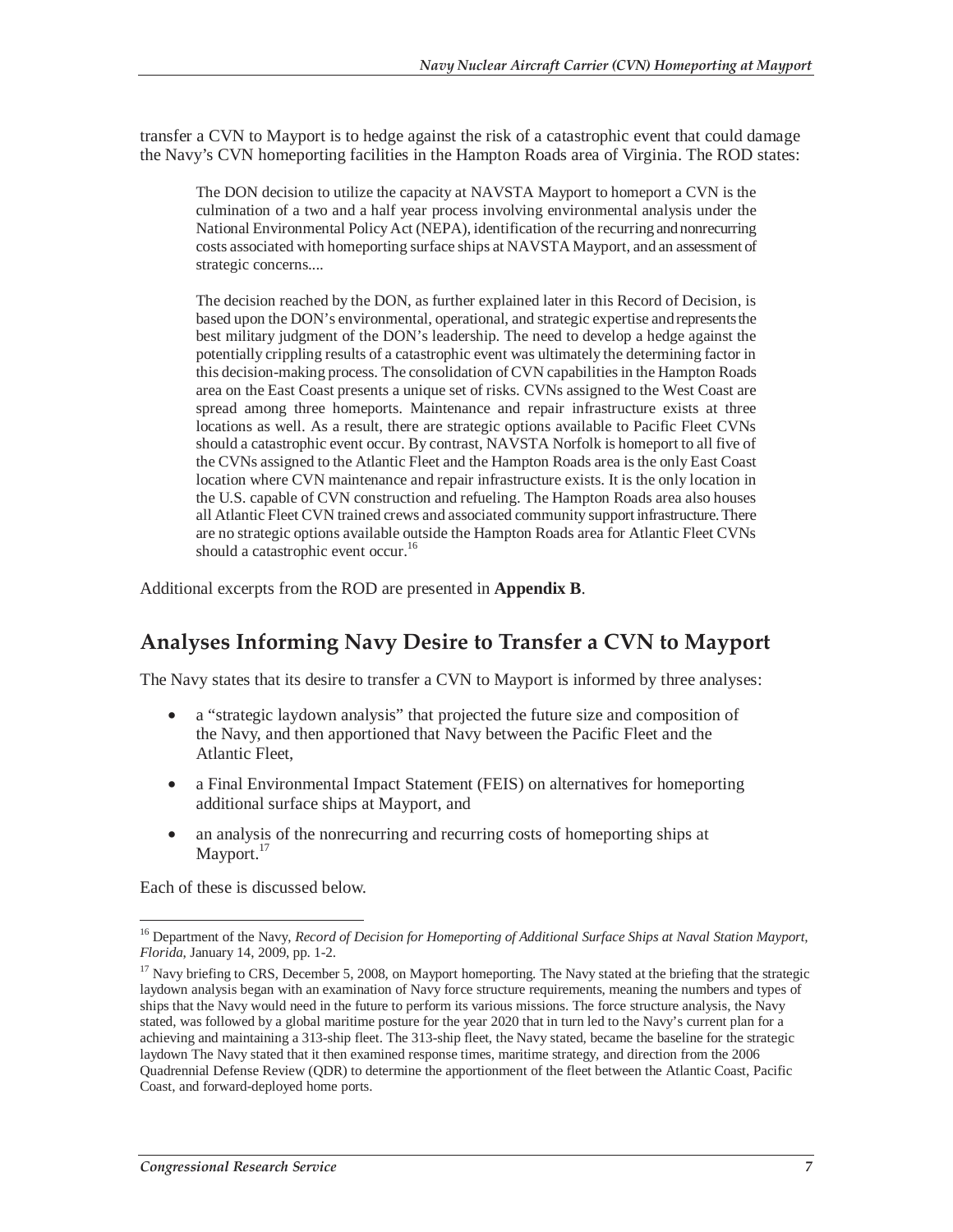#### **Strategic Laydown Analysis**

The strategic laydown analysis projected a future Navy fleet of 313 ships, including 11 CVNs. (Navy plans since early-2006 have called for achieving and maintaining a 313-ship fleet with 11 CVNs.18) Based on an examination of projected future mission demands and other factors, the Navy assigned 181 of these 313 ships (including 6 CVNs) to the Pacific Fleet, and 132 ships (including 5 CVNs) to the Atlantic Fleet. This apportionment was then used to analyze the amount of homeporting capacity that would be needed in coming years for Atlantic Fleet ships. Homeporting capacity was measured in terms of linear feet of pier space, and expressed in terms of cruiser equivalents (CGEs), with one CVN equaling four CGEs.

The analysis concluded that, given the 132 ships to be homeported on the Atlantic Coast and the amount of homeporting capacity available at Norfolk and Little Creek, the Navy in coming years would need 13 CGEs of surface ship homeporting capacity at an Atlantic Fleet location other than Norfolk and Little Creek. The calculation assumed no double-breasting (i.e., side-by-side mooring of two ships at a single pier) at Norfolk and Little Creek, and no construction of additional pier space at Norfolk and Little Creek. As shown in **Table 2**, Mayport is currently the Navy's principal Atlantic Fleet location other than Norfolk and Little Creek for homeporting larger surface ships.

#### **Final Environmental Impact Statement (FEIS)**

A Final Environmental Impact Statement (FEIS) on Mayport homeporting alternatives was released in November 2008. The FEIS examined 12 alternatives for homeporting additional surface ships at Mayport. Four of the 12 alternatives involved homeporting a CVN; another four involved making Mayport *capable* of homeporting a CVN, but not immediately homeporting a CVN there; and the remaining four did not involve making Mayport capable of homeporting a CVN. Ten of the 12 alternatives also involved transferring additional ships other than a CVN various combinations of cruisers, destroyers, frigates, large-deck amphibious assault ships (LHDs), and other amphibious ships (LPDs and LSDs)—to Mayport. The FEIS also assessed a  $13<sup>th</sup>$  alternative of homeporting no additional ships at Mayport. Homeporting a single additional ship—a CVN—was Alternative 4.

The FEIS identified Alternative 4 as the Navy's preferred alternative. The FEIS, like the January 2009 ROD, stated that a key reason for the Navy's desire to transfer a CVN to Mayport is to hedge against the risk of a catastrophic event that could damage the Navy's CVN homeporting facilities in the Hampton Roads area of Virginia. The FEIS stated:

Based on a thorough review of the alternatives, the Department of the Navy has determined Alternative 4 to be its Preferred Alternative. Alternative 4 involves homeporting one CVN, dredging, infrastructure and wharf improvements, and construction of CVN nuclear propulsion plant maintenance facilities. Factors that influenced selection of Alternative 4 as the Preferred Alternative included impact analysis in the EIS, estimated costs of implementation, including military construction and other operation and sustainment costs, and strategic dispersal considerations. Homeporting a CVN at NAVSTA Mayport would enhance distribution of CVN homeport locations to reduce risks to fleet resources in the event of natural disaster, manmade calamity, or attack by foreign nations or terrorists. This

*<sup>18</sup>* For a discussion, see CRS Report RL32665, *Navy Force Structure and Shipbuilding Plans: Background and Issues for Congress*, by Ronald O'Rourke.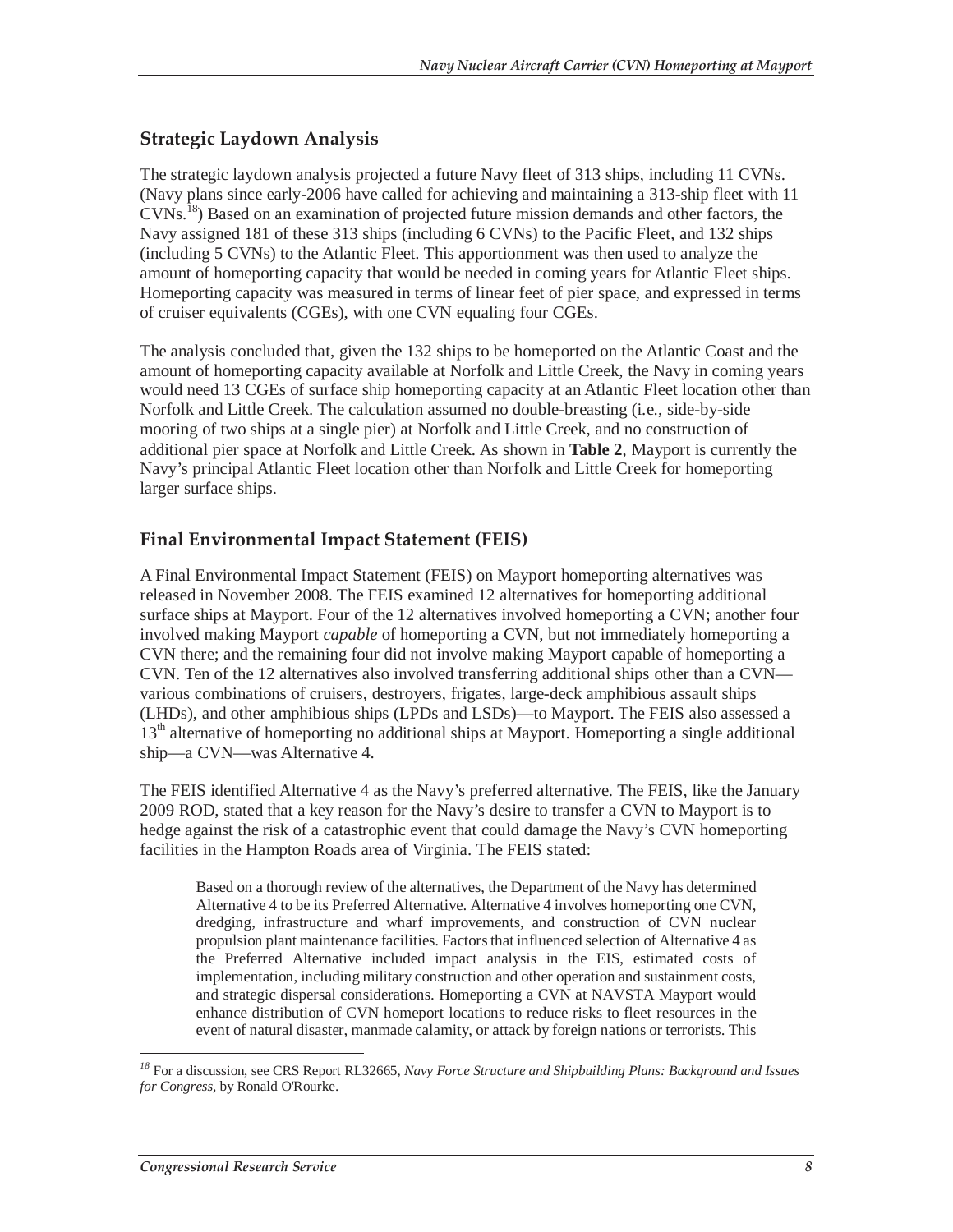includes risks to aircraft carriers, industrial support facilities, and the people that operate and maintain those crucial assets.

The aircraft carriers of the United States Navy are vital strategic assets that serve our national interests in both peace and war. The President calls upon them for their unique ability to provide both deterrence and combat support in times of crisis. Of the 11 aircraft carriers currently in service, five are assigned to the Atlantic Fleet. Utilizing the capacity at NAVSTA Mayport to homeport a CVN disperses critical Atlantic Fleet assets to reduce risks, thereby enhancing operational readiness. Operational readiness is fundamental to the Navy's mission and obligation to the Commander in Chief.<sup>19</sup>

#### **Nonrecurring and Recurring Costs**

The Navy estimated the nonrecurring and recurring costs of each of the 12 options examined in the FEIS for homeporting additional surface ships at Mayport. The Navy estimates the nonrecurring (i.e., initial) cost of transferring a CVN to Mayport at \$565 million. This figure includes \$456 million in Military Construction (MilCon) funding, a one-time maintenance cost of \$85 million, and \$24 million in personnel change of station (PCS) costs. The \$456 million in MilCon funding includes \$30 million for planning and design work, and \$426 million for dredging, infrastructure improvements, wharf improvements, and construction of CVN nuclear propulsion plant maintenance facilities.<sup>20</sup>

The Navy estimates that, compared to the cost of homeporting a CVN at Norfolk, homeporting a CVN at Mayport would result in an additional recurring (i.e., annual) cost of \$25.5 million in constant calendar year 2010 (CY10) dollars. This estimate is a revision of an earlier estimate of \$20.4 million in recurring costs that was briefed to Congressional offices following the release of the FEIS. The Navy states that the estimate of \$25.5 million in additional recurring costs

is based on an approximate yearly recurring cost of Base Operating Support (BOS) and Sustainment, Restoration, and Modernization (SRM) at \$8.3M, Operations at \$0.8M, travel/per-diem for transitory maintenance labor which occur two of every three 32-month operating cycles but annualized at \$12.9M, permanent on-site labor at \$5M and bi-annual maintenance dredging to maintain the depth necessary for unrestricted carrier access averaged out to \$0.1M per year. It is anticipated that Basic Allowance for Housing (BAH) would show an annual savings of  $$1.6M<sup>2</sup>$ .

## **Navy Summary of Its Comparison of Mayport and Norfolk**

**Table 3** reproduces a Navy table that summarizes the Navy's comparison of Mayport and Norfolk in terms of certain operational characteristics and risk factors.

<sup>-</sup>19 Naval Facilities Engineering Command, Southeast, *Final EIS for the Proposed Homeporting of Additional Surface Ships At Naval Station Mayport, FL, Volume: Final Environmental Impact Statement*, November 2008, p. ES-16.

<sup>&</sup>lt;sup>20</sup> Source: Navy briefing entitled "Final Environmental Impact Statement (FEIS) for the Proposed Homeporting of Additional Surface Ships at Naval Station Mayport, FL," November 18, 2008, presented to CRS on December 5, 2008.

<sup>&</sup>lt;sup>21</sup> Source: Department of Defense information paper responding to questions from CRS, dated December 23, 2008 and provided to CRS on January 6, 2009.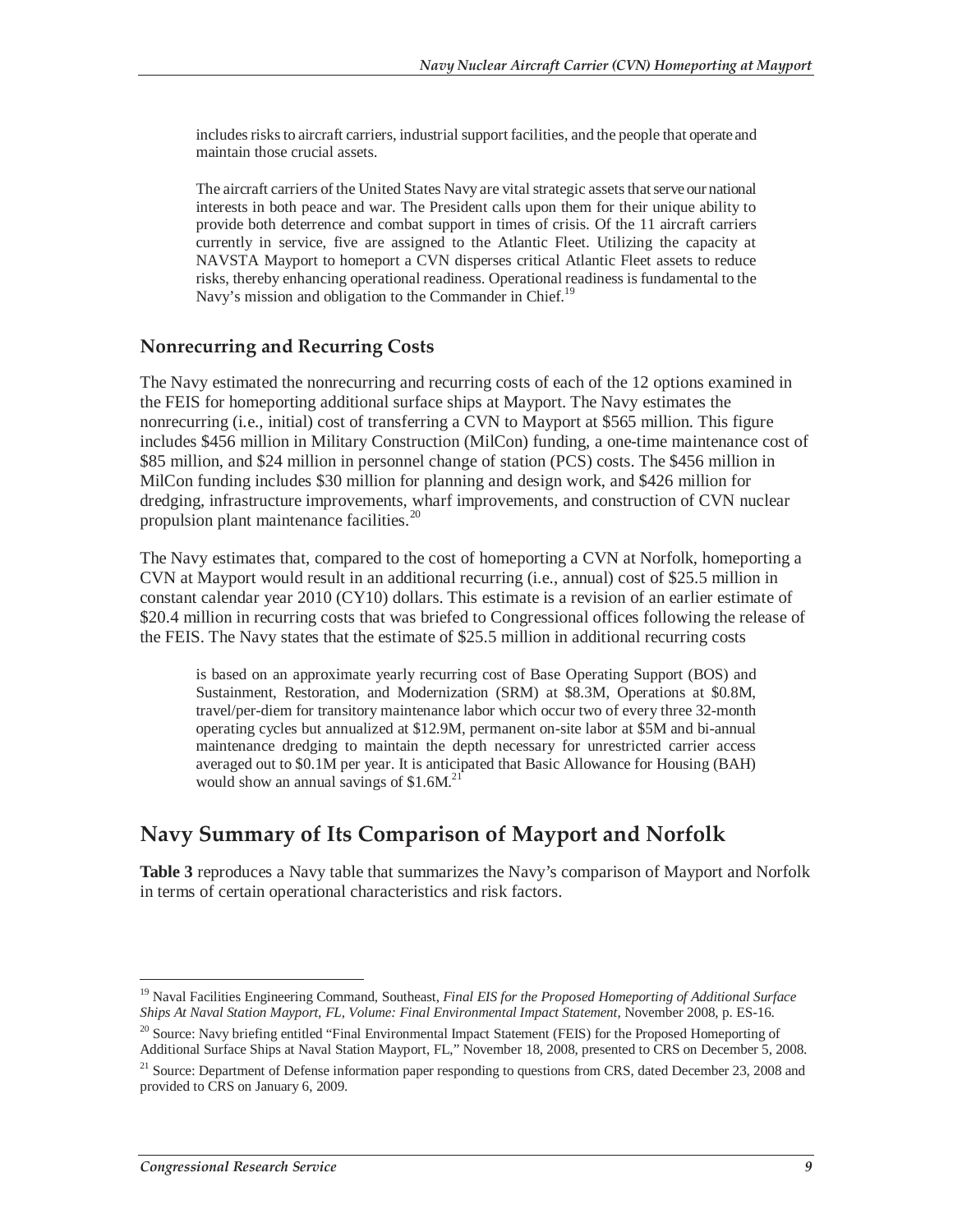|                | <b>Response</b><br>times to<br><b>COCOMs</b>                | <b>Transit times</b><br>to Respective<br><b>Training</b><br><b>Ranges</b> | <b>Hurricane Risk</b> | Man-Made<br><b>Disaster Risk</b> | <b>Physical Force</b><br><b>Protection</b> |
|----------------|-------------------------------------------------------------|---------------------------------------------------------------------------|-----------------------|----------------------------------|--------------------------------------------|
| <b>Norfolk</b> | <b>Slight</b><br>Advantage                                  |                                                                           | No Advantage          |                                  |                                            |
| <b>Mayport</b> | <b>Slight</b><br><b>SOUTHCOM</b><br>Advantage<br>(HADR/GFS) | Slight<br>Advantage                                                       | <b>No</b> Advantage   | <b>Slight</b><br>Advantage       | <b>Slight</b><br>Advantage                 |

|  |  |  |  | Table 3. Navy Table Comparing Mayport and Norfolk |
|--|--|--|--|---------------------------------------------------|
|--|--|--|--|---------------------------------------------------|

**Source:** Reproduction of Navy briefing slide entitled "Norfolk vs. Mayport," in Navy briefing entitled "Final Environmental Impact Statement (FEIS) for the Proposed Homeporting of Additional Surface Ships at Naval Station Mayport, FL," November 18, 2008, presented to CRS on December 5, 2008. Emboldening as in the original. At the bottom of the briefing slide, below the table, the slide stated: "Bottom Line: Most Compelling Strategic Rationale to Homeport a CVN/LHA in Mayport is as a hedge against a catastrophic event in Norfolk.."

**Notes: COCOMs** means U.S. regional combatant commanders; **SOUTHCOM** means U.S. Southern Command; **HADR/GFS** means humanitarian assistance and disaster response operations/Global Fleet Station. A GFS is a Navy formation of one or more forward-deployed Navy ships that operates in an area so as to facilitate peacetime U.S. engagement with one or more countries in that area. Amphibious and high-speed sealift ships have served as the core ships of GFSs.

### **Local Economic Value of Homeporting a CVN**

Serving as the home port for a CVN can generate substantial economic activity in the home port area. This activity includes, among other things, the ship's crew of more than 3,000 sailors spending its pay at local businesses, the Navy purchasing supplies for the ship from local businesses, and Navy expenditures for performing maintenance on the ship while it is in the home port.

Various estimates have been reported of the value of homeporting a CVN to the economy of the home port area. The FEIS estimates that transferring a CVN at Mayport would result in 2,900 more jobs, \$220 million more in direct payroll, \$208 million more in disposable income, and \$10 million more in local tax contributions for the Mayport area.<sup>22</sup> An August 2007 press report stated

(continued...)

 $22$  The FEIS estimated the socioeconomic impacts of the various homeporting alternatives for Mayport. These impacts were measured in relation to a 2006 baseline situation in which Mayport served as a home port to 22 ships, including the carrier Kennedy. The FEIS assumed that homeporting a CVN at Mayport—Alternative 4—would result in a situation of one CVN and 11 other surface ships being homeported at Mayport in 2014. The FEIS stated that, for the Mayport area:

Under Alternative 4, the estimated construction impacts would total approximately \$671 million and result in 7,400 jobs. It is anticipated that the percent change for total dependents would be -13 percent [compared to the 2006 baseline], and total school age children would be reduced by 12 percent [compared to the 2006 baseline]. Average annual growth in direct jobs would be -2.1 percent [compared to the 2006 baseline], and total change in employment would be approximately -2,000 jobs [compared to the 2006 baseline]. Direct payroll would be reduced by \$150 million [compared to the 2006 baseline], and change in disposable income would be reduced by a total of \$141 million [compared to the 2006 baseline]. Estimated local tax contributions would be reduced by approximately \$6 million [compared to the 2006 baseline].

<sup>[</sup>Department of the Navy, *Final EIS for the Proposed Homeporting of Additional Surface Ships at Naval Station Mayport, FL, Volume I: Final Environmental Impact Statement*, November 2008, pp. ES-29.]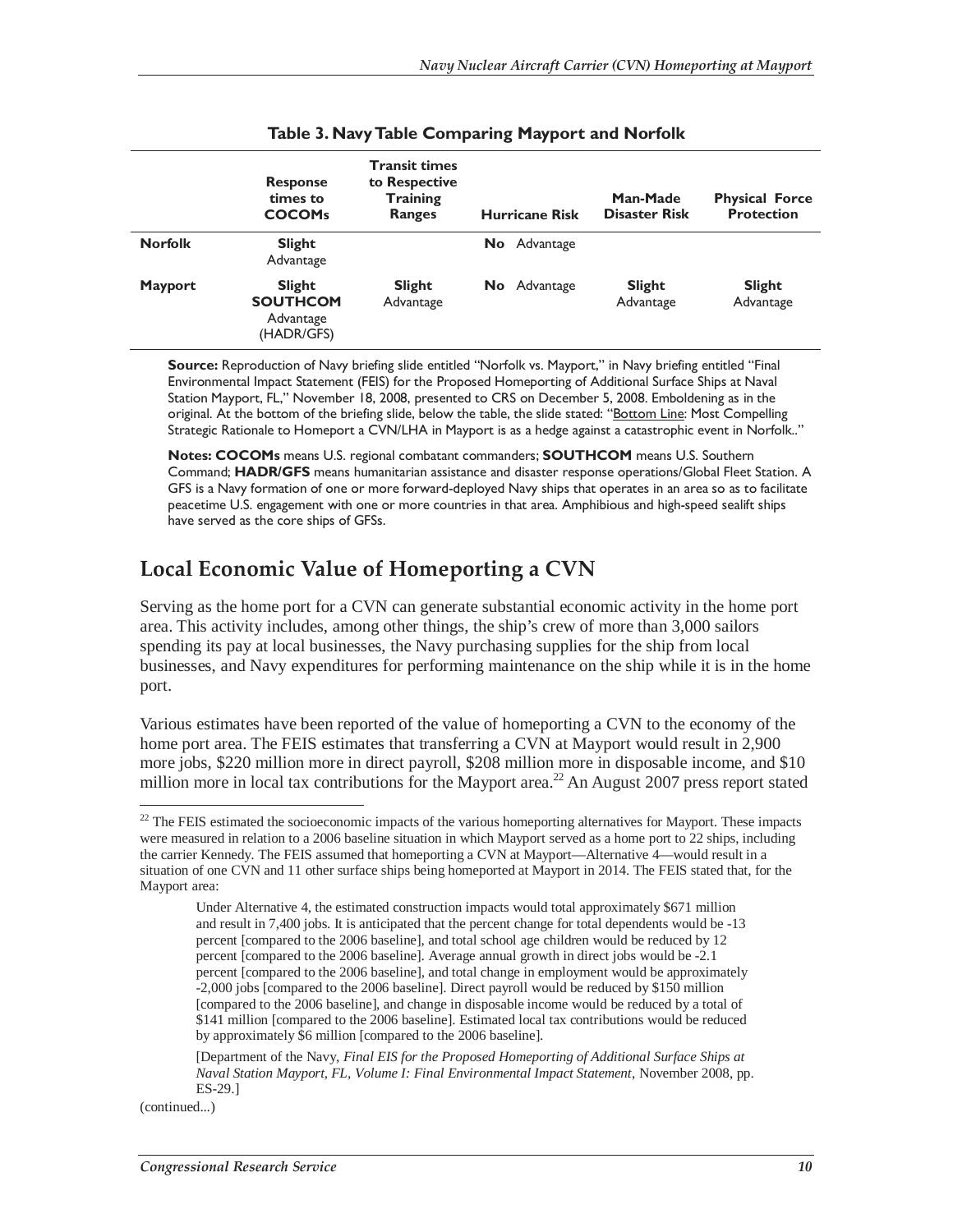that "some reports put the [earlier] loss of the [aircraft carrier] George Washington at \$450 million in payroll and 8,200 military and civilian jobs in Norfolk."<sup>23</sup> A November 2008 press report from a Norfolk newspaper stated that "The regional chamber of commerce estimates a carrier creates 11,000 jobs and \$650 million in annual economic activity."<sup>24</sup> Another November 2008 press report states that "Jacksonville mayor John Peyton said the new carrier would bring about 3,190 military jobs and pump about \$500 million a year into the north Florida economy in salaries and spending."<sup>25</sup> Another November 2008 press report states that "Virginians calculate that the economic activity related to one carrier can reach \$1 billion a year."<sup>26</sup>

The Navy estimates that the initial \$426 million in military construction work at Mayport would generate a total of  $$671$  million in initial economic activity.<sup>27</sup>

(...continued)

-

Under the No Action Alternative, the percent change for total dependents would be -35 percent and total school age children would decline by 32 percent as compared to the 2006 baseline. Average annual growth in direct jobs would be -5.7 percent [compared to the 2006 baseline] and total change in employment would be a loss of approximately 4,900 jobs [compared to the 2006 baseline]. Direct payroll would be reduced by \$370 million [compared to the 2006 baseline], and change in disposable income would decline by a total of \$349 million [compared to the 2006 baseline]. Estimated local tax contributions would decrease by approximately \$16 million [compared to the 2006 baseline]. The NAVSTA Mayport population would decline, resulting in a decline in on- and off-Station housing demand and occupancy rate.

[Department of the Navy, *Final EIS for the Proposed Homeporting of Additional Surface Ships at Naval Station Mayport, FL, Volume I: Final Environmental Impact Statement*, November 2008, pp. ES-31.]

The difference between Alternative 4 and the No Action Alternative is the presence of the CVN (Alternative 4) or absence of the CVN (No Action Alternative). Compared to the No Action Alternative, under Alternative 4 in the 2014 end state, there would be 2,900 more jobs (the difference between a loss of 2,000 jobs and a loss of 4,900 jobs), \$220 million more in direct payroll (the difference between a reduction in direct payroll of \$150 million and a reduction in direct payroll of \$370 million), \$208 million more in disposable income (the difference between a decline in disposable income of \$141 million and a decline in disposable income of \$349 million.), and \$10 million more in local tax contributions (the difference between a reduction in estimated local tax contributions of \$6 million and a reduction in estimated local tax contributions of \$16 million).

23 Andrew Scutro, "Senators Lobby Mullen for Mayport Flattop," *NavyTimes.com*, August 13, 2007.

24 Louis Hansen, "Use of Florida Site Vital to Carrier Safety, Navy Report Says," *Norfolk Virginian-Pilot*, November 22, 2008. These figures were repeated in Dale Eisman and Louis Hansen, "Va. Senators Try New Tack On Plan To Move Carrier," *Norfolk Virginian-Pilot*, December 9, 2008; Dale Eisman and Louis Hansen, "Navy Appears To Have Made Decision To Put Carrier In Florida," *Norfolk Virginian-Pilot*, December 20, 2008; Dale Eisman and Louis Hansen, "Navy Backs Plan To Move A Carrier To Mayport, Florida," *Norfolk Virginian-Pilot*, January 15, 2009; Dale Eisman, "Next Defense Team To Weigh Carrier's Florida Move," *Norfolk Virginian-Pilot*, January 16, 2009.

25 Ron Word, "Fla. Officials: Do Not Delay Carrier Decision," *NavyTimes.com (Associated Press)*, November 25, 2008.

26 Roxana Tiron, "Nuclear Carrier Rift Expected To Spark Battle Between Dems," *The Hill*, November 19, 2008.

<sup>27</sup> The Navy states that:

The amount of \$671M represents the estimated economic benefit to the region resulting from the federal investment of military construction dollars (i.e., the "ripple effect"), not just the budgeted construction costs. The figure is derived from [the] IMPLAN model, a regional economic modeling program. The \$671M includes direct impacts (\$426M in MILCON), indirect impacts (\$91M in related economic sector expenditures), and induced impacts (\$154M in additional household spending derived from income gained through direct and indirect effects).

(Source: Department of Defense information paper responding to questions from congressional (continued...)

Under the  $13<sup>th</sup>$  alternative—the No Action Alternative—no additional ships would be homeported at Mayport, and Mayport in 2014 would serve as the homeport to 11 surface ships, none of them a CVN. The FEIS stated that, for the Mayport area: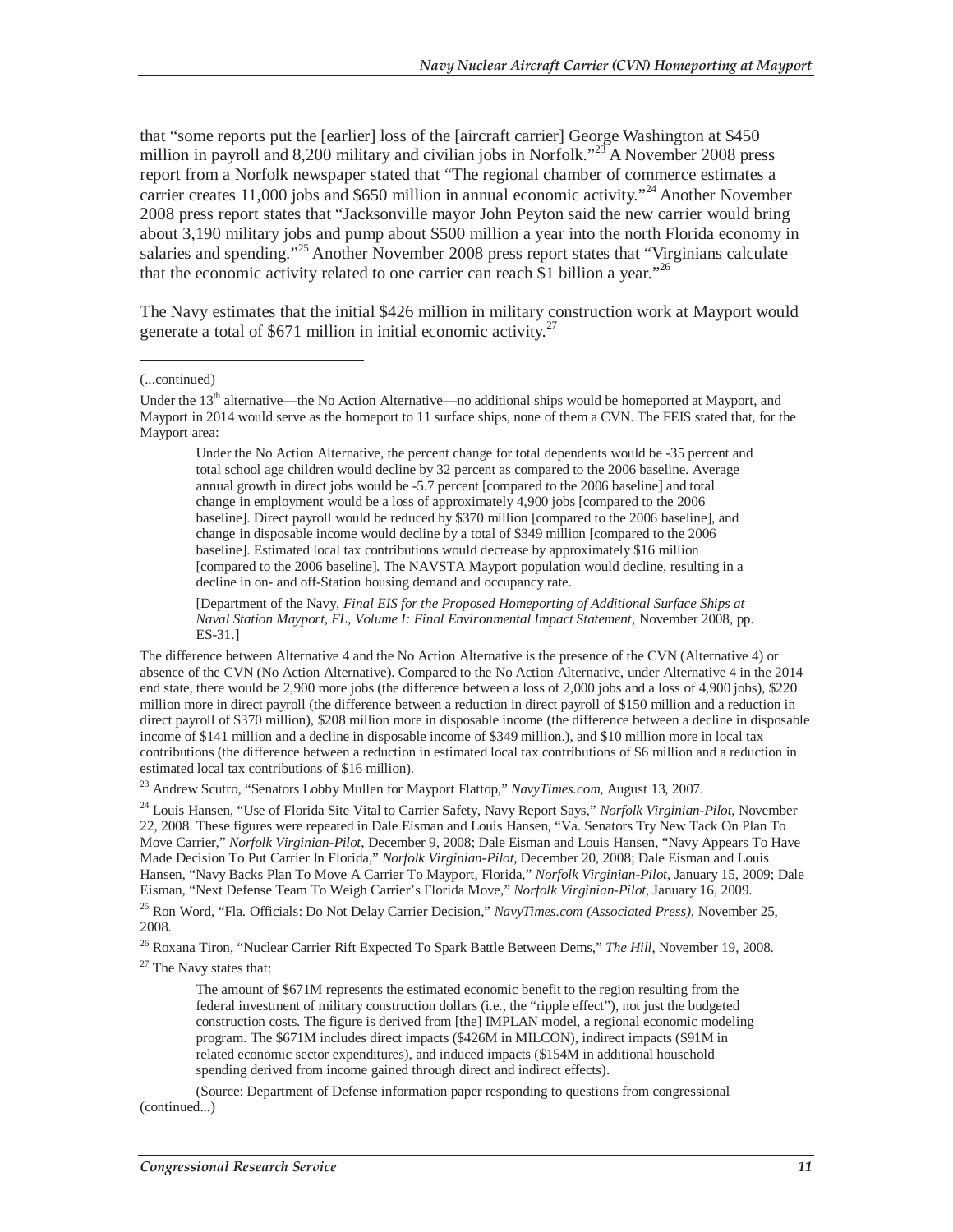## **Issues for Congress**

Since a key reason the Navy wants to transfer a CVN to Mayport is to hedge against the risk of a catastrophic event that could damage the Navy's CVN homeporting facilities in the Hampton Roads area of Virginia, potential questions for Congress to consider include the following:

- What is the risk of a catastrophic event damaging Atlantic Coast CVN homeporting facilities, and how might that risk be altered by homeporting a CVN at Mayport?
- If a catastrophic event were to damage Atlantic Coast CVN homeporting facilities, what would be the operational impact on the Navy, and how quickly could the Navy repair the damage and return to normal operations?
- Are the costs associated with homeporting a CVN at Mayport worth the benefits in terms of hedging against the risk of a catastrophic event damaging Atlantic Coast CVN homeporting facilities?

In assessing these and other questions relating to the Navy's desire to transfer a CVN to Mayport, Congress may consider several specific issues, including the following:

- the Navy's strategic laydown analysis;
- the Navy's estimated recurring and nonrecurring costs for homeporting a CVN at Mayport;
- transit times from Norfolk and Mayport to key destinations;
- the vulnerability of Norfolk and Mayport to natural and man-made catastrophes;
- other factors that might differentiate Norfolk and Mayport;
- the Final Environmental Impact Statement (FEIS) on Mayport homeporting options;
- potential options for Mayport homeporting other than those studied in the FEIS; and
- potential alternative uses of the funding that would be required for homeporting a CVN at Mayport.

Each of these specific issues is discussed below.

## **Strategic Laydown Analysis**

One issue that Congress may consider is the Navy's strategic laydown analysis. As mentioned earlier, this analysis projected a future fleet of 313 ships (including 11 CVNs), of which 181 ships (including 6 CVNs) would be assigned to the Pacific Fleet and 132 ships (including 5 CVNs) would be assigned to the Atlantic Fleet.

(...continued)

offices, dated December 19, 2008, and provided to CRS on January 6, 2009, question/request 42.)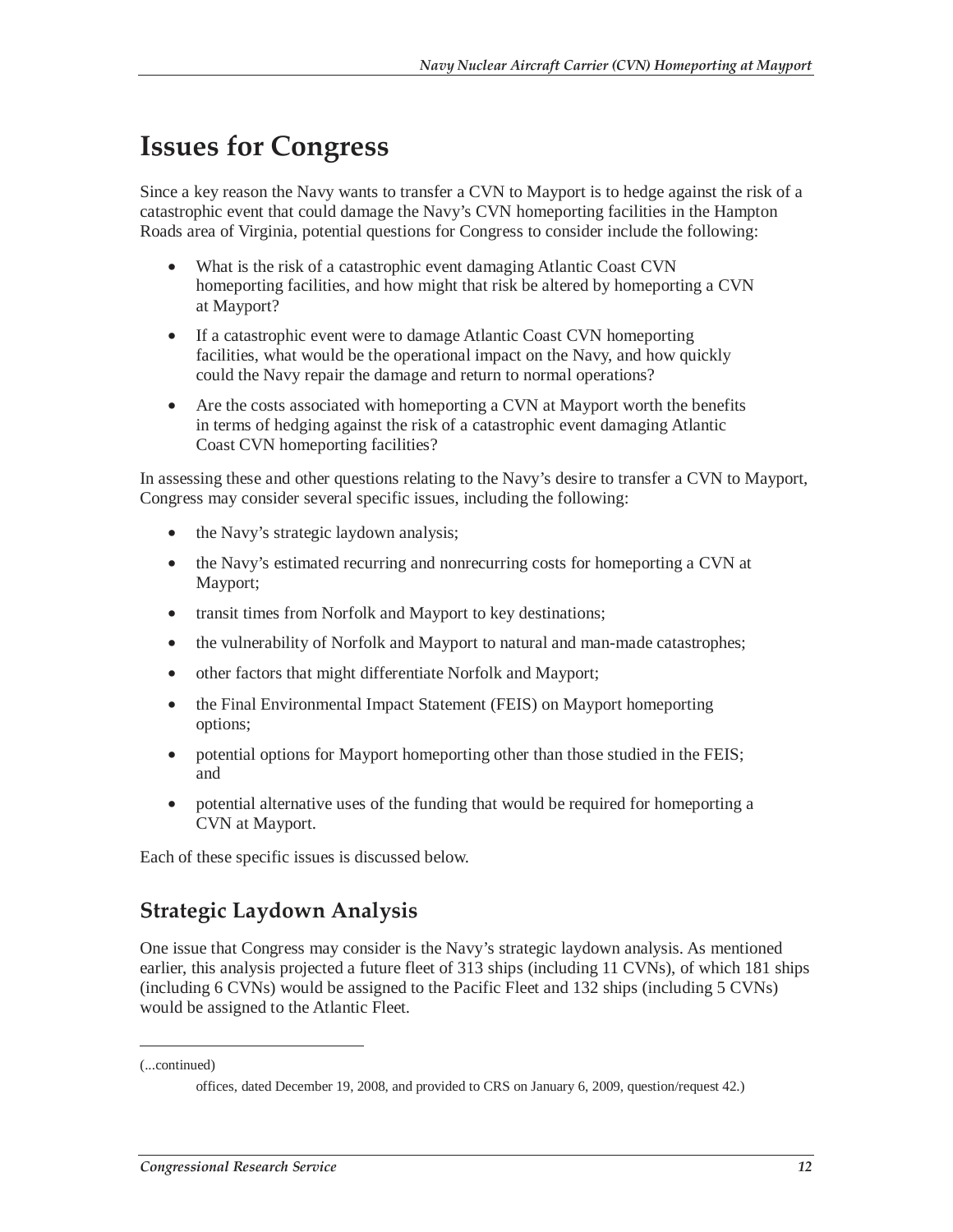Some observers in recent years have raised questions about the affordability of the Navy's shipbuilding plans, and thus about the Navy's prospective ability to increase the fleet from its current size of about 280 ships<sup>28</sup> to the planned size of 313 ships.<sup>29</sup> Supporters of keeping all Atlantic Fleet CVNs homeported at Norfolk could argue that if the Navy in coming years includes fewer than 313 ships or fewer than 11 CVNs, there will be less need to shift a CVN from Norfolk to Mayport for reasons relating to homeporting capacity. Supporters of homeporting a CVN at Mayport could argue that if the Navy in coming years includes fewer than 313 ships or fewer than 11 CVNs, each ship or each CVN would represent a larger percentage of the Navy's overall capability, making the need to hedge against a catastrophic event in the Hampton Roads area more important.

Additional factors that Congress may consider in connection with the strategic laydown analysis include the Navy's projected apportionment of the fleet between the Pacific and Atlantic Coasts (which reflects, among other things, a Navy judgment about likely potential missions for the Navy), the potential for "breasting' (i.e., side-by-side mooring of two or more ships at a single pier), and the cost of increasing homeporting capacity at Norfolk through construction of additional pier space and other facilities.

## **Nonrecurring and Recurring Costs**

A second issue that Congress may consider is whether the Navy has accurately estimated the nonrecurring and recurring costs of homeporting a CVN at Mayport. Other things held equal, if the Navy has underestimated or overestimated these costs, it might weaken or strengthen, respectively, the argument for homeporting a CVN at Mayport.

## **Transit Times**

A third issue that Congress may consider is whether the Navy has accurately assessed the relative merits of Norfolk and Mayport in terms of transit times to key overseas operating areas and training ranges, as shown in the first two columns of **Table 3**. Transit times are a function of transit distance and transit speed.

With regard to transit times to key overseas operating areas, one key destination is the Strait of Gibraltar, which is used to support operations in the Mediterranean and (via the Suez canal) the Indian Ocean and Persian Gulf. Other key destinations include the Cape of Good Hope (a longer route to the Indian Ocean and Persian Gulf, but one that avoids the need to transit the Suez canal), and Puerto Rico (which might be considered a representative destination for supporting operations in the Caribbean). **Table 4** shows transit times from Norfolk and Mayport to these three destinations at 14 knots (a typical transit speed for routine forward deployments) and 20 knots (an elevated transit speed that might be more likely for responding to a contingency).

<sup>-</sup> $28$  The Navy as of February 9, 2009, included 283 ships.

<sup>29</sup> For more on the Navy's planned 313-ship fleet, see CRS Report RL32665, *Navy Force Structure and Shipbuilding Plans: Background and Issues for Congress*, by Ronald O'Rourke.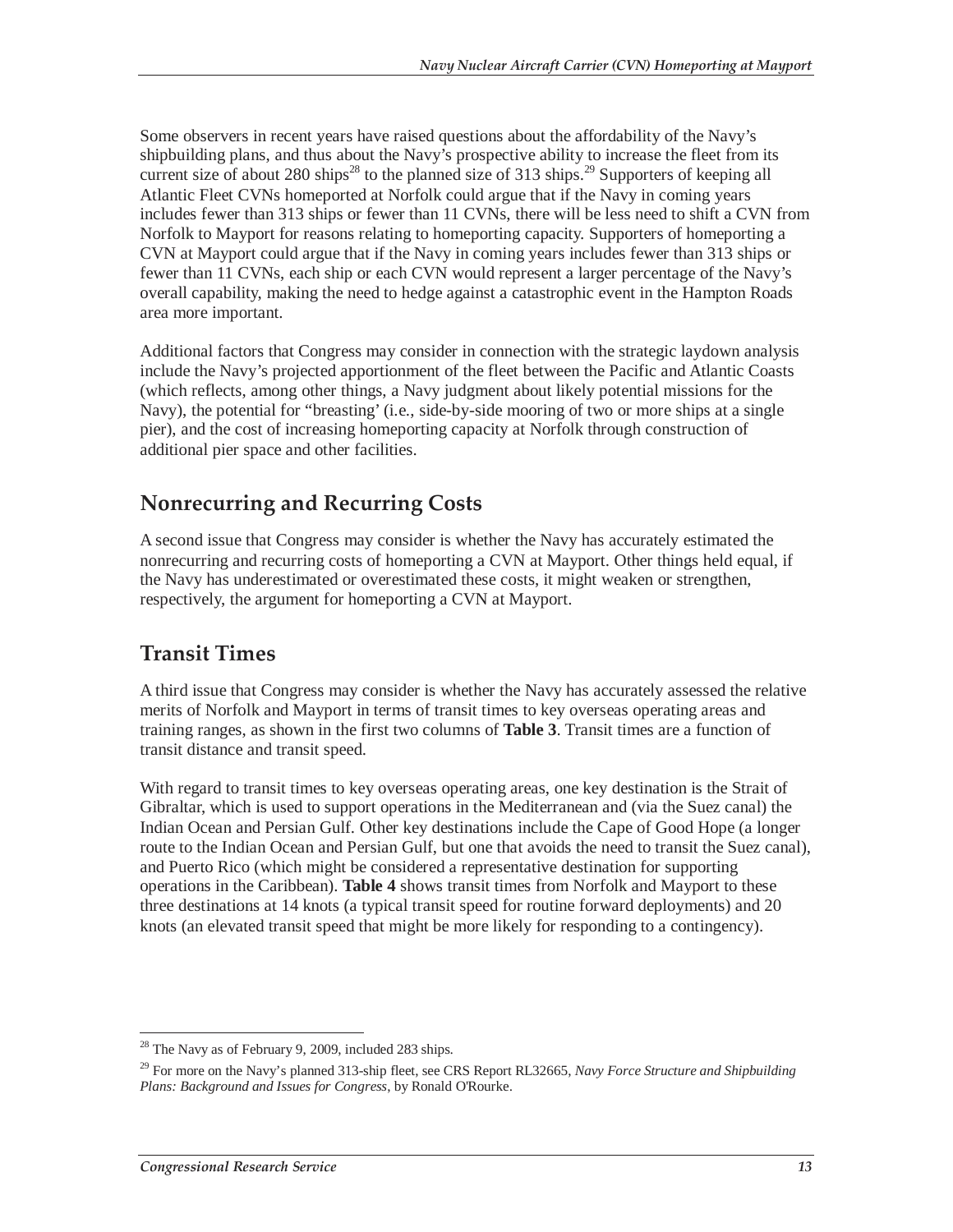|                     |                | <b>Transit speed</b> |          |
|---------------------|----------------|----------------------|----------|
| <b>Destination</b>  | <b>From</b>    | 14 knots             | 20 knots |
| Strait of Gibraltar | Mayport        | 11.1                 | 7.6      |
|                     | <b>Norfolk</b> | 9.9                  | 7.0      |
| Cape of Good Hope   | Mayport        | 34.8                 | 24.4     |
|                     | <b>Norfolk</b> | 34.8                 | 24.3     |
| Puerto Rico         | Mayport        | 6.2                  | 4.3      |
|                     | <b>Norfolk</b> | 6.9                  | 4.8      |

#### **Table 4. Transit Times To Key Destinations**

In days, as a function of transit speed

**Source:** Navy briefing slide entitled "Average Transit Times East/West," in Navy briefing entitled "Final Environmental Impact Statement (FEIS) for the Proposed Homeporting of Additional Surface Ships at Naval Station Mayport, FL," November 18, 2008, presented to CRS on December 5, 2008; and (for Puerto Rico) Department of Defense information paper responding to questions from CRS, dated December 23, 2008 and provided to CRS on January 6, 2009.

## **Port Vulnerability**

A fourth issue that Congress may consider is whether the Navy has accurately assessed vulnerability-related factors at Norfolk and Mayport, including the risk of a natural or man-made catastrophic event damaging CVN homeporting facilities, and the Navy's ability to defend against such an event at either site. The Navy's summary of its assessments of these factors is shown in the third, fourth and fifth columns of **Table 3**.

In assessing the question of port vulnerability, one factor that might be considered is the current degree of concentration or dispersion of Navy ships other than Atlantic Fleet CVNs. For example, supporters of transferring a CVN to Mayport might observe from **Table 1** that the Navy's Pacific Fleet CVN homeporting facilities are currently located in three widely separated areas (San Diego, the Puget Sound area of Washington state, and Yokosuka, Japan), while supporters of keeping all Atlantic Fleet CVNs homeported at Norfolk might observe from **Table 2** that the Navy's Pacific Fleet and Atlantic Fleet ballistic missile submarines (SSBNs)—which, like CVNs, are low-quantity, high-value assets—are homeported at a single site on each coast (Bangor, WA, and Kings Bay, GA, respectively). **Table 1** and **Table 2** can be used to support additional observations concerning concentration or dispersion of other types of ships.

#### **Natural Disaster**

As shown in **Table 3**, hurricanes were the principal type of natural disaster analyzed in comparing the relative risk of a natural disaster at Hampton Roads and Mayport. The Navy assesses that, historically, the hurricane risk to Norfolk is similar to the risk to Jacksonville, which is close to Mayport. Information provided by the Navy regarding the risk of hurricanes at Norfolk and Mayport is presented in the **Appendix C** of this report.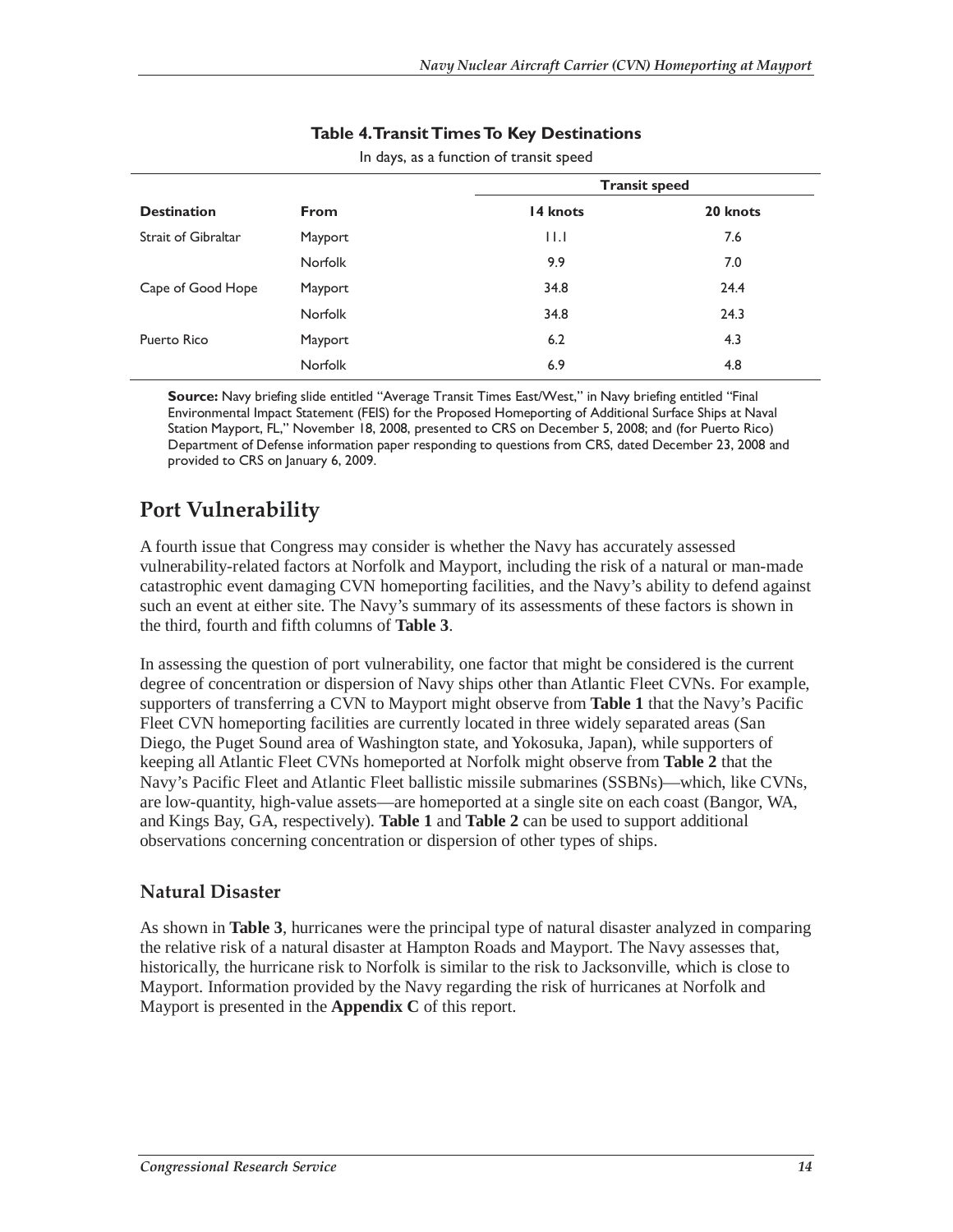#### **Man-Made Disaster**

Potential man-made disasters include but are not limited to shipping accidents, conventional or nuclear military attacks by foreign countries, and terrorist attacks.

During the Cold War, the Navy was concerned about the potential for a conventional military attack on U.S. home ports by Soviet military forces. One possibility was a covert mining of U.S. Navy home ports by Soviet submarines and Warsaw Pact merchant ships prior to the start of a NATO-Warsaw Pact conflict. Another possibility was a cruise missile strike by Soviet submarines against Navy port facilities or ships in port. Concern over the potential for a conventional military attack on U.S. home ports by Soviet military forces was the central reason for the Navy's strategic homeporting program of the 1980s, which dispersed some of the Navy's ships away from the Navy's major home ports.<sup>30</sup>

The end of the Cold War reduced the apparent risk of a conventional military attack on U.S. Navy home ports by a foreign country, and led to a reconsideration of the strategic homeporting program.<sup>31</sup> China is modernizing its naval and other military forces,  $32$  but any potential ability China might have in coming years for conducting a conventional attack on U.S. home ports might be more of an issue for Pacific Fleet home ports than for Atlantic Fleet home ports.

The terrorist attack of October 12, 2000, on the destroyer Cole (DDG-67) in the port of Aden, Yemen, $33$  and the terrorist attacks of September 11, 2001, have led to increased focus on the potential for terrorist attacks on U.S. port areas.

The Navy states that Department of Defense (DOD) and other U.S. government entities conducted several vulnerability assessments for Norfolk and Mayport between 2006 and 2008.<sup>34</sup> The contents of these assessments are generally classified.

<sup>-</sup>30 See CRS Issue Brief IB85193, *The Navy's Strategic Homeporting Program: Issues for Congress*, by Ronald O'Rourke. This issue brief is out of print and is available directly from the author.

<sup>31</sup> See CRS Issue Brief IB90077, *Strategic Homeporting Reconsidered*, by Ronald O'Rourke. This issue brief is out of print and is available directly from the author.

<sup>32</sup> See CRS Report RL33153, *China Naval Modernization: Implications for U.S. Navy Capabilities—Background and Issues for Congress*, by Ronald O'Rourke.

<sup>33</sup> For a discussion of this attack, see CRS Report RS20721, *Terrorist Attack on USS Cole: Background and Issues for Congress*, by Raphael F. Perl and Ronald O'Rourke.

<sup>&</sup>lt;sup>34</sup> In response to a question from CRS regarding vulnerability assessments for Norfolk and Mayport, the Navy stated the following (which has been edited for ease of reading): The Joint Staff sponsored a Joint Staff Integrated Vulnerability Assessment (JSIVA) on Naval Station Norfolk that was conducted from August 6 to August 11, 2006. The team conducting the assessment was composed of seven specialists from the Defense Threat Reduction Agency (DTRA). The Naval Criminal Investigative Service (NCIS) conducted a Chief of Naval Operations Integrated Vulnerability Assessment (CNOIVA) for Naval Station Mayport from January 21 to January 26, 2007. Threat assessments conducted by NCIS through the Multiple Threat Alert Center (MTAC) prior to specific events, such as air shows, also serve as threat updates for other Department of the Navy commands located in the geographic area. NCIS also conducts Port Integrated Vulnerability Assessments (PIVA) for ports and facilities that are not USN bases. Additional vulnerability and threat assessments that were completed include the following: a Southeast Virginia Threat Assessment that was conducted from August 27 to October 7, 2008; a Mayport Threat Assessment dated May 30, 2008; a Jacksonville Threat Assessment dated October 1, 2008; an FBI assessment entitled "Domestic Maritime Domain Terrorist Threat Assessment" dated March 28, 2008; an update to that assessment entitled "Domestic Maritime Domain Terrorist Threat Assessment (Update)" dated April 17, 2008; a Department of Homeland Security assessment entitled "Homeland Security Threat Assessment: Evaluating Threats 2008-2013" dated July 18, 2008; a U.S. Coast Guard assessment entitled "The Terrorist Threat to the U.S. Maritime Domain" dated March 25, 2004; and a Director of (continued...)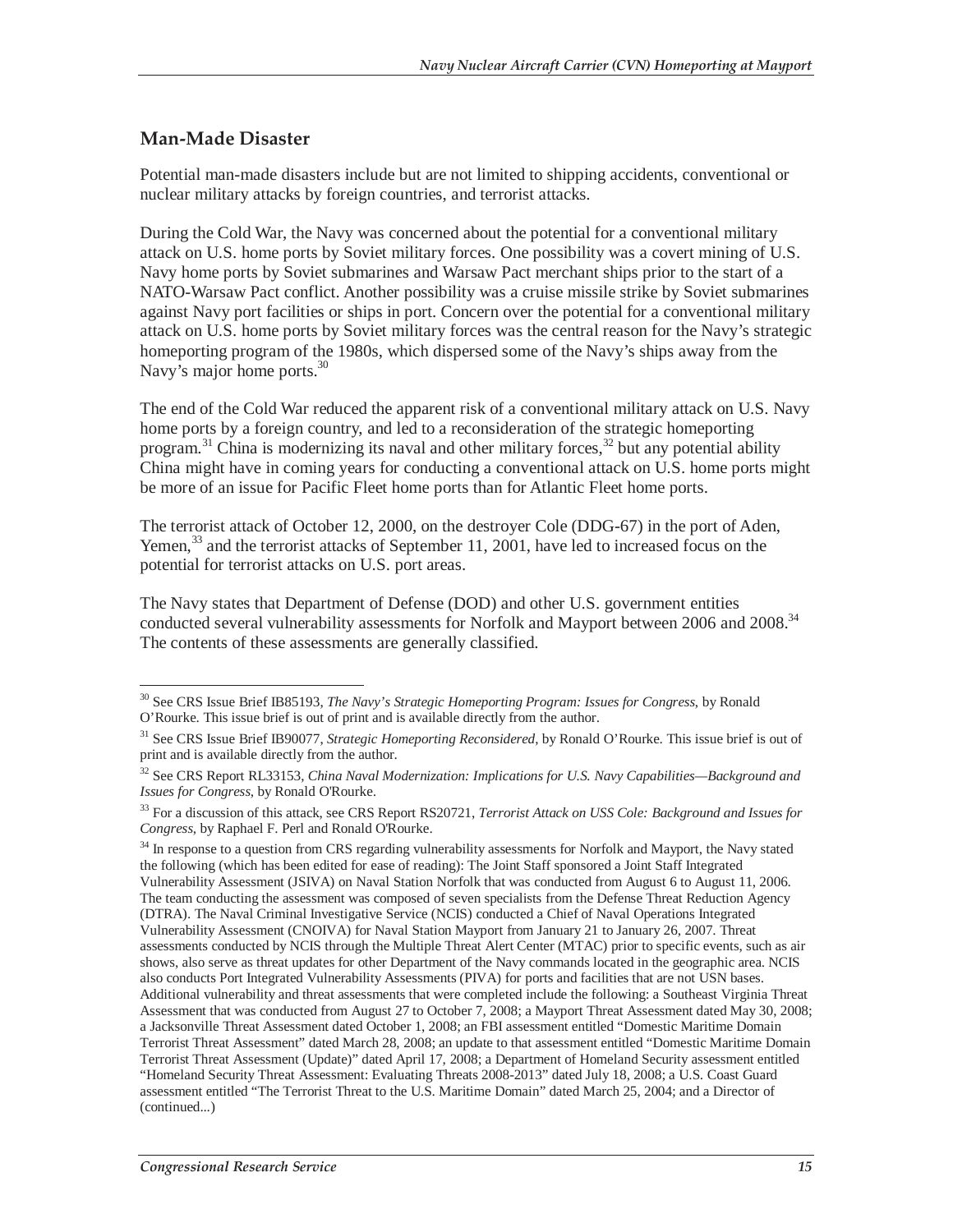The Navy states that it used statistics on shipping volumes at the ports of Norfolk and Jacksonville (near Mayport) as one measure of the relative risk of a man-made disaster at Norfolk and Mayport, the idea being that certain elements of the risk of man-made disaster are somewhat proportional to the volume of shipping. The Navy states that in 2006, 2.05 million cargo containers and 16.6 million tons of cargo passed through the port of Norfolk, while 768,200 cargo containers and 8.31 million tons of cargo passed through the port of Jacksonville.<sup>35</sup> The Navy further states that the center of the shipping channel in the port of Norfolk is about 500 yards from the carrier piers, and that the channel is separated from the piers by a line of buoys but no fixed obstruction, while the center of the shipping channel in the port of Jacksonville is also about 500 yards from the carrier pier, but is separated from the carrier pier by a 200-yard-wide spit of  $land.<sup>36</sup>$ 

### **Other Factors That Might Differentiate Norfolk and Mayport**

A fifth issue that Congress may consider is whether the Navy has overlooked or not given adequate weight to other factors in evaluating the merits of Mayport and Norfolk as Navy home ports. Possibilities might include things such as the interaction of the base facilities at Mayport or Norfolk with other regional military facilities (such as naval air stations), or the possible effect of CVN homeporting on Navy recruiting in the area surrounding the home port.

### **Final Environmental Impact Statement (FEIS)37**

A sixth issue that Congress may consider is the adequacy of the FEIS that the Navy prepared to assess the potential environmental impacts of locating a nuclear carrier at Mayport. The National Environmental Policy Act (NEPA) requires all federal agencies to prepare environmental impact statements for major actions that would significantly affect the environment. The scope of these statements are broader than the environment per se, as agencies are required to examine not only the potential impacts on the natural environment but also the socio-economic impacts of a proposed action. Some observers have questioned whether the Navy thoroughly assessed these sets of impacts when it selected Mayport for the location of a CVN.<sup>38</sup>

<sup>(...</sup>continued)

National Intelligence assessment entitled "The Terrorist Threat to the US Homeland" dated July 2007. (Source: Department of Defense information paper responding to questions from CRS, dated December 23, 2008 and provided to CRS on January 6, 2009.)

<sup>&</sup>lt;sup>35</sup> The cargo containers were measured in Twenty-Foot Equivalent Units (TEUs), a standard metric for counting cargo containers.

<sup>&</sup>lt;sup>36</sup> Source: Slide entitled "Shipping—Man Made Disaster Risk," from Navy briefing entitled "Final Environmental Impact Statement (FEIS) for the Proposed Homeporting of Additional Surface Ships at Naval Station Mayport, FL," November 18, 2008, presented to CRS on December 5, 2008.

<sup>&</sup>lt;sup>37</sup> This section was drafted by David M. Bearden, Specialist in Environmental Policy, Resources, Science, and Industry Division.

<sup>38</sup> See, for example, Dale Eisman and Louis, "Va. Senators Try New Tack On Plan To Move Carrier," *Norfolk Virginian-Pilot*, December 9, 2008.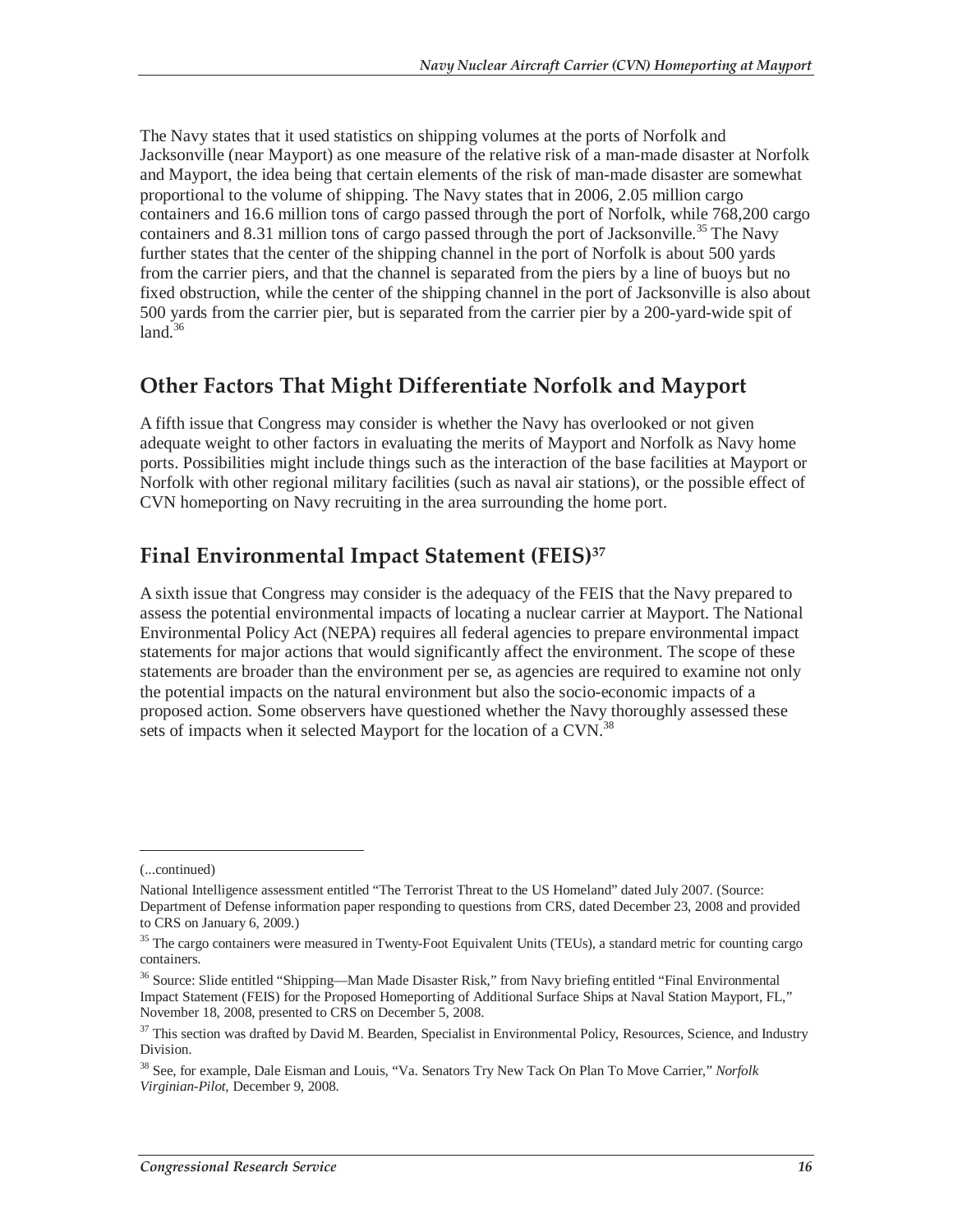## **Mayport Homeporting Options Other Than Those Studied**

A seventh issue that Congress may consider are potential options for homeporting additional ships at Mayport that differ from the 12 alternatives studied in the FEIS. One such possibility, which the FEIS mentioned but did not examine in detail, would be to homeport some number of Littoral Combat Ships (LCSs) at Mayport. LCSs, which are just beginning to enter service with the Navy, are somewhat smaller than the Navy's frigates and are to have much smaller crews.<sup>39</sup> Another possibility would be to homeport two CVNs rather than one CVN at Mayport. As mentioned earlier, Mayport served as a home port for two CVs for several years during the 1980s.

## **Alternative Uses of Funding**

An eighth issue that Congress may consider are potential alternative uses by the Navy or some other part of DOD of the funding that would be needed for homeporting a CVN at Mayport, and how the benefits of those potential alternative uses would compare to the benefits of homeporting a CVN at Mayport.

# **Legislative Activity for FY2010**

## **FY2010 Military Construction Funding Request**

The Navy's proposed FY2010 budget requests \$46.303 million in Military Construction (MilCon) funding for channel dredging at Mayport to support the ability of a CVN to enter Mayport.

The budget also requests \$29.682 million in MilCon funding to repair a wharf at Mayport, but this request is *not* related to Mayport's ability to support a CVN—it is related to Mayport's current role as a home port to CGs, DDGs, and FFGs.

Together, a total of \$75.985 million is requested for channel dredging (CVN related) and wharf repair (not CVN related) at Mayport.

### **FY2010 Defense Authorization Bill (H.R. 2647/S. 1390)**

#### **House**

-

The House Armed Services Committee, in its report (H.Rept. 111-166 of June 18, 2009) on H.R. 2647, recommends rejecting the administration's FY2010 request for \$46.3 million in MilCon funding for channel dredging at Mayport. (Page 496) The committee's report states:

The budget request included \$46,303,000 to support construction dredging of the Naval Station Mayport turning basin, inner channel, and outer channel.

<sup>39</sup> For more on the LCS program, see CRS Report RL33741, *Navy Littoral Combat Ship (LCS) Program: Background, Oversight Issues, and Options for Congress*, by Ronald O'Rourke.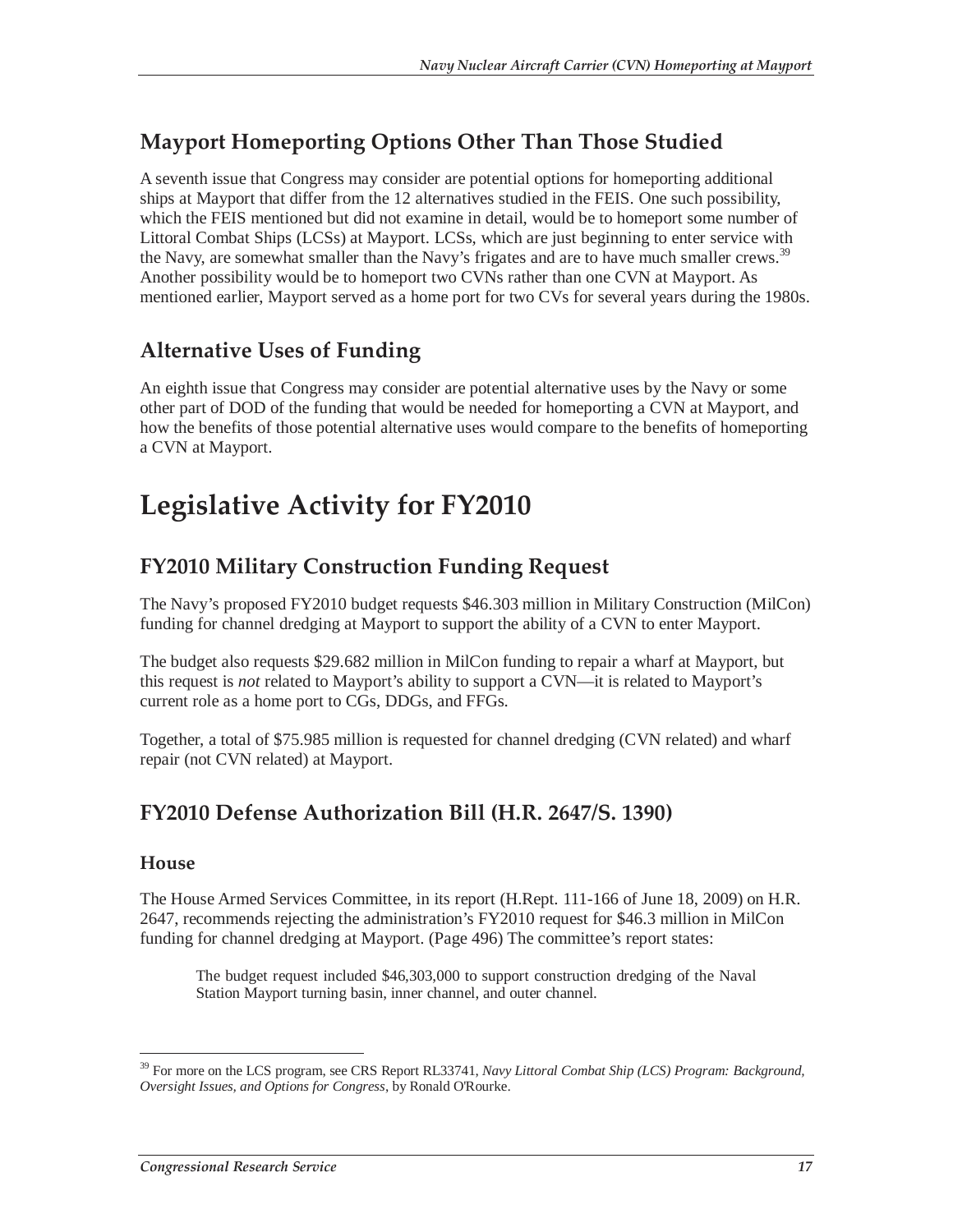The committee is concerned that a decision to complete the construction dredging of Naval Station Mayport would predispose a Quadrennial Defense Review's determination as to an East Coast Nuclear Aircraft Carrier basing.

Accordingly, the committee recommends \$0, a reduction of \$46,303,000, to support this project. (Page 516).

The committee's report also states:

#### Comptroller General Assessment of Military Basing Decision Process

The committee directs the Comptroller General of the United States to submit a report to the congressional defense committees by May 1, 2010, on the military services' decision process used in making basing determinations, such as the decision to establish a second homeport for a nuclear-powered aircraft carrier on the East Coast of the United States. The committee believes this decision raises significant strategic, cost, and risk questions.

It is not clear to the committee how the Navy has been determining its basing decisions. For example, the Navy's consideration of whether to homeport additional surface ships at Naval Station Mayport (NAVSTA Mayport), Florida, appears to lack strategic depth. The committee notes that homeporting a nuclear aircraft carrier at NAVSTA Mayport would cost at least \$560.0 million in military construction, require the dredging and disposal of approximately 5.2 million cubic yards of dredge material, and increase long-term operation and maintenance costs. The Navy does not appear to have carried out a comprehensive process to determine the need for such expenditures with consideration for strategic rationale, fiscal realities, environmental impacts, and personnel impacts associated with the decision.

In light of the substantial costs and the strategic and community impacts that result from basing decisions, the committee directs the Comptroller General to conduct a study on the manner in which the military services consider and utilize the following in making basing decisions: changes to military force structure, strategic imperative and risk assessment, input from combatant commanders, cost, and environmental and socio-economic impacts. Specifically, the review should address the following:

(1) Military force structure considerations: When rebasing military assets from one installation to another, the processes the military services use to assess the impact associated with the current and future home stations or homeports.

(2) Strategic imperative and risk assessment: The extent to which the military services consider strategic shifts in force posture, such as the shift of naval assets from the Atlantic Ocean to the Pacific Ocean, in basing decisions. When making basing decisions related to strategic dispersal of military assets, the process used by the services to conduct and consider risk assessments. In making the nuclear aircraft carrier homeporting decision, how the Navy weighed the comparative risk between the different needs of the Navy. For example, the consideration the Navy gave to building an additional nuclear aircraft carrier homeport at Naval Station Mayport versus failing to meet ship maintenance and repair shortfalls, or the need for a 313–ship Navy.

(3) Cost: The extent to which the military services use a cost-benefit analysis in making basing decisions and the extent to which the budgetary requirements of the entire military service and Department of Defense are considered; the consideration given in the decision-making process to shortfalls in other service budgets and other internal budget accounts; and how the services' analyses compare the strategic benefits of expending funds for one purpose (such as the construction of additional infrastructure)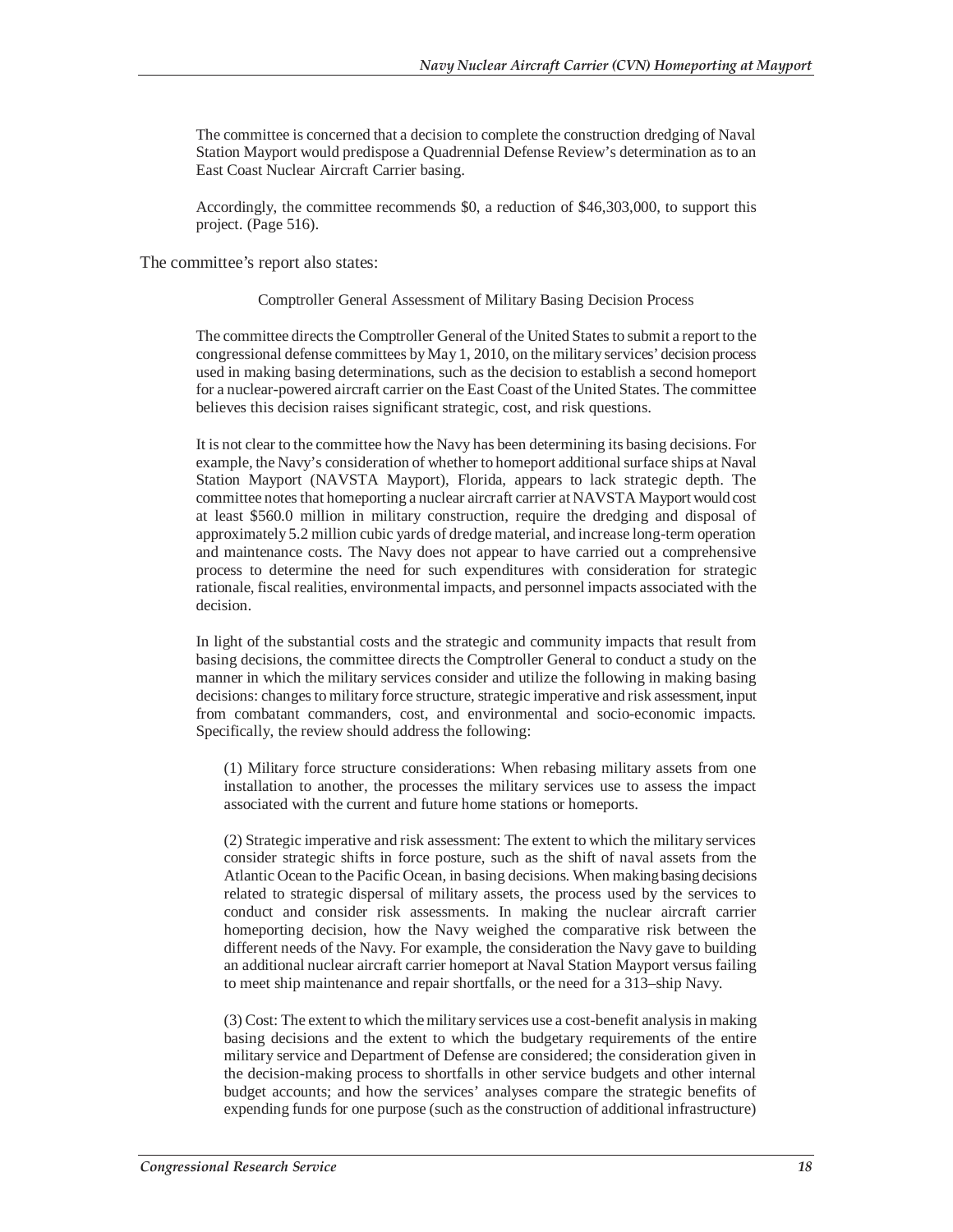to the use of funds for other purposes (such as meeting unfunded procurement requirements) in determining whether to proceed with a decision. (Pages 537-538)

#### **Senate**

**Section 2201** of S. 1390 as reported by the Senate Armed Services Committee (S.Rept. 111-35 of July 2, 2009) recommends approving the administration's FY2010 request for a total of \$75.985 million for MilCon projects (including the channel dredging project) at Mayport. (See page 753 of the printed bill.) The committee's report does not contain any narrative language directly discussing the issue of carrier homeporting at Mayport.

**Section 114** of S. 1390 requires the Navy to submit a report to the congressional defense committees on a potential service life extension program (SLEP) for the Navy's Oliver Hazard Perry (FFG-7) class frigates. FFG-7s account for several of the surface combatants currently homeported at Mayport, and the FFG-7s homeported at Mayport are currently scheduled to be retired from Navy service by 2014. The text of Section 114 is as follows:

SEC. 114. REPORT ON A SERVICE LIFE EXTENSION PROGRAM FOR OLIVER HAZARD PERRY CLASS FRIGATES.

Not later than 90 days after the date of the enactment of this Act, the Secretary of the Navy shall submit to the congressional defense committees a report setting forth the following:

(1) A detailed analysis of a service life extension program (SLEP) for the Oliver Hazard Perry class frigates (FFGs), including—

(A) the cost of the program;

(B) a schedule for the program; and

(C) the shipyards available to carry out the work under the program.

(2) A detailed plan of the Navy for achieving a 313-ship fleet as contemplated by the 2006 Quadrennial Defense Review, including a comparison for purposes of that plan of decommissioning Oliver Hazard Perry class frigates as scheduled with extending the service life of such frigates under the service life extension program.

(3) The strategic plan of the Navy for the manner in which the Littoral Combat Ship (LCS) will fulfill the roles and missions currently performed by the Oliver Hazard Perry class frigates as they are decommissioned.

(4) The strategic plan of the Navy for the Littoral Combat Ship if the extension of the service life of the Oliver Hazard Perry class frigates alleviates demand arising under the current capabilities gap in the Littoral Combat Ship.

(5) A description of the manner in which the Navy has met the needs of the United States Southern Command over time, including the assets and vessels the Navy has deployed for military-to-military engagements, UNITAS exercises, and counterdrug operations in support of the Commander of the United States Southern Command during the five-year period ending on the date of the report.

**Section 112** of S. 1390 requires the Navy to submit a report to the congressional defense committees on the Navy's plans for homeporting Littoral Combat Ships (LCSs). Under current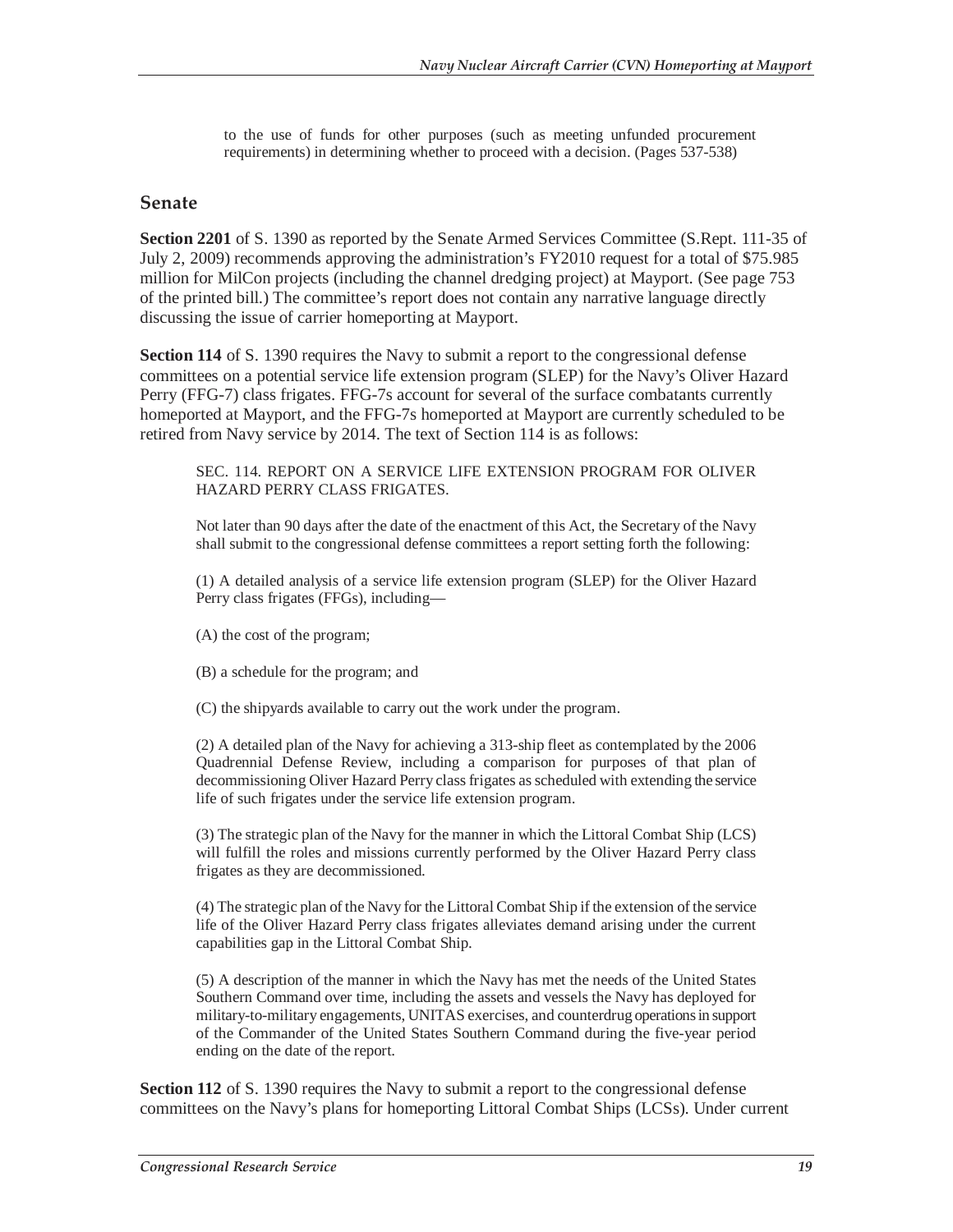Navy plans, LCSs are to replace Oliver Hazard Perry (FFG-7) class frigates in the Navy's force structure. The text of Section 112 is as follows:

SEC. 112. REPORT ON STRATEGIC PLAN FOR HOMEPORTING THE LITTORAL COMBAT SHIP.

(a) Report Required- Not later than 90 days after the date of the enactment of this Act, the Secretary of the Navy shall submit to the congressional defense committees a report setting forth the strategic plan of the Navy for homeporting the Littoral Combat Ship (LCS) on the East Coast and West Coast of the United States.

(b) Elements- The report required by subsection (a) shall include the following:

(1) The requirements for homeporting of the Littoral Combat ship of the commanders of the combatant commands, set forth by geographic area of responsibility (AOR).

(2) A description of the manner in which the Navy will meet the requirements identified under paragraph (1).

(3) An assessment of the effect of each type of Littoral Combat Ship on each port in which such ship could be homeported.

(4) A map, based on the current plan of 55 Littoral Combat Ships, identifying where each ship will homeport and how such ports will accommodate both types of Littoral Combat Ships, based on the current program and a 313-ship Navy.

(5) An estimate of the costs of infrastructure required for Littoral Combat Ships at each homeport, including—

(A) existing infrastructure; and

(B) such upgraded infrastructure as may be required.

## **FY2010 Military Construction and Veterans Affairs Appropriations Bill (H.R. 3082/S. 1407)**

#### **House**

The House Appropriations Committee, in its report (H.Rept. 111-188 of June 26, 2009) on H.R. 3082, recommends approving the administration's FY2010 request for \$46.3 million in MilCon funding for channel dredging at Mayport. (Page 107)

#### **Senate**

The Senate Appropriations Committee, in its report (S.Rept. 111-40 of July 7, 2009) on S. 1407, recommends approving the administration's FY2010 request for \$46.3 million in MilCon funding for channel dredging at Mayport. (Page 88)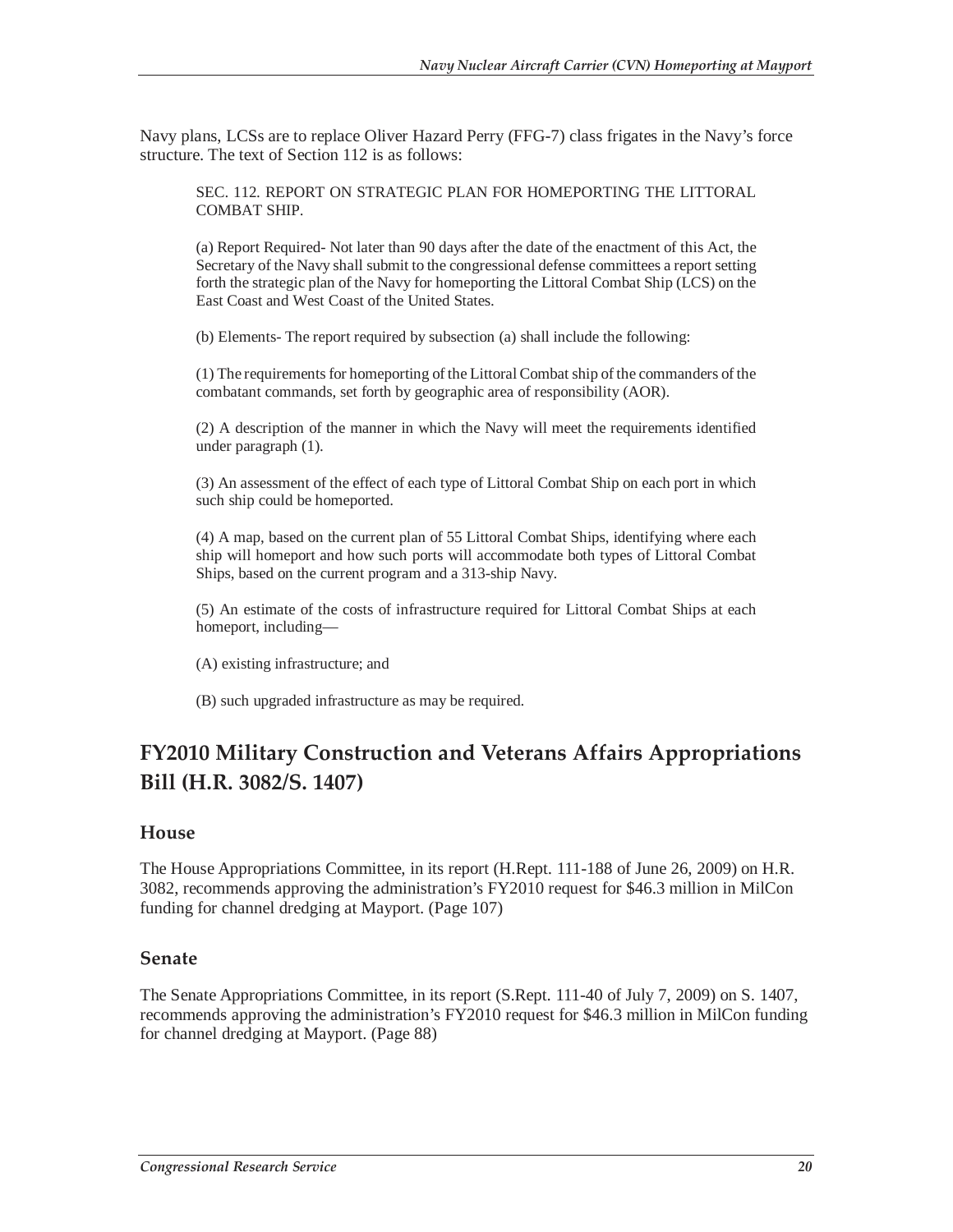# **Appendix A. Prior-Year Legislative Activity**

### **FY2009 Defense Authorization Act**

Section 2207 of the FY2009 defense authorization bill as passed by the House (H.R. 5658; H.Rept. 110-652 of May 16, 2008) stated:

SEC. 2207. REPORT ON IMPACTS OF SURFACE SHIP HOMEPORTING ALTERNATIVES.

(a) Report Required- The Secretary of the Navy shall not issue a record of decision for the proposed action of homeporting additional surface ships at Naval Station Mayport, Florida, until at least 30 days after the date on which the Secretary submits to Congress a report containing an analysis of the socio-economic impacts and an economic justification on each location from which a vessel is proposed to be removed for homeporting at Naval Station Mayport under the preferred alternative identified in the final environmental impact statement for the proposed action.

(b) Additional Reporting Requirement- If the final environmental impact statement does not contain a preferred alternative or if the Secretary intends to select an alternative other than the preferred alternative in the record of decision, then the Secretary shall submit to Congress a report (in the case where no preferred alternative is identified) or an additional report (in the case where the preferred alternative is not selected) containing an analysis of the socioeconomic impacts and an economic justification on each location from which a vessel is proposed to be removed for homeporting at Naval Station Mayport.

The FY2009 defense authorization bill as passed by the Senate (S. 3001; S.Rept. 110-335 of May 12, 2008) did not contain a provision similar to Section 2207 of H.R. 5658.

In lieu of a conference report, there was compromise version of S. 3001 that was accompanied by a joint explanatory statement. The compromise version of S. 3001, which was signed into law as P.L. 110-417 of October 14, 2008, did not contain a provision similar to Section 2207 of H.R. 5658.

## **FY2008 Defense Authorization Act**

The House Armed Services Committee, in its report (H.Rept. 110-146 of May 11, 2007) on the FY2008 defense authorization bill (H.R. 1585), stated:

#### Carrier Basing

The committee understands that the Navy has unused capacity at Naval Station Mayport, Florida, and is conducting an environmental impact statement on the feasibility of stationing additional surface ships, including a nuclear aircraft carrier, at Naval Station Mayport. The committee believes that Naval Station Mayport is an important defense asset that should be fully utilized. The committee is concerned that Naval Station Mayport has not previously served as homeport for a nuclear carrier and does not contain the considerable specialized infrastructure necessary to sustain and maintain such a vessel. Therefore, before the Secretary of the Navy recommends the stationing of a nuclear carrier at Naval Station Mayport, the committee directs the Secretary to determine the full range of costs associated with the construction of nuclear infrastructure and port improvements at Naval Station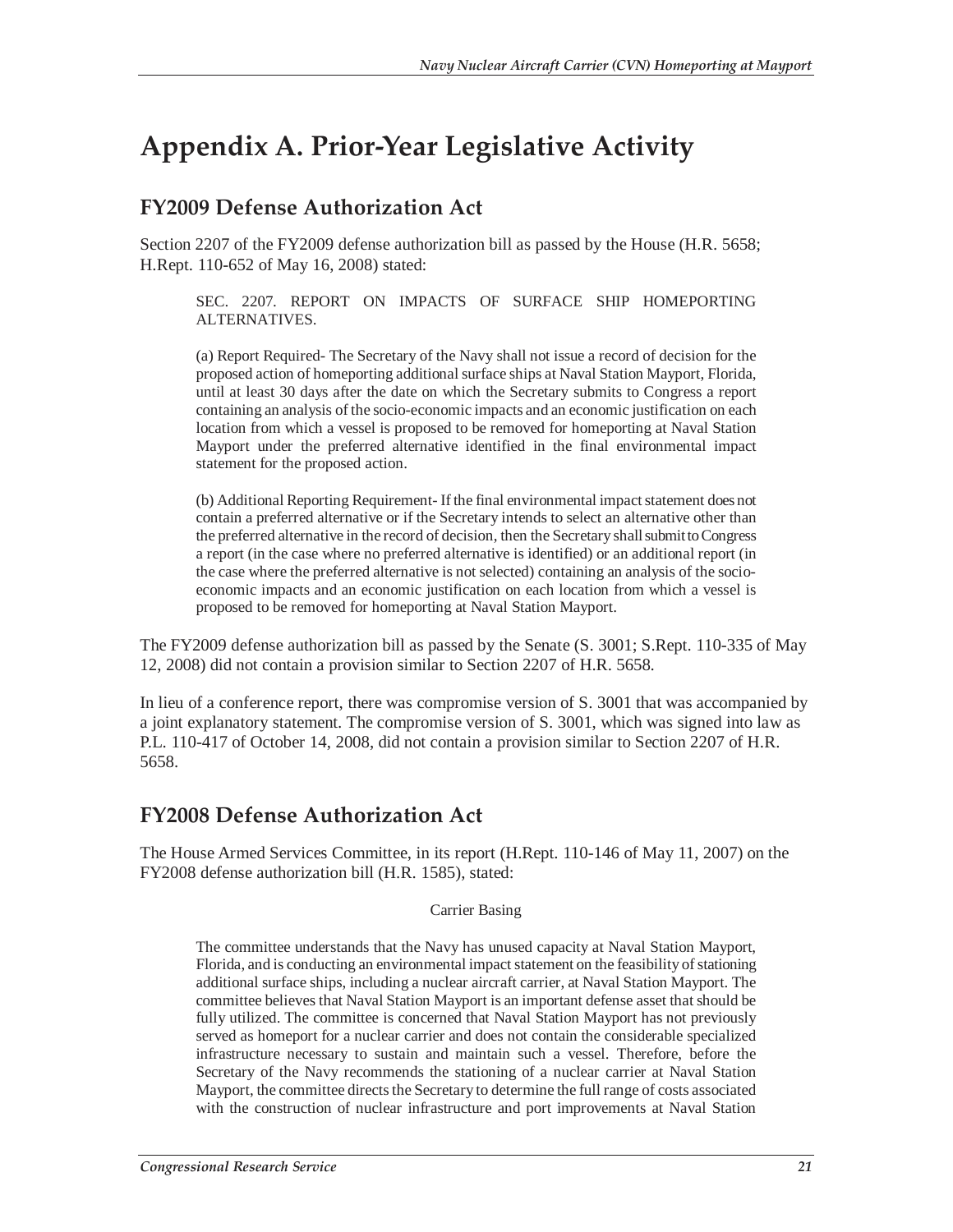Mayport necessary to support a nuclear carrier, including a detailed assessment of alternative sites, and submit the results of this analysis to the congressional defense committees by October 1, 2007. (Page 518)

## **FY2008 Military Construction, Veteran Affairs, and Related Agencies Appropriations Act**

The House Appropriations Committee, in its report (H.Rept. 110-186 of June 11, 2007) on H.R. 2642, which at that point was the FY2008 military construction, veteran affairs, and related agencies appropriations bill, stated:

*Carrier Homeporting*.—The Committee understands that it is the Navy's publicly stated policy to maintain two nuclear carrier-capable homeports on the east coast. The Committee further understands that the Navy is in the process of drafting an environmental impact statement (EIS) that includes the evaluation of the necessary infrastructure and dredging required to make Naval Station Mayport the second such homeport in addition to Naval Station Norfolk, and that a draft EIS will be released in early 2008. The Committee directs the Navy to provide a report to the Committee identifying the military construction requirements and an estimated timetable for completion for making Mayport a nuclear carrier-capable homeport no later than 30 days after release of the draft EIS. (Page 17)

H.R. 2642 later became the FY2008 supplemental appropriations act (P.L. 110-252 of June 30, 2008). The FY2008 military construction, veteran affairs, and related agencies appropriations bill was eventually enacted as part of the FY2008 consolidated appropriations act (H.R. 2764/P.L. 110-161 of December 26, 2007).

## **FY2007 Defense Authorization Act**

The Senate Armed Services Committee, in its report (S.Rept. 109-254 of May 9, 2006) on the FY2007 defense authorization bill (S. 2766), stated:

The committee maintains its concern, expressed in the Senate report accompanying S. 1042 (S.Rept. 109-69) of the National Defense Authorization Act for Fiscal Year 2006, regarding the declining size of the naval force and the reduction to the number of aircraft carriers. The committee agrees, however, with the Navy's determination that it is not feasible to maintain 12 operational aircraft carriers by restoring the USS John F. Kennedy (CV–67) to a deployable, fully mission-capable platform. The committee believes that it is vital to the national security of the United States that a fleet of at least 11 aircraft carriers be maintained to support the National Military Strategy, and has taken extraordinary action to support the CNO's force structure plan by authorizing increased procurement for shipbuilding and, specific to aircraft carriers, by authorizing additional advance procurement and incremental funding for the construction of the first 3 CVN–21 class aircraft carriers.

Further, recognizing the increased need for timeliness of surge operations that today's smaller force structure places on the Fleet Response Plan, the committee reaffirms the judgment that the Chief of Naval Operations, Admiral Clark, provided in testimony before the Committee on Armed Services in February 2005, that the Atlantic Fleet should continue to be dispersed in two homeports. (Page 380)

S.Rept. 109-254 also presented additional views of Senator Bill Nelson relating to the homeporting of aircraft carriers on the Atlantic Coast. (See pages 528-529)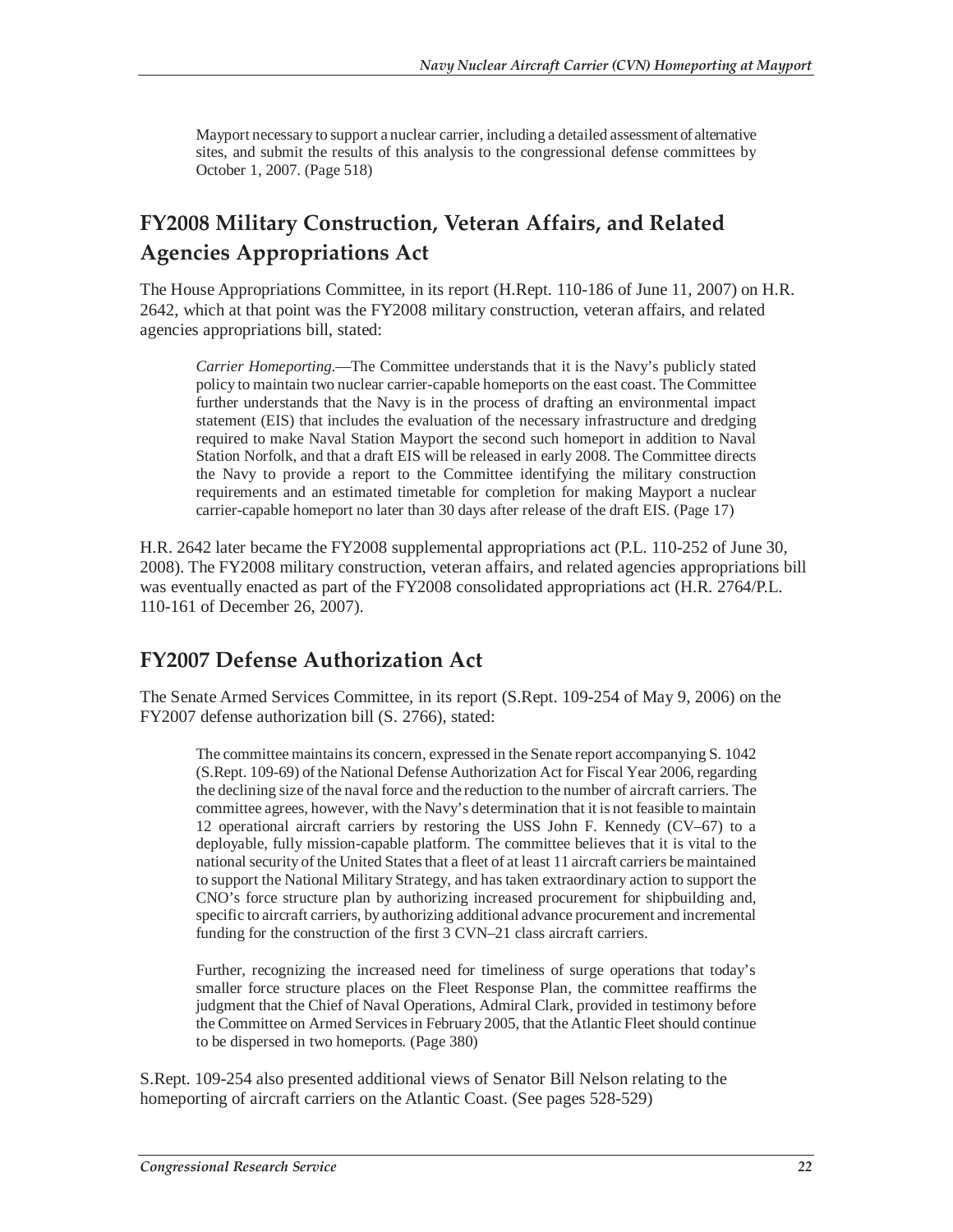The conference report (H.Rept. 109-702 of September 29, 2006) on the FY2007 defense authorization bill (H.R. 5122) stated:

The conferees agree with the CNO statement in his letter dated August 14, 2006, to the Ranking Member of the Committee on Armed Services of the Senate, that ''Naval Station Mayport and the many resources of the Jacksonville area remain vitally important to Navy readiness,'' and support the CNO commitment ''to maintaining the infrastructure necessary to support the strategic dispersal of the Atlantic Fleet at this key east coast port.'' (Page 805)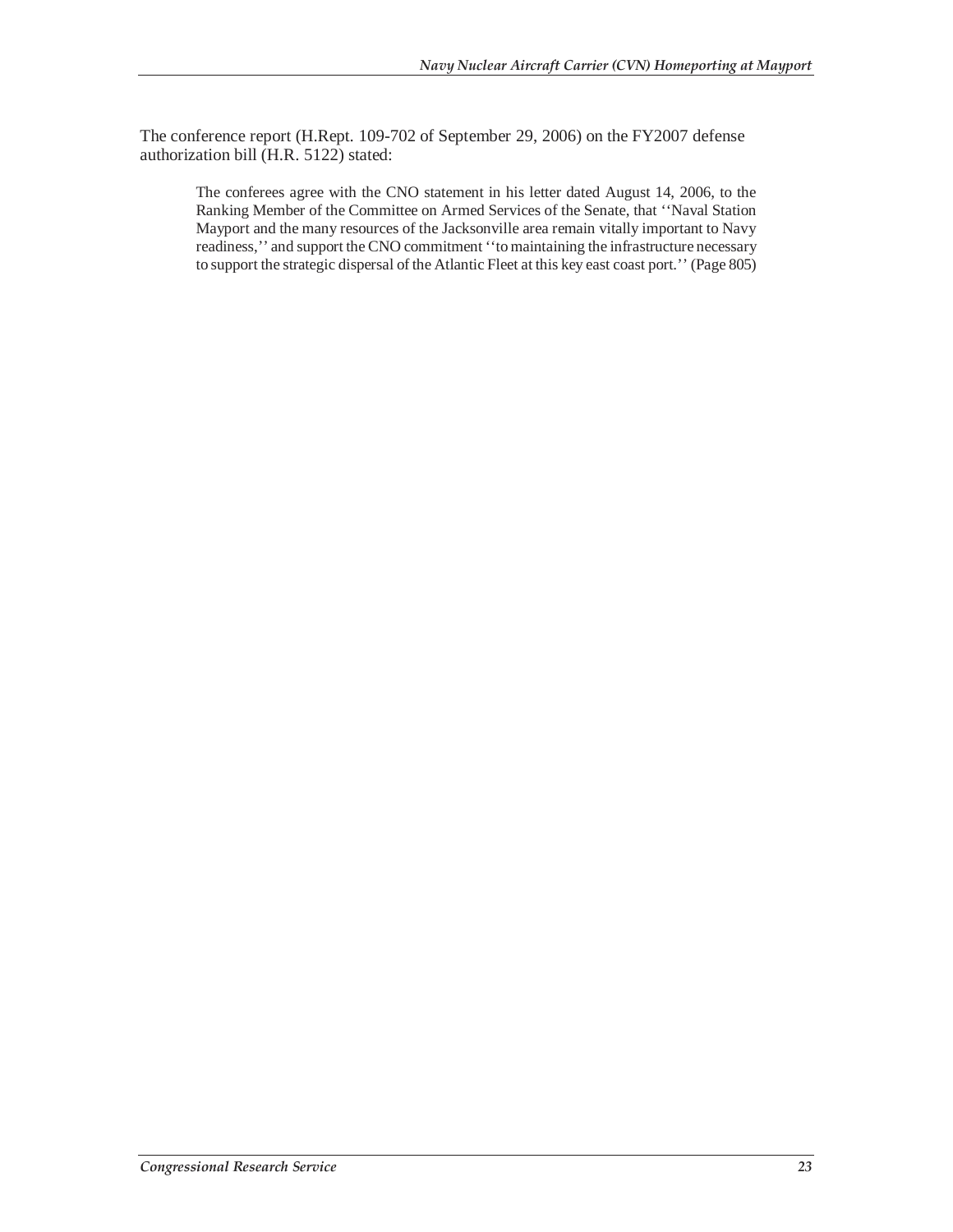# **Appendix B. Excerpts from January 2009 Navy Record of Decision (ROD)**

This appendix presents excerpts from the January 2009 Navy Record of Decision (ROD) document announcing the Navy's desire to transfer a CVN to Mayport. The document stated in part:

**SUMMARY:** The Department of the Navy (DON), after carefully weighing the strategic, operational, and environmental consequences of the proposed action, announces its decision to homeport one nuclear-powered aircraft carrier (CVN) at Naval Station (NAVSTA) Mayport. Today's decision does not relocate a specific CVN to NAVSTA Mayport. It does initiate a multiyear process for developing operational, maintenance, and support facilities at NAVSTA Mayport to support homeporting of one CVN. This multiyear process includes implementing projects for dredging and dredged material disposal, construction of CVN nuclear propulsion plant maintenance facilities, wharf improvements, transportation improvements, and construction of a parking structure to replace existing parking that would be displaced by development of the CVN nuclear propulsion plant maintenance facilities. The projects necessary to create the capacity to support CVN homeporting could be completed as early as 2014.40 No CVN homeport change will occur before operational, maintenance, and support facility projects are completed. Selection of the CVN to be homeported at NAVSTA Mayport would not occur until approximately one year prior to the ship's transfer to NAVSTA Mayport. Selection of a specific CVN for homeporting at NAVSTA Mayport will be based upon then current operational needs, strategic considerations, and maintenance cycles.

The DON decision to utilize the capacity at NAVSTA Mayport to homeport a CVN is the culmination of a two and a half year process involving environmental analysis under the National Environmental Policy Act (NEPA), identification of the recurring and nonrecurring costs associated with homeporting surface ships at NAVSTA Mayport, and an assessment of strategic concerns.

The DON environmental analysis included extensive studies regarding impacts associated with dredging, facility construction, and homeport operations. The environmental analysis undertaken by the DON included lengthy and detailed consultations with regulatory agencies, such as the U.S. Fish and Wildlife Service (USFWS) and the National Marine Fisheries Service (NMFS), regarding impacts to endangered and threatened species, and the U.S. Army Corps of Engineers (USACE) and the Environmental Protection Agency (EPA) regarding dredging operations and the in-water disposal of dredged materials. Public awareness and participation were integral components of the Environmental Impact Statement (EIS) process. The DON ensured that members of the public, state agencies, and federal agencies had the opportunity to help define the scope of the DON's analysis as well as examine and consider the studies undertaken by the DON. Public review and comment on the DON's interpretation of those studies and the conclusions drawn from the DON's interpretation of associated data were robust.

The decision reached by the DON, as further explained later in this Record of Decision, is based upon the DON's environmental, operational, and strategic expertise and represents the

<sup>-</sup><sup>40</sup> As mentioned earlier, this "as early as" date may have been pushed back by DOD's announcement to delay a final decision on whether to propose transferring a CVN to Mayport until it reviews the issue as part of its 2009-2010 Quadrennial Defense Review (QDR).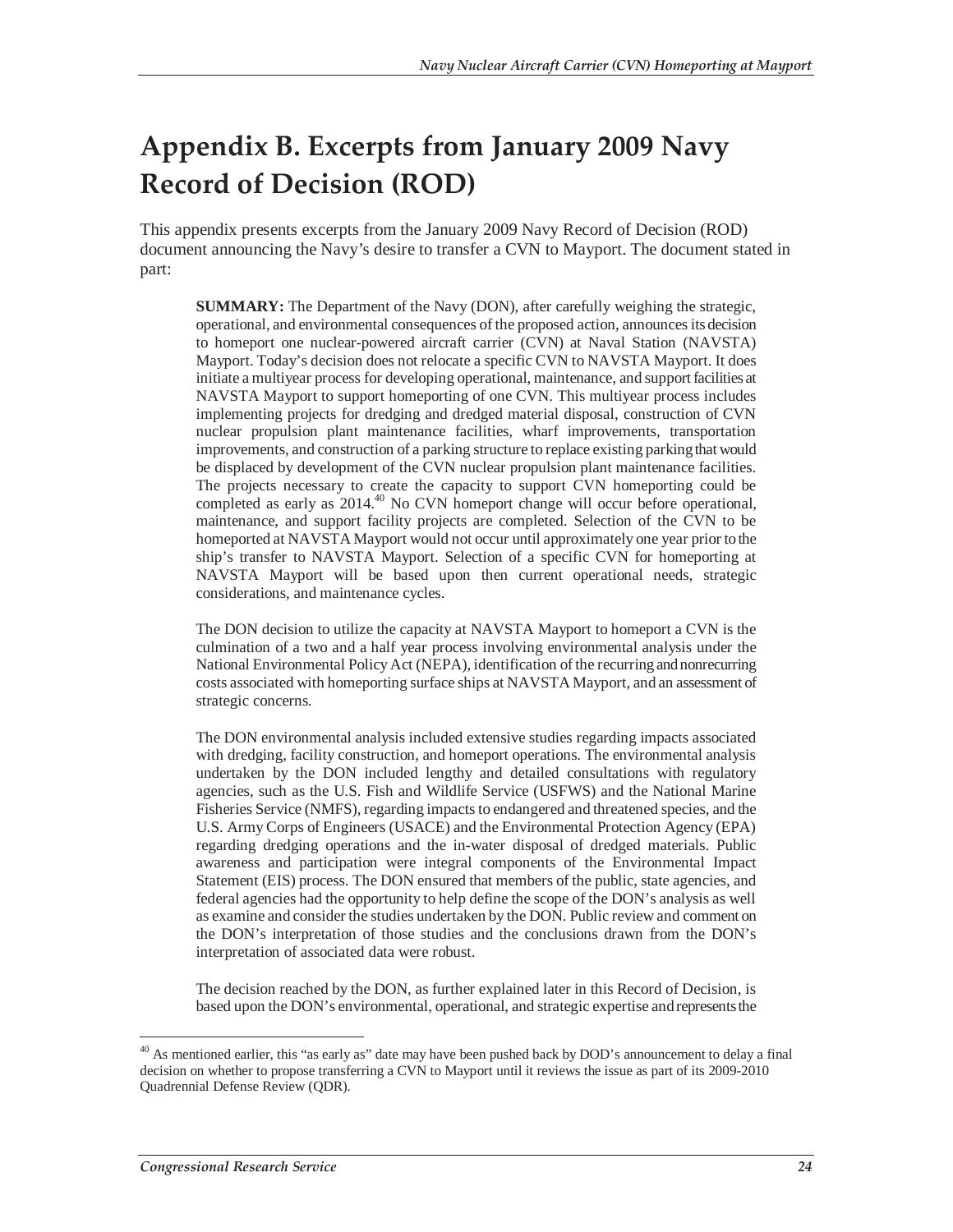best military judgment of the DON's leadership. The need to develop a hedge against the potentially crippling results of a catastrophic event was ultimately the determining factor in this decision-making process. The consolidation of CVN capabilities in the Hampton Roads area on the East Coast presents a unique set of risks. CVNs assigned to the West Coast are spread among three homeports. Maintenance and repair infrastructure exists at three locations as well. As a result, there are strategic options available to Pacific Fleet CVNs should a catastrophic event occur. By contrast, NAVSTA Norfolk is homeport to all five of the CVNs assigned to the Atlantic Fleet and the Hampton Roads area is the only East Coast location where CVN maintenance and repair infrastructure exists. It is the only location in the U.S. capable of CVN construction and refueling. The Hampton Roads area also houses all Atlantic Fleet CVN trained crews and associated community support infrastructure. There are no strategic options available outside the Hampton Roads area for Atlantic Fleet CVNs should a catastrophic event occur....

**ALTERNATIVES CONSIDERED:** The Draft and Final EIS assessed the impacts of 12 action alternatives and the no action alternative. Consistent with the purpose and need for the proposed action, the alternatives addressed only options for utilizing capacities at NAVSTA Mayport for homeporting additional surface ships. Examination of homeporting options at other geographic locations was not relevant to the established purpose and need, so no such alternatives were considered. The 12 action alternatives evaluated a broad range of options for homeporting surface ships at NAVSTA Mayport. The alternatives included ship types currently homeported at NAVSTA Mayport: destroyers (DDGs), and frigates (FFGs), as well as additional types of ships identified by the Chief of Naval Operations (CNO), including amphibious assault ships (LHDs), amphibious transport dock ships (LPDs), dock landing ships (LSDs), and a CVN.

In the Final EIS, the DON identified Alternative 4, as the Preferred Alternative. Alternative 4 involves homeporting one CVN at NAVSTA Mayport and included dredging, infrastructure and wharf improvements, on-station road and parking improvements, and construction of CVN nuclear propulsion plant maintenance facilities at NAVSTA Mayport. Factors that influenced selection of Alternative 4 as the Preferred Alternative included impact analyses in the EIS, estimated costs of implementation, including military construction and other operation and sustainment costs, and strategic considerations.

Regulations implementing NEPA require the identification of the environmentally preferred alternative. The environmentally preferred alternative for this EIS is Alternative 2, homeporting two LHDs at NAVSTA Mayport. LHD homeporting would require no dredging or other major construction activities compared to dredging and construction activities required to implement the Preferred Alternative to homeport a single CVN. As such, the Preferred Alternative (Alternative 4) would have greater environmental impact than the environmentally preferred alternative (Alternative 2) on earth resources, water resources, air quality, noise, biological resources, and utilities. While the environmentally preferred alternative would have less environmental impact than the Preferred Alternative, it does not address strategic concerns or reduce risks to critical Atlantic Fleet assets and infrastructure.

**ENVIRONMENTAL IMPACTS:** The EIS analyzed environmental impacts and the potential magnitude of those impacts relative to the following categories of environmental resources: earth resources, land and offshore use, water resources, air quality, noise, biological resources, cultural resources, traffic, socioeconomics, general services, utilities, and environmental health and safety. Analysis of these categories also included the radiological aspects of CVN homeporting. Only environmental impacts to NAVSTA Mayport and the project area were evaluated. There were no environmental impacts to the human environment outside of NAVSTA Mayport and the project area that were interrelated to the natural or physical environmental effects of the proposed action.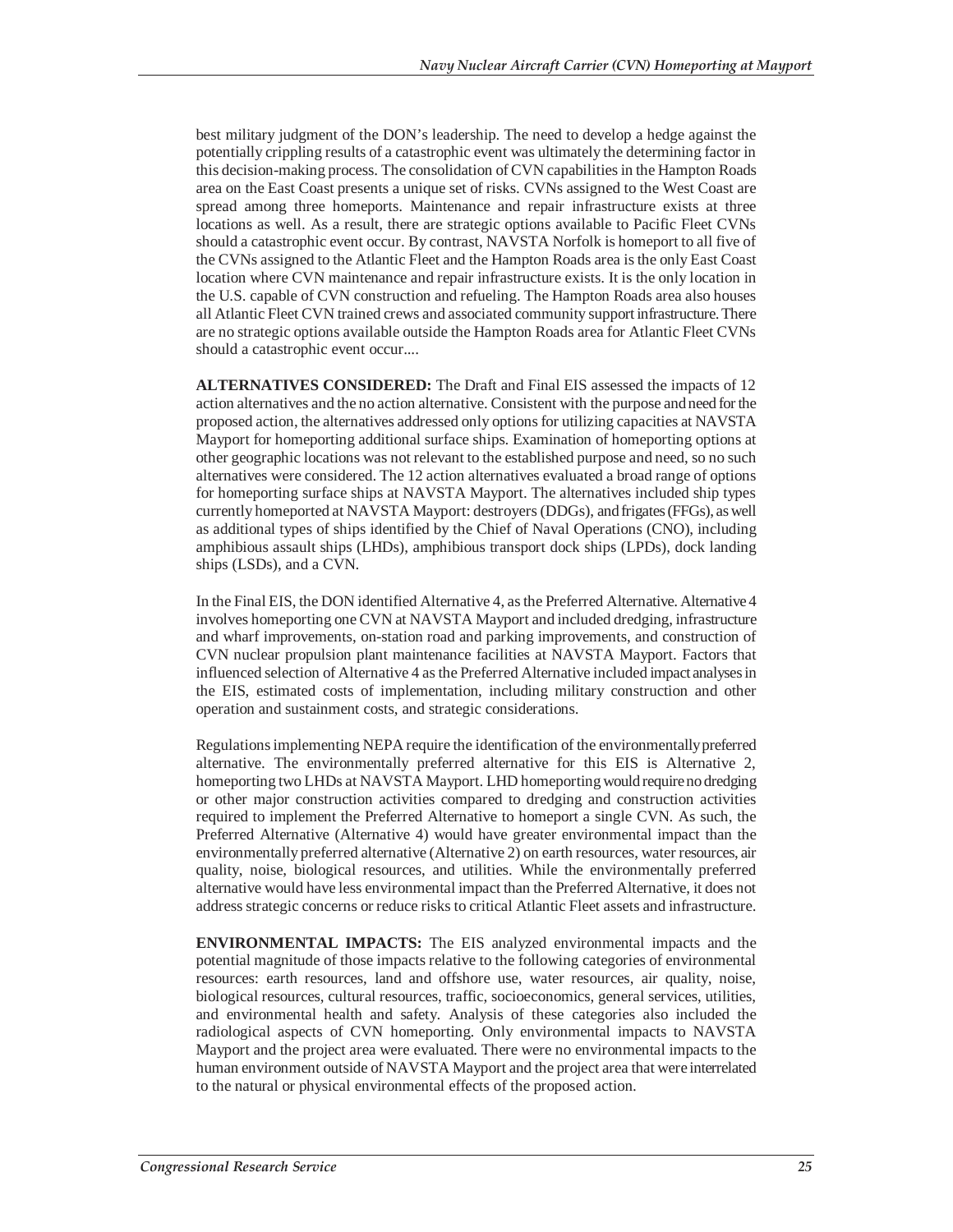The environmental impact of implementing each alternative was evaluated against the 2006 baseline. The baseline year 2006 best represents recent and historical operations at NAVSTA Mayport, and 2014 represents the end-state year by which all alternatives evaluated in the EIS could be implemented. Many impacts were found to be common among the alternatives....

**DECISION:** After considering the environmental impacts analyzed in the EIS, the recurring and nonrecurring costs associated with homeporting additional surface ships at NAVSTA Mayport, and strategic implications of a second CVN homeport on the East Coast to support the Atlantic Fleet, the DON elected to implement Alternative 4, the Preferred Alternative. That alternative provides for homeporting one CVN at Naval Station (NAVSTA) Mayport. The DON decision does not immediately relocate a specific CVN to NAVSTA Mayport. It does initiate a multiyear process for developing operational, maintenance, and support facilities at NAVSTA Mayport to support homeporting of one CVN. This multiyear process includes implementing projects for dredging and dredged material disposal, construction of CVN nuclear propulsion plant maintenance facilities, wharf improvements, transportation improvements, and construction of a parking structure to replace existing parking that would be displaced by development of the CVN nuclear propulsion plant maintenance facilities. The projects necessary to create the capacity to support CVN homeporting could be completed as early as 2014.

No CVN homeport change will occur before operational, maintenance, and support facility projects are completed. Selection of the CVN to be homeported at NAVSTA Mayport would not occur until approximately one year prior to the ship's transfer to NAVSTA Mayport. Selection of a specific CVN for homeporting at NAVSTA Mayport will be based upon then current operational needs, strategic considerations, and maintenance cycles.

The most critical considerations in the DON's decision-making process were the environmental impacts associated with the action, recurring and nonrecurring costs associated with changes in surface ship homeporting options, and strategic dispersal considerations. The need to develop a hedge against the potentially crippling results of a catastrophic event was ultimately the determining factor in this decision-making process. The consolidation of CVN capabilities in the Hampton Roads area on the East Coast presents a unique set of risks. CVNs assigned to the West Coast are spread among three homeports. Maintenance and repair infrastructure exists at three locations as well. As a result, there are strategic options available to Pacific Fleet CVNs if a catastrophic event occurred. By contrast, NAVSTA Norfolk is homeport to all five of the CVNs assigned to the Atlantic Fleet and the Hampton Roads area is the only East Coast location where CVN maintenance and repair infrastructure exists. It is the only location in the U.S. capable of CVN construction and refueling. The Hampton Roads area also houses all Atlantic Fleet CVN trained crews and associated community support infrastructure. There are no strategic options available outside the Hampton Roads area for Atlantic Fleet CVNs if a catastrophic event occurred.

**Environmental impacts:** Environmental impacts were identified through studies and data collection efforts. The information culled from the studies and collected data was assessed and conclusions were drawn regarding the significance of environmental impacts. These conclusions, along with the underlying studies and data, were the subject of discussions and consultations with federal/state regulators over the course of the EIS process. This interagency process led to identification of mitigation measures, where appropriate, to address environmental impacts. Based on these consultations with regulators and their subject matter experts, the DON has committed to implementation of specific mitigation measures as outlined earlier in this Record of Decision. There are no environmental impacts associated with homeporting a CVN at NAVSTA Mayport that cannot be appropriately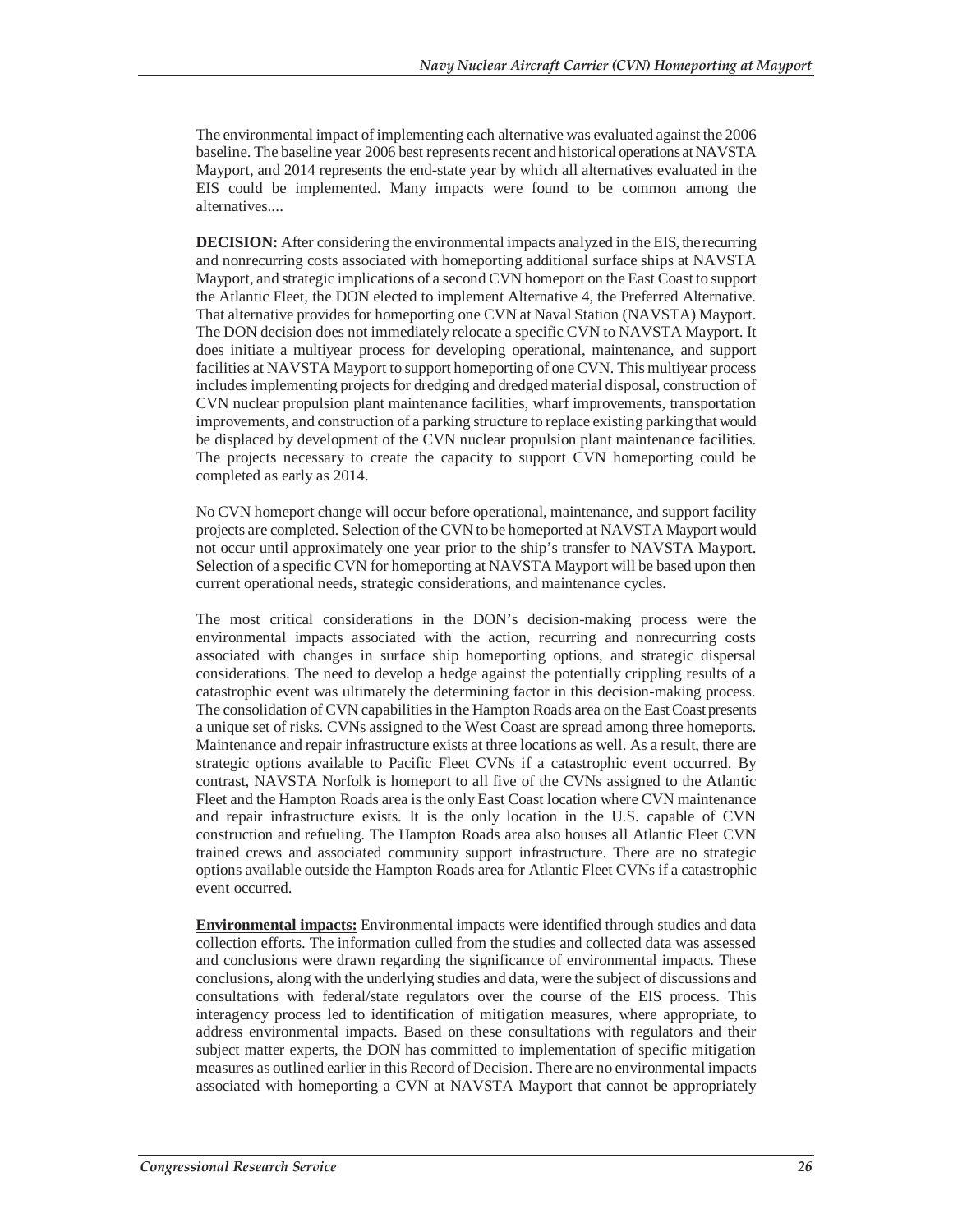addressed or mitigated, including impacts to endangered species such as the NARW, Florida Manatee, and sea turtles.

**Recurring and nonrecurring costs:** The DON's analysis and assessment of socioeconomic impacts in the EIS associated with the range of alternatives addressed short-term and longterm local economic impacts in the Mayport area. In addition to the socioeconomic impacts considered in the EIS, recurring and onetime costs associated with changes to surface ship homeporting were projected and considered in the DON's decisionmaking process. Recurring and nonrecurring costs for the preferred alternative are less than 10% of the cost of a single CVN and less than 1% of the cost of the DON's CVN assets. That investment in homeport capacity at NAVSTA Mayport provides additional security for CVN assets and enhances the DON's ability to maintain its effectiveness at a time when the ability to address contingencies and respond to the unexpected is essential. In terms of risk mitigation, DON gains a dispersal capability and its benefits at a fraction of the cost of an aircraft carrier.

Recurring costs included costs associated with Sustainment, Restoration, and Modernization (SRM), Base Operations Support (BOS) , training, air wing transportation, nuclear maintenance labor, and Basic Allowance for Housing (BAH) for Sailors and their families. Sustainment costs are for activities necessary to keep facilities in good condition and therefore enable them to achieve their intended useful life. Restoration and Modernization costs are life-cycle investments required to provide for recapitalized facilities that support new missions, return facilities to good condition, and improve facilities beyond original conditions or capabilities. BOS costs included Facilities Operations costs such as Utilities, Facility Services, Facility Management, and Fire and Emergency Services.

Onetime costs included costs associated with MILCON projects (construction and Planning and Design), onetime maintenance costs for management and Industrial Plant Equipment (IPE) costs, and Permanent Change of Station (PCS) associated with the initial CVN homeport assignment at NAVSTA Mayport. PCS costs are those costs associated with moving the ship's crew and dependents to NAVSTA Mayport. PCS costs were estimated costs because the location from which crews and their families would be moved remains undetermined.

**Strategic dispersal:** The strategic dispersal of surface ships, especially vital strategic assets such as CVNs that serve our national interests in both peace and war, was assessed through examination of potential vulnerabilities. These potential vulnerabilities were examined in the context of operational, training and maintenance requirements of East Coast assets.

Strategic dispersal factors considered included: transit times to various deployment and training areas; shipping traffic volumes and associated risk of a maritime accident; port force protection postures and risk mitigation measures; integrated vulnerability and threat assessments; historic aircraft carrier loading; physical pier capacity; nuclear maintenance capability; homeporting options in response to a catastrophic event; geographic location of the aircraft carrier aircraft squadrons; transit times from port to the open sea; historic sortie rates due to hurricanes or other natural phenomena; and the risk to the ships, infrastructure and personnel who man, service and repair aircraft carriers associated with natural or manmade catastrophic events. In terms of these factors, the analysis concluded that the strategic value of NAVSTA Norfolk and NAVSTA Mayport as CVN homeports essentially was equal. The DON's strategic analysis, however, also demonstrated the value of having both NAVSTA Norfolk and NAVSTA Mayport as CVN homeports. Establishing CVN homeport capacity at NAVSTA Mayport can be accomplished without any adverse impacts on operations while at the same time providing the added strategic value of a second CVN homeport on the East Coast.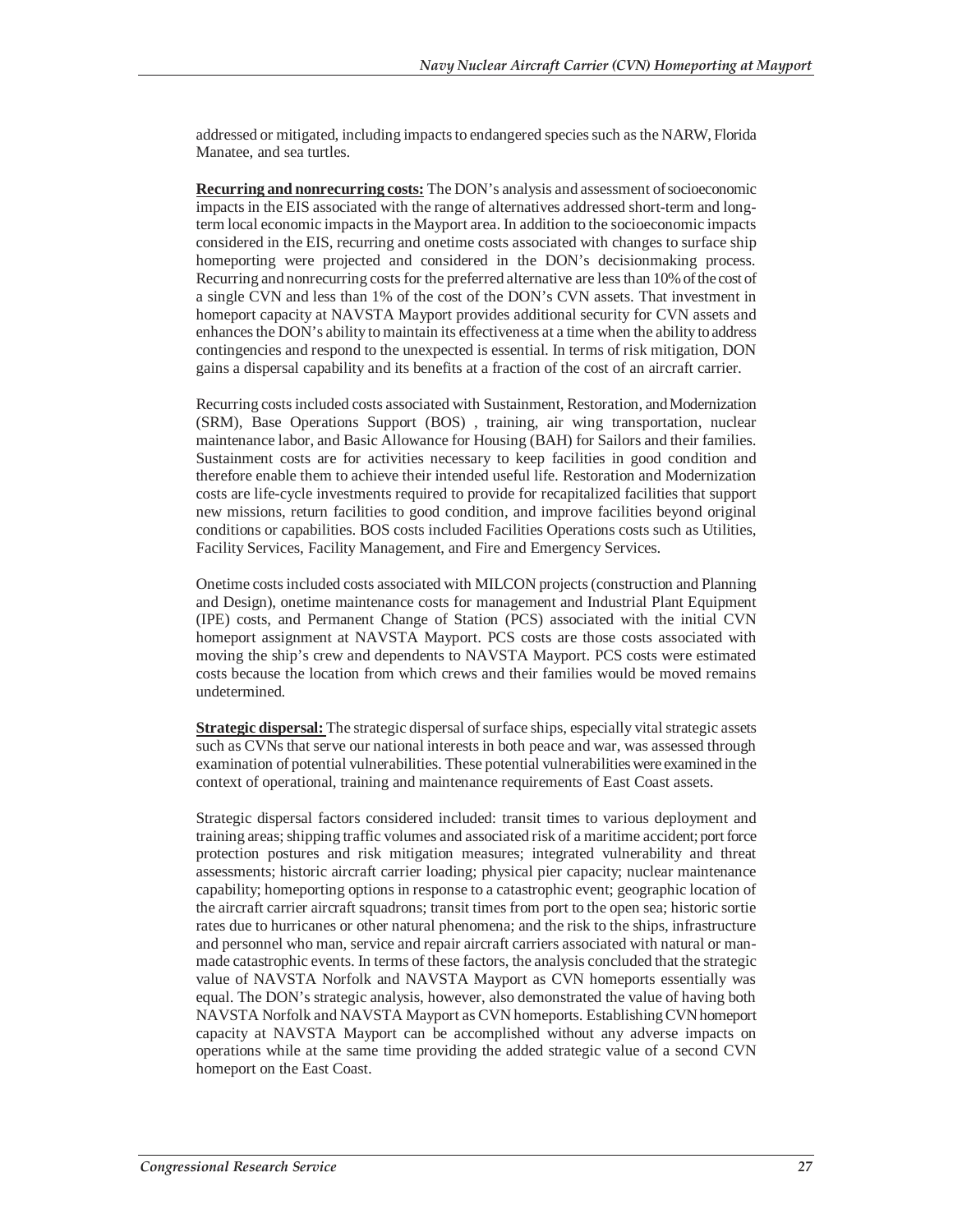The most significant strategic advantage offered by development of an additional East Coast CVN homeport is a hedge against a catastrophic event that may impact NAVSTA Norfolk, the only existing CVN homeport for Atlantic Fleet CVNs. It is difficult to quantify the likelihood of a catastrophic event, whether natural or man-made. Nonetheless, there is a need to plan and prepare for any such event. That planning and preparation must address CVN maintenance and repair infrastructure as well as operational considerations. The fact that quantifying the likelihood of a catastrophic event is so difficult underscores the need to ensure that our planning and preparation efforts do not underestimate or overlook the longterm effects of such event. Hurricane Katrina is a clear and recent example. The level of devastation in New Orleans in the aftermath of Hurricane Katrina was so extensive and so pervasive that more than three years after Katrina hit, the New Orleans industrial infrastructure, work force, and community support functions have not fully recovered.

The potential impact of similar man-made or natural catastrophic events in the Hampton Roads area requires the DON to plan and prepare. A failure to do so presents an unacceptable risk. The aircraft carriers of the United States DON are vital strategic assets that serve our national interests in both peace and war. The President calls upon them for their unique ability to provide both deterrence and combat support in times of crisis. Of the 11 aircraft carriers currently in service, five are assigned to the Atlantic Fleet. NAVSTA Norfolk is homeport to all five of the CVNs assigned to the Atlantic Fleet and the Hampton Roads area is the only East Coast location where CVN maintenance and repair infrastructure exists. It is the only location in the U.S. capable of CVN construction and refueling. The Hampton Roads area also houses all Atlantic Fleet CVN trained crews and associated community support infrastructure. A second CVN homeport on the East Coast will provide additional CVN maintenance infrastructure, thereby providing added strategic value and allowing the DON to extract the added operational value of two CVN homeports in meeting its national defense obligations.

Homeporting a CVN at NAVSTA Mayport would provide strategic options in case of a catastrophic event in the Hampton Roads area, and enhance distribution of CVN assets, thereby reducing the risks to aircraft carriers and associated maintenance and repair infrastructure supporting those crucial assets....

**CONCLUSION:** The decision to create the capacity to homeport a CVN at NAVSTA Mayport represents the best military judgment of the DON's leadership regarding strategic considerations. In reaching that decision, the DON considered the environmental impacts analyzed in the EIS, comments from regulatory agencies as well as those received from members of the public, mitigation measures that would lessen the extent and severity of environmental impacts, recurring and nonrecurring costs, and the strategic implications of developing a second CVN homeport on the East Coast to support Atlantic Fleet operational, training and maintenance needs.

There will be no significant adverse environmental impacts associated with the CVN homeporting. That conclusion is based on the data collected and analyzed in the EIS, on interagency consultations, and on the mitigation measures developed as part of that consultation process.

The cost of developing a CVN homeport at NAVSTA Mayport was balanced against the strategic need to create a hedge against a catastrophic event in the Hampton Roads area. The cost of developing a CVN homeport at NAVSTA Mayport is more than offset by the added security for CVN assets and enhanced operational effectiveness provided by the ability to operate out of two homeports.

Ultimately, the need to develop a hedge against the potentially crippling results of a catastrophic event was the driver behind the decision to homeport a CVN at NAVSTA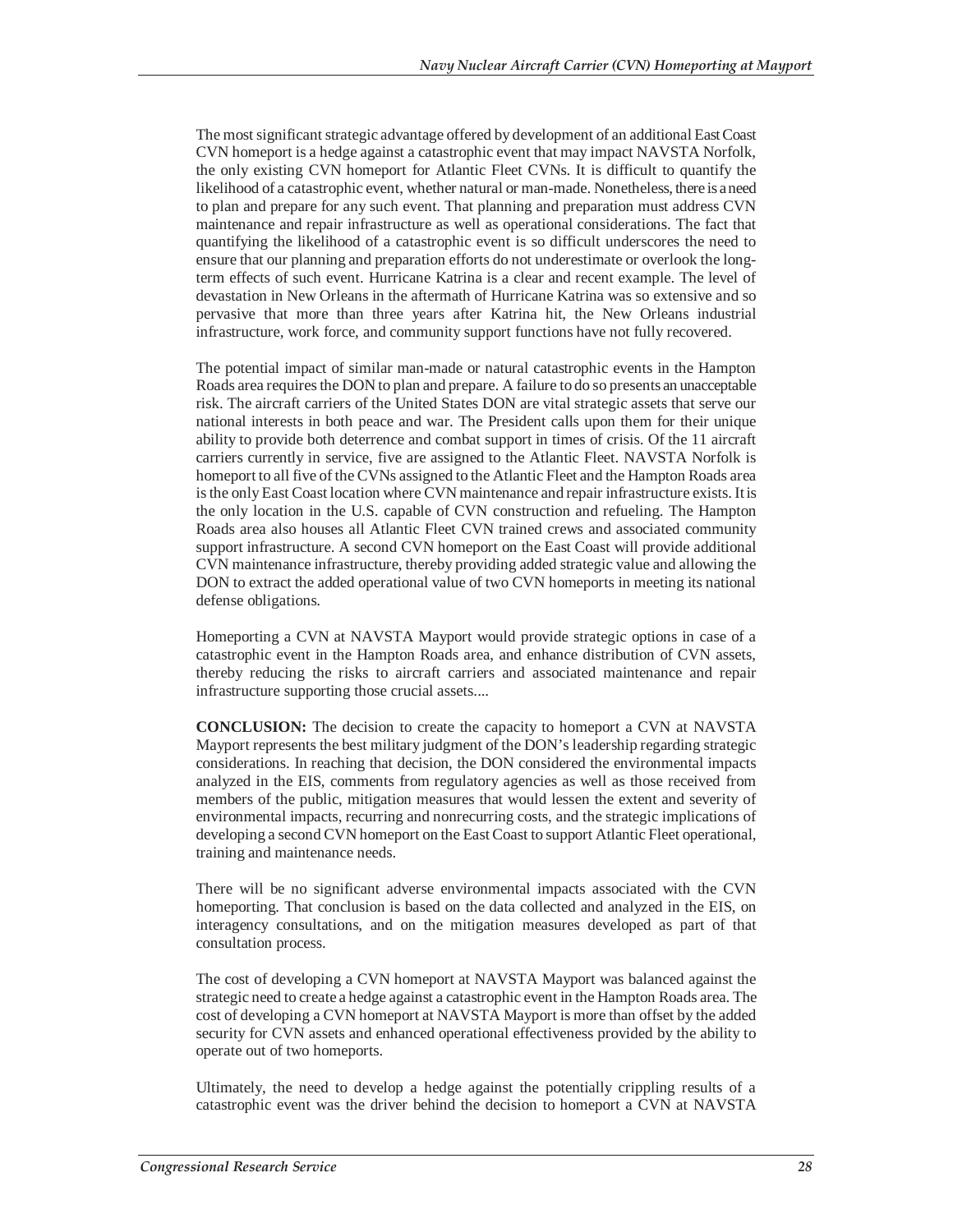Mayport. Developing a second CVN homeport on the East Coast not only reduces potential risk to CVN assets through dispersal of those critical assets, it provides some maintenance and repair infrastructure and ensures access to that infrastructure by CVNs deployed at the time a catastrophic event in Hampton Roads occurred. Mayport allows DON to obtain the advantages of fleet dispersal and survivability without impacting operational availability. On the West Coast DON has accepted reduced operational availability in the interest of dispersal. By homeporting CVNs in the Northwestern U.S., DON loses operational availability during the additional transit time required to reach operational and training areas. By establishing a second CVN homeport on the East Coast, DON can gain the dispersal advantage without the increased transit time. The proximity to training areas and transit time to operating areas is about equal from Norfolk and Mayport.

West Coast CVN homeports and maintenance facilities are not viable options in planning for Atlantic Fleet CVN assets in the event a catastrophic event occurs in the Hampton Roads area. The nuclear powered aircraft carriers are too large to transit the Panama Canal, requiring a 12,700 nautical mile voyage around South America to reach the closest CVN homeport on the West Coast at  $\int_1^{41}$ ]San Diego.

Neither the DON, nor the nation, nor its citizens can wait for a catastrophic event to occur before recognizing the potential impacts of such an event and appropriately planning and preparing for continuity of operations. This lesson was learned all too well in the aftermath of recent catastrophic events such as Hurricane Katrina. The DON looked at the possible crippling effects - immediate and long-term - of a catastrophic event in the Hampton Roads area and recognized its responsibility to develop a hedge against such an event. That hedge is homeporting a CVN at NAVSTA Mayport and developing the requisite operational, training, maintenance and support facilities.

Homeporting one CVN at NAVSTA Mayport best serves the interests of the DON and the nation, and can be accomplished in a manner that keeps environmental impacts at a less than significant level. $42$ 

 $41$  At this point in the text, a handwritten note deletes the word "NAVSTA."

<sup>42</sup> Department of the Navy, *Record of Decision for Homeporting of Additional Surface Ships at Naval Station Mayport, Florida*, January 14, 2009, pp. 1-2, 5-6, 18-22, 31-32.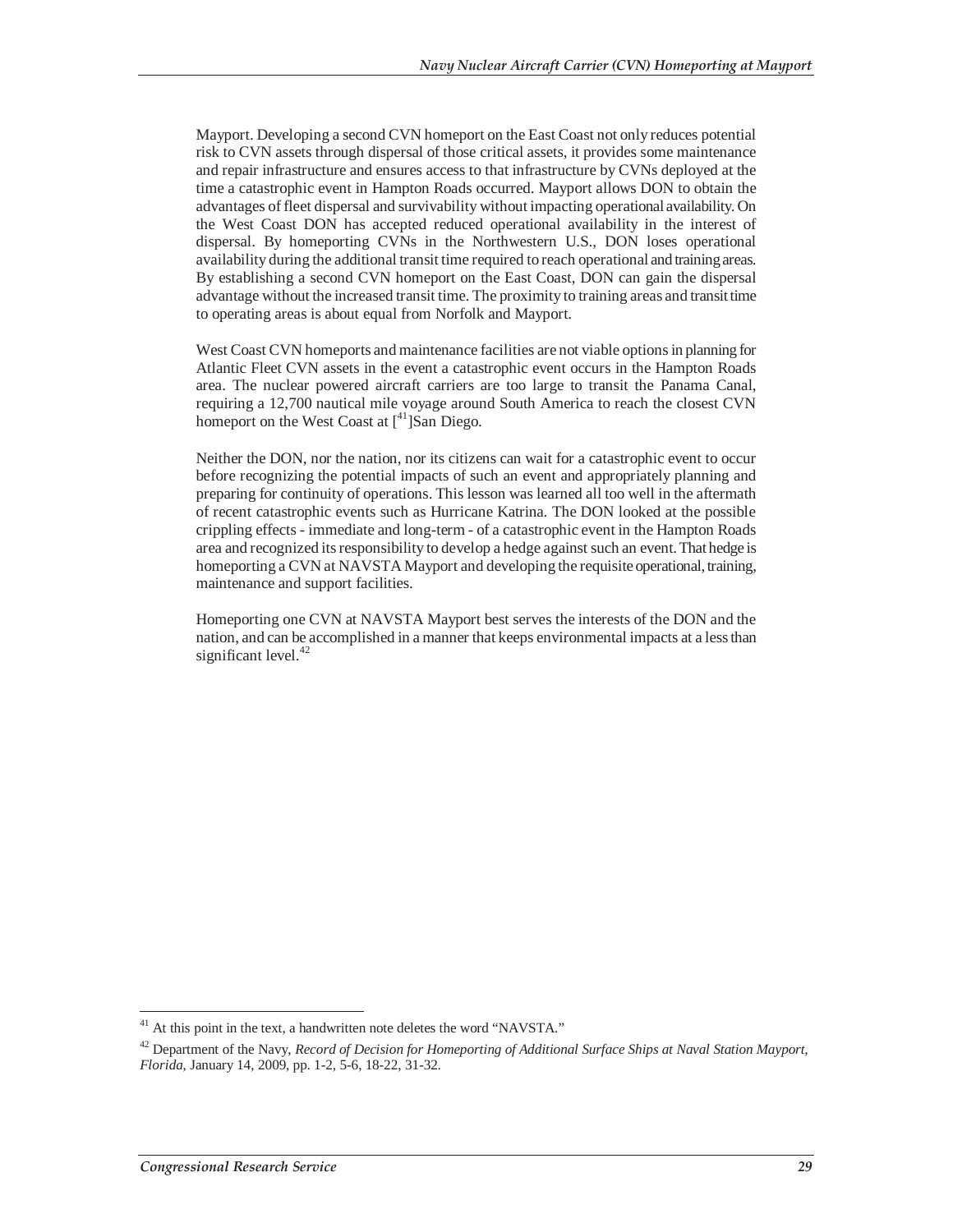# **Appendix C. Navy Data on Hurricane Risk**

This appendix presents information that the Navy has provided regarding the risk of hurricanes at Norfolk and Mayport.

## **Navy Briefing Slide**

**Figure C-1** is a Navy briefing slide on relative hurricane risk for the port of Norfolk and the port of Jacksonville, which is near Mayport.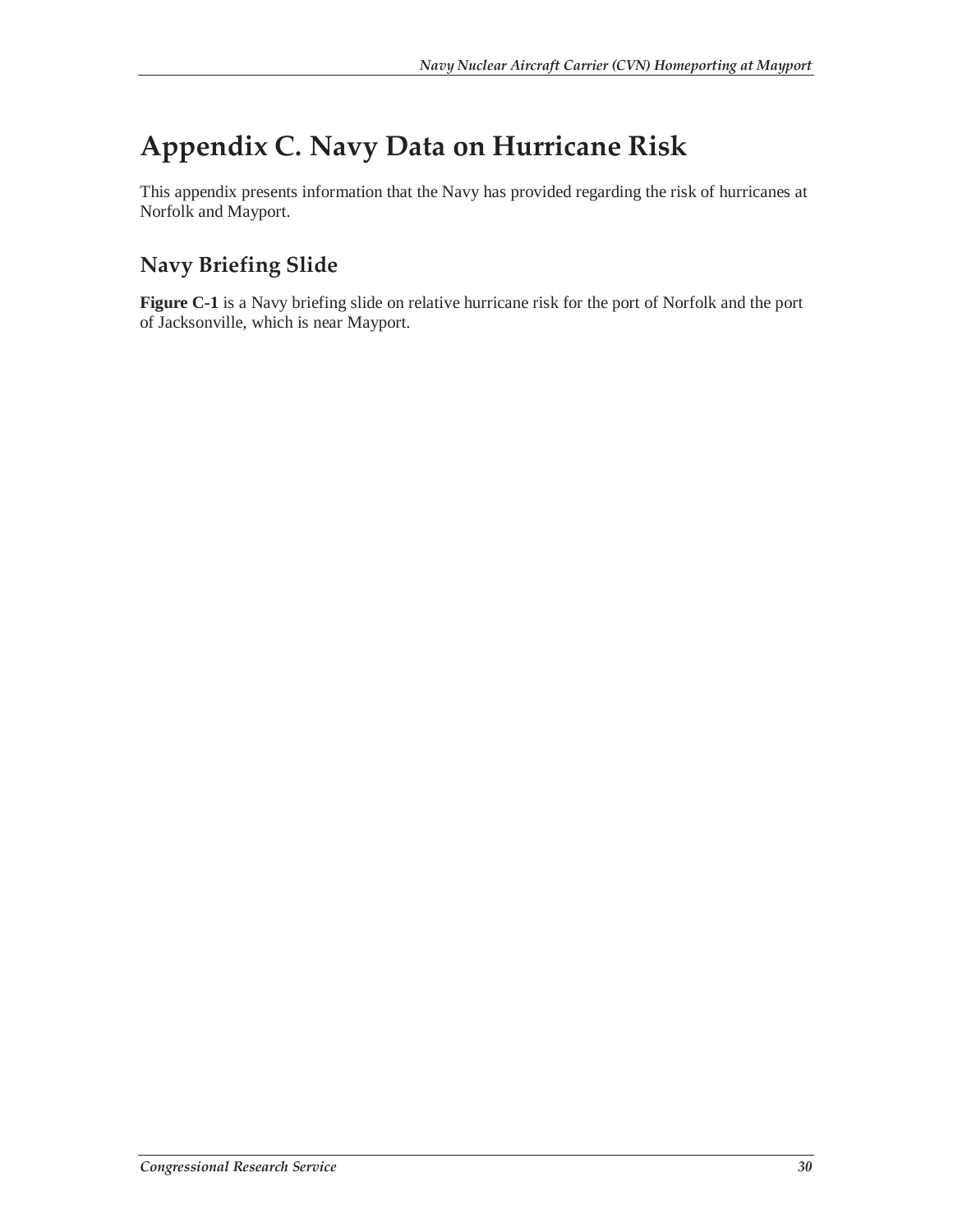|  | similar to Jacksonvi | Historically - Hurricane risk to | Major / yr<br>1.8/yr | AN / BNA<br>5.3/yr<br>Thirk 1992 Huricane Andrew and Homestead AFB | Major (3-5)<br>8<br>It only takes one direct hit! | Total<br><b>6</b> | $\vec{a}$<br>But will they have someplace to return? | Z<br>ಜ<br>Ships will likely sortie away from incoming Hurricane | ω<br>25 | 4<br>ㅎ<br>Risk will predominantly be to infrastructure | c<br>ω<br>Huricane Risk likely or hy in direct hit from a Major (3-5) Huricane | <b>Category</b><br>Landfall | All US Hurricanes 1851-2006<br>*1891-2006 data from NOAA Technical MAS 17P | Pensacola<br>11<br><b>2005 (3) Dennis</b><br>⊣<br><b>2005 (3) Dennis</b><br>2004 han (3)<br>25 | Miami-Dade<br>ဖ<br>1992 (5) Andrew<br>4<br>2005 (2) Wilma<br>(5) walput 7661<br>8 | Galveston<br>$\vec{8}$<br>1983 (3) Alicia<br><b>Ynel.</b> (1) 8861<br>1900 Galveston $(4)$ $ $ (up to 12000) | 2005 (3) Katrina<br>2005 Katrina (3)<br>0008 | <b>New Orleans</b><br>6<br>$\infty$<br>2005 (3) Katrina<br><b>Other Noteables</b><br>0091<br><b>\$81B</b> | Jacksonville<br>Norfolk<br>43 yr<br>28<br><1880<br>581<br>10 yr<br>6<br>2003 (2) Isabel<br>uog (2) t961<br>2003 Isabel (2)<br>1964 Dora (2)<br>51 | Period<br>Last Direct Hit<br>Period<br>Last Direct Hit<br>landfall)<br>Deaths | Return<br>Return<br>(Safir - Simpson @ | Major Hurricanes (3,4,5)<br>All Huricanes (1-5)<br>Noteable |  | Relative Hurricane |  |
|--|----------------------|----------------------------------|----------------------|--------------------------------------------------------------------|---------------------------------------------------|-------------------|------------------------------------------------------|-----------------------------------------------------------------|---------|--------------------------------------------------------|--------------------------------------------------------------------------------|-----------------------------|----------------------------------------------------------------------------|------------------------------------------------------------------------------------------------|-----------------------------------------------------------------------------------|--------------------------------------------------------------------------------------------------------------|----------------------------------------------|-----------------------------------------------------------------------------------------------------------|---------------------------------------------------------------------------------------------------------------------------------------------------|-------------------------------------------------------------------------------|----------------------------------------|-------------------------------------------------------------|--|--------------------|--|
|  | 言の                   | <b>Norfolk is</b>                |                      |                                                                    |                                                   |                   |                                                      |                                                                 |         |                                                        |                                                                                |                             | C-5 (Apr 2007)                                                             |                                                                                                |                                                                                   | 8494M<br>826B<br>\$14.2B                                                                                     |                                              |                                                                                                           | 83.37B<br>81.9B                                                                                                                                   | (not adjusted)                                                                | Damage                                 | Strength at landfall                                        |  | Risk*              |  |

**Figure C-1. Navy Briefing Slide on Relative Hurricane Risk** 

**Source:** Slide entitled "Relative Hurricane Risk," from Navy briefing entitled "Final Environmental Impact Statement (FEIS) for the Proposed Homeporting of Additional Surface Ships at Naval Station Mayport, FL," November 18, 2008, presented to CRS on December 5, 2008.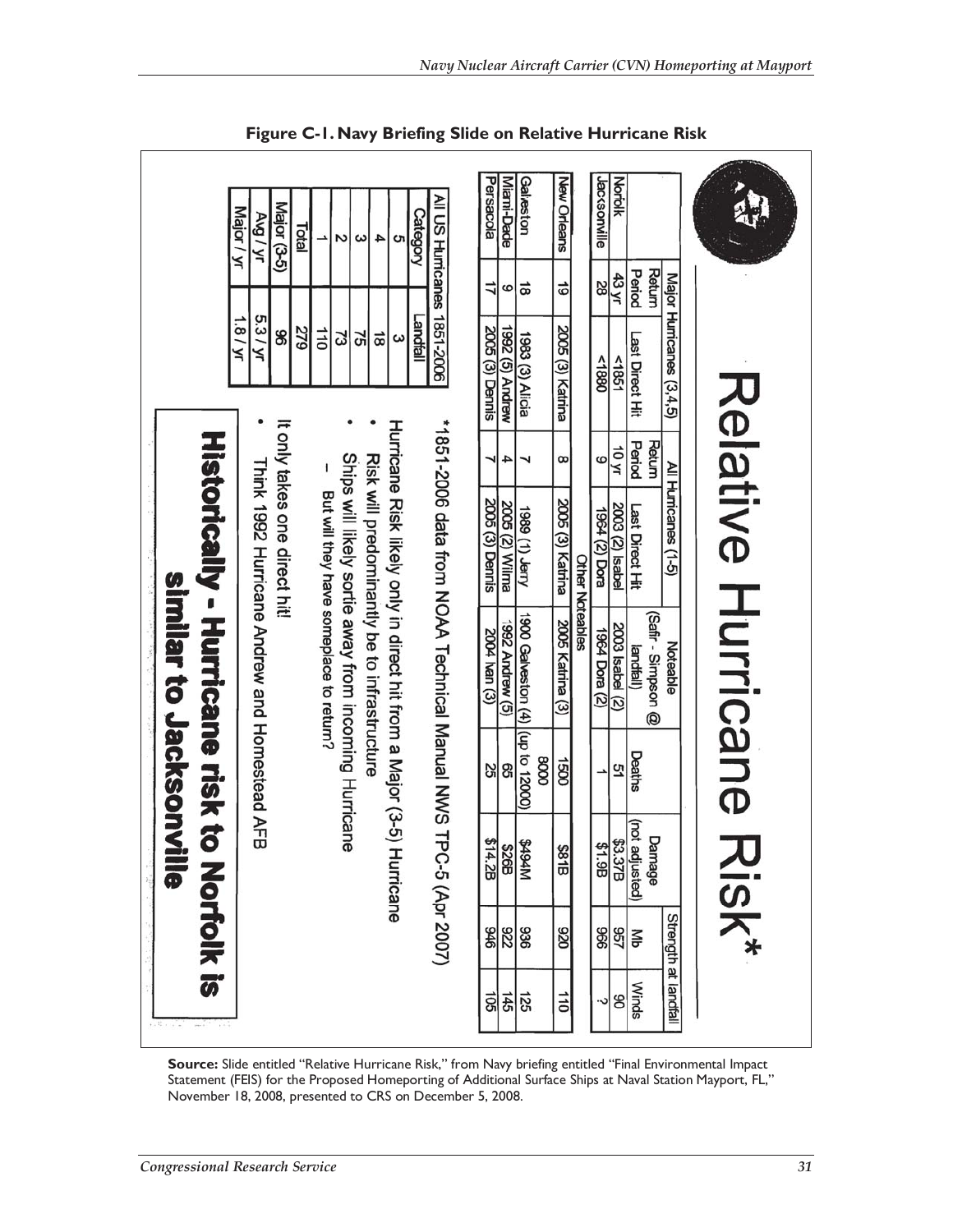## **Excerpt from DOD Information Paper**

In response to questions and requests for information from congressional offices, the Navy in December 2008 provided, among other things, supplementary historical data regarding hurricanes in the Hampton Roads area and Mayport and their effect on Navy facilities and ship operations. The questions/requests for information regarding hurricanes, and the Navy's responses, are reproduced below.<sup>43</sup>

QUESTION/REQUEST: How much collateral damage did Norfolk and Mayport sustain from hurricanes that did NOT make a direct hit over the analyzed time period of 1851-2006?

#### RESPONSE:

#### a. MAYPORT:

- Since 1995, 8 named storms—of which 1 was a hurricane—have had a CPA of 75 nm or closer to NAVSTA Mayport
- From 1851-2008, there were 51 tropical cyclones that were classified as hurricanes at some point in their life that passed within 180 nm of Mayport. Of these, 22 came within 50 nm.
- Collateral damage (back to 2004): \$6.1M

#### b. NORFOLK:

 $\overline{a}$ 

- Since 1995, 15 named storms—of which 4 were hurricanes—came within 75 nm or closer to NAVSTA Norfolk
- From 1851-2008, there were 54 tropical cyclones that were classified as hurricanes at some point in their life that passed within 180 nm of Norfolk. Of these, 14 came within 50 nm.
- Collateral damage (all hurricanes, direct hit and near miss back to 1999): \$11.8M

c. Some ships undergoing maintenance must occasionally remain in port during hurricanes. A review of records since the 2004 hurricane season indicated no resulting ship damage for those ships remaining inport.

QUESTION/REQUEST: How much hurricane damage has NAVSTA Norfolk and NAVSTA Mayport sustained over the time period analyzed?

RESPONSE: Historical hurricane damage costs available include:

<sup>&</sup>lt;sup>43</sup> Source: Department of Defense information paper responding to questions from congressional offices, dated December 19, 2008, and provided to CRS on January 6, 2009, questions/requests 5 through 10. The reproduction here omits the question/request numbers and incorporates some slight formatting changes to accommodate CRS report formatting. NAVSTA means Naval Station (a home port), CPA means closest point of approach, nm means nautical mile, M means millions (of dollars). The Navy informed CRS that this data accounts for all hurricanes that have affected Mayport or Norfolk, including hurricanes that approached Mayport from the west. (Department of Defense information paper responding to questions from CRS, dated December 23, 2008 and provided to CRS on January 6, 2009.)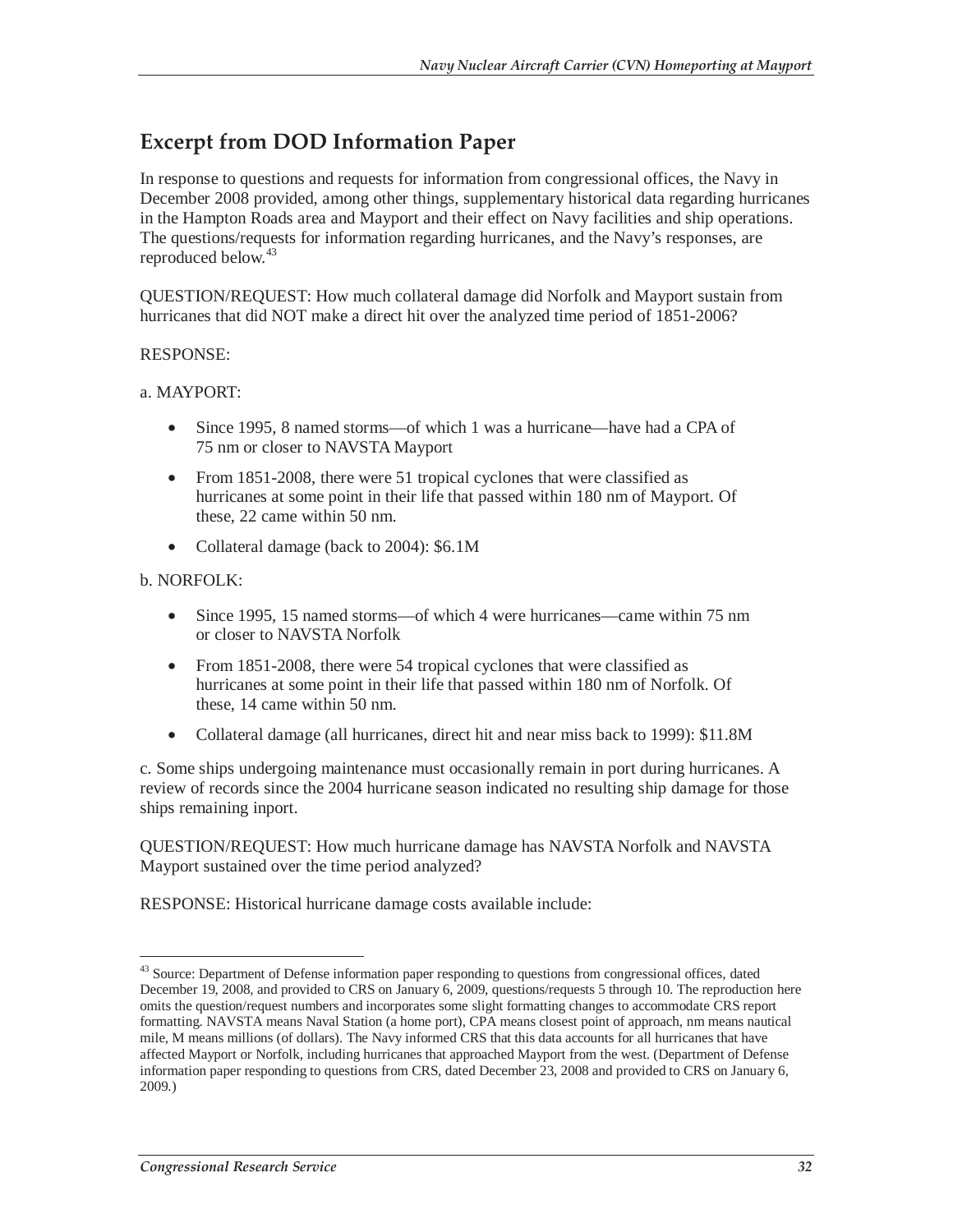- Mayport:
	- FY04: \$1.2M
	- FY05: \$4.1M
	- FY08: \$0.8M
- Norfolk
	- FY99: \$1.0M
	- FY03: \$10.8M

QUESTION/REQUEST: How many evacuation orders (sorties) have been issued to Navy ships at Norfolk and Mayport because of inclement weather? Provide historical data to the maximum extent possible.

RESPONSE: Since 1995, ships at Mayport have sortied 6 times and ships at Norfolk have sortied 5 times:

a. Mayport:

- i. Bertha (1996)
- ii. Bonnie (1998)
- iii. Floyd (1999)
- iv. Charley (2004)
- v. Ophelia (2005)
- vi. Fay (2008)
- b. Norfolk:
	- i. Felix (1995)
	- ii. Bertha (1996)
	- iii. Bonnie (1998)
	- iv. Floyd (1999)
	- v. Isabel (2003)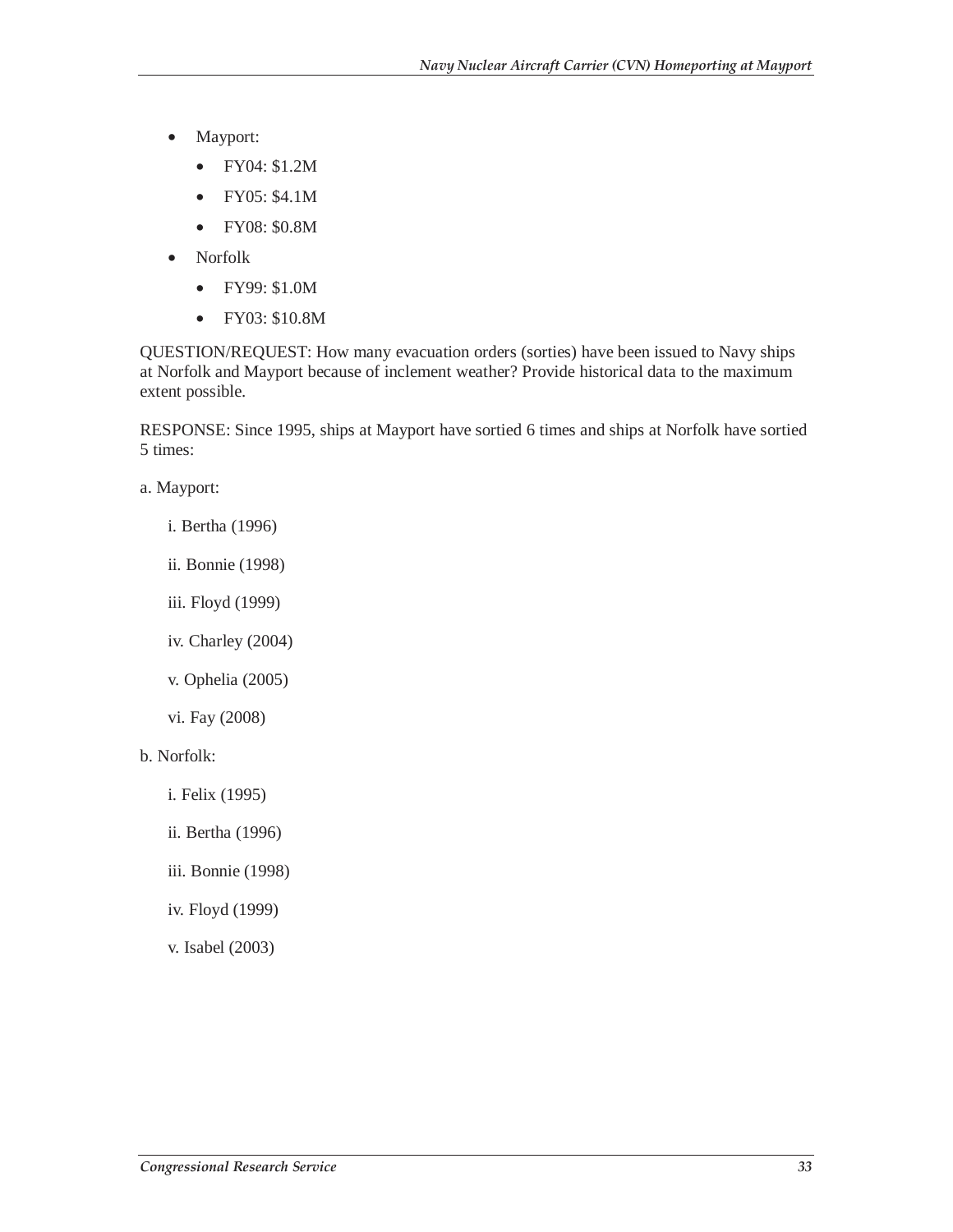| Dates               | <b>Units Affected</b>         | Type of Impact                                             | Homeport       |  |  |
|---------------------|-------------------------------|------------------------------------------------------------|----------------|--|--|
| 8-10 Sep 05         | USS JOHN F KENNEDY            | Dedicated sail, hurricane avoidance                        | Mayport        |  |  |
| 16-20 Sep 03        | <b>USS THEODORE ROOSEVELT</b> | Extended underway, hurricane<br>avoidance                  | <b>Norfolk</b> |  |  |
| $11-20$ Sep 03      | USS GEORGE WASHINGTON         | Interrupted carrier qualifications,<br>hurricane avoidance | <b>Norfolk</b> |  |  |
| 16-20 Sep 03        | <b>USS RONALD REAGAN</b>      | Dedicated sail, hurricane avoidance                        | Norfolk        |  |  |
| 22-27 Sep 02        | <b>USS HARRY S TRUMAN</b>     | Already underway for COMPTUEX,<br>hurricane avoidance      | <b>Norfolk</b> |  |  |
| 14-17 Sep 99        | USS JOHN F KENNEDY            | Dedicated underway 5 days prior to<br>deployment           | Mayport        |  |  |
| 15-18 Sep 99        | USS DWIGHT D EISENHOWER       | Dedicated sail, hurricane avoidance                        | <b>Norfolk</b> |  |  |
| 15-18 Sep 99        | <b>USS GEORGE WASHINGTON</b>  | Dedicated sail, hurricane avoidance                        | Norfolk        |  |  |
| 15-18 Sep 99        | <b>USS HARRY S TRUMAN</b>     | Dedicated sail, hurricane avoidance                        | Norfolk        |  |  |
| 25-28 Aug 98        | <b>USS ENTERPRISE</b>         | Dedicated sail, hurricane avoidance                        | Norfolk        |  |  |
| 22-26 Aug 98        | USS JOHN F KENNEDY            | Delayed return to homeport, hurricane<br>avoidance         | Mayport        |  |  |
| 25-27 Aug 98        | <b>USS THEODORE ROOSEVELT</b> | Dedicated sail, hurricane avoidance                        | <b>Norfolk</b> |  |  |
| 15-19 Aug 95        | <b>USS AMERICA</b>            | Dedicated sail, hurricane avoidance<br>during POM          | <b>Norfolk</b> |  |  |
| 15-20 Aug 95        | <b>USS GEORGE WASHINGTON</b>  | Dedicated sail, hurricane avoidance                        | <b>Norfolk</b> |  |  |
| 30 Aug-02 Sep<br>93 | USS JOHN F KENNEDY            | Dedicated sail, hurricane avoidance                        | <b>Norfolk</b> |  |  |
| 24 Aug 92           | <b>USS FORRESTAL</b>          | Dedicated sail, hurricane avoidance                        | Pensacola      |  |  |

Carrier Sorties due to Hurricanes

Notes:

Data prior to 1992 is incomplete for tracking of hurricane sorties.

QUESTION/REQUEST: Have any Navy ships remained pierside during past hurricane evacuation orders? If so, what happened?

RESPONSE: No records exist that indicate any aircraft carriers were unable to sortie. Note: Shipyards are designated "safe havens," therefore CVNs in the shipyards are not required to sortie. Recent examples of non-aircraft carriers remaining inport during hurricanes include:

a. In August 2005, the following ships were pierside at Northrop Grumman Shipbuilding—Ingalls Operations and NGSB Avondale Operations during Hurricane Katrina:

i. DDG 98 (FORREST SHERMAN)

ii. DDG 100 (KIDD)

iii. LPD 17 (SAN ANTONIO)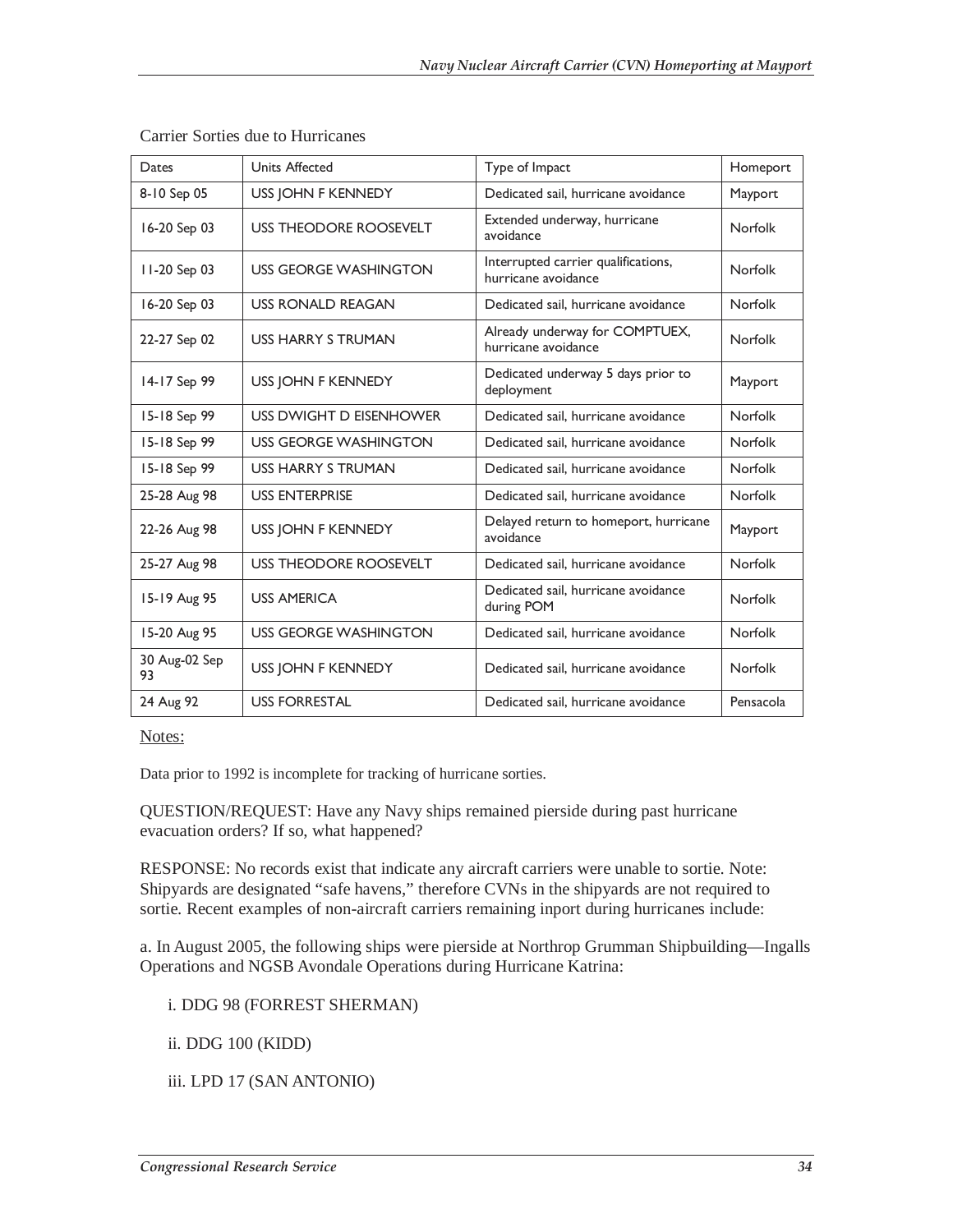iv. LPD 19 (MESA VERDE)

v. LPD 18 (NEW ORLEANS)

LPD 17 and DDG 98 sustained minor damage during the storm and DDG 100 sustained more extensive hull damage. The cost of repairs is classified as "Business Sensitive."

b. During hurricanes Gustav and Ike in 2008, the following ships were pierside at NGSB Avondale and NGSB Ingalls and did not sustain any damage:

i. LPD 20 (GREEN BAY)

ii. DDG 103 (TRUXTUN)

iii. DDG 105 (DEWEY)

QUESTION/REQUEST: Historically, how have hurricanes negatively affected CVN operations on the East Coast?

RESPONSE: Hurricanes can and have affected aircraft carrier operations during all phases of the carrier schedule. CVNs inport will sortie when directed by the Fleet Commander and conduct hurricane avoidance. CVNs underway for training will suspend or cancel training evolutions and maneuver to avoid the hurricane's predicted track.

QUESTION/REQUEST: Compare the amount of time required to sortie ships from Norfolk and Mayport.

RESPONSE: Following issuance of the sortie order, ships in Mayport require approximately 1 hour to reach the open sea and ships in Norfolk require between 4 to 4.5 hours to reach open sea.

QUESTION/REQUEST: When, if ever, has the Navy NOT been able to sortie ships?

RESPONSE: Ships in maintenance at Norfolk Naval Shipyard and Northrop Grumman Newport News Shipbuilding do not sortie since the shipyards are considered safe havens for ships during hurricanes. No records exist that indicate any aircraft carriers not in safe havens were unable to sortie.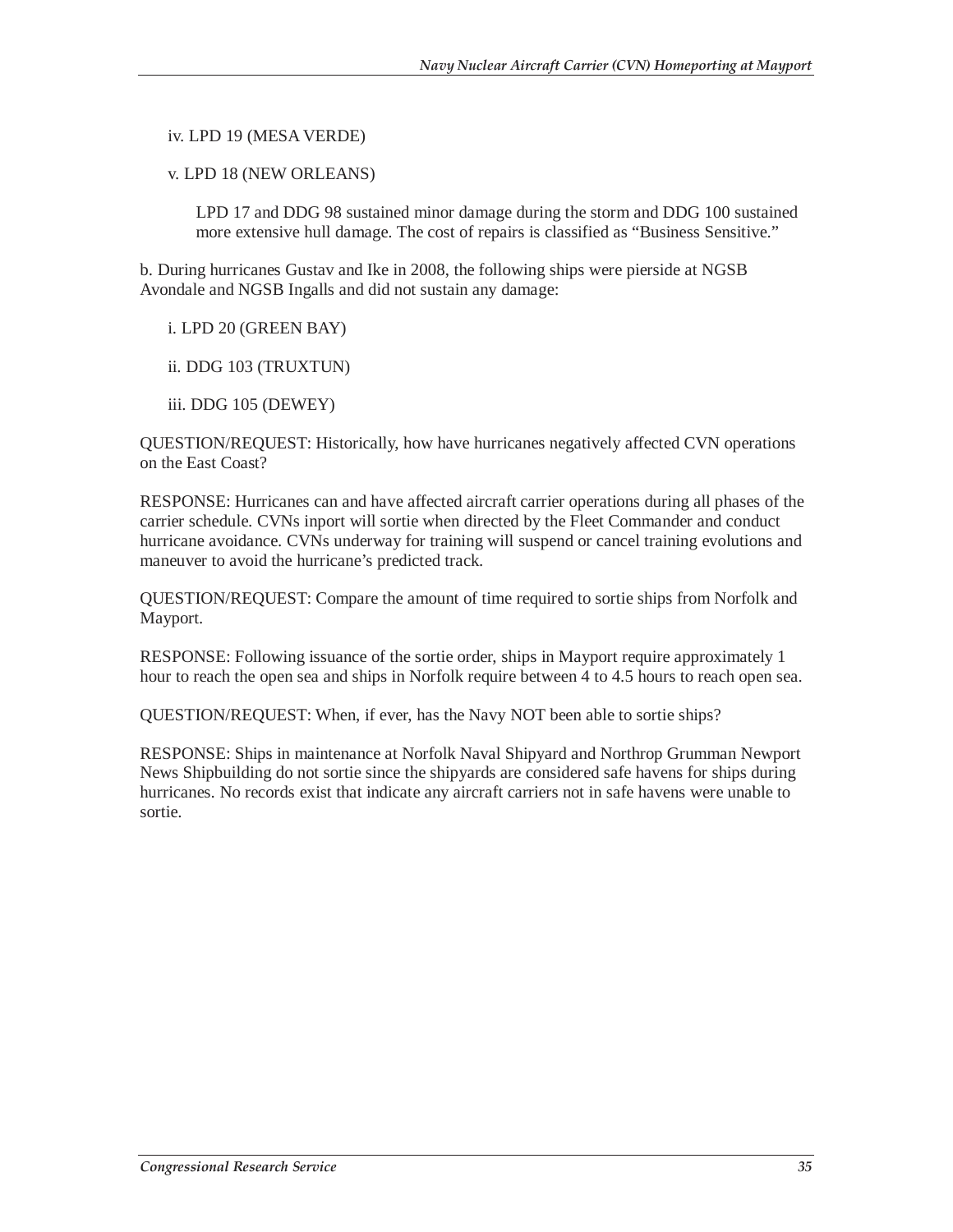# **Appendix D. Executive Summary of Paper From Senator Webb's Office**

In January 2009, the office of Senator Jim Webb released a 29-page paper questioning the Navy's desire to transfer a CVN to Mayport. The entire paper is available for downloading from Senator Webb's website.<sup>44</sup> The executive summary of the paper states:

#### **Executive Summary**

The Navy has made no compelling argument to justify its proposal to homeport a nuclearpowered aircraft carrier at Naval Station Mayport. There is little or no evidence that the Navy's preferred homeporting alternative is supported by either strategic necessity or economic logic. Given the unavoidable adverse impact that today's economic crisis will have on defense programs, the Navy would be irresponsible to incur costs (already projected to exceed \$600 million) for a poorly justified project to duplicate existing nuclear-support facilities that the service itself describes as an "insurance policy."

The Navy's flawed and incomplete analysis does not demonstrate a strategic necessity or the economic logic for homeporting a nuclear-powered aircraft carrier in Mayport. Of note:

• **There is no indication the Navy conducted a formal, comparative threat/survivability intelligence assessment to validate its claim that dispersing a nuclear-powered aircraft carrier to Mayport will reduce risk or increase operational readiness.** The Navy has provided no documentation of a cohesive, focused assessment of current and projected military threats for its homeporting proposal that included estimated levels of risk, potential vulnerabilities, and the implications for survivability, consequence management, and physical security programs;

• **The Coast Guard currently assesses the port-security risk for the Hampton Roads region and the port of Jacksonville/Mayport to be the same.** The Navy did not request the U.S. Coast Guard to provide an independent assessment of maritime security risk in Hampton Roads, Virginia., or Mayport, Florida. The U.S. Coast Guard has statutory responsibilities for assessing maritime security risk in major U.S. seaports.

• **The concept of strategic dispersal was challenged by critics even at the height of the Cold War.** In 1986, for example, the GAO reported that the Navy's decision to disperse the fleet as part of its strategic homeporting plan was not based on a formal threat analysis, deeming the conventional threat to U.S. ports as relatively low.

• **The Navy fails to acknowledge the more than \$111-million investment federal agencies have made to improve port security in Hampton Roads to mitigate significantly the risk of a terrorist attack.**

• **The Navy's proposal is fiscally irresponsible. The Navy estimated that it had**  \$4.6 billion in unfunded budget priorities for fiscal year 2009. The Navy does not account for the impact the project's approximately \$600 million to \$1 billion cost would have on the Navy's inadequately funded accounts for shipbuilding and aircraft procurement, shore

<sup>&</sup>lt;sup>44</sup> The paper can be downloaded at http://webb.senate.gov/contact/homeport/ CriticalAssessmentMayportHomeporting.pdf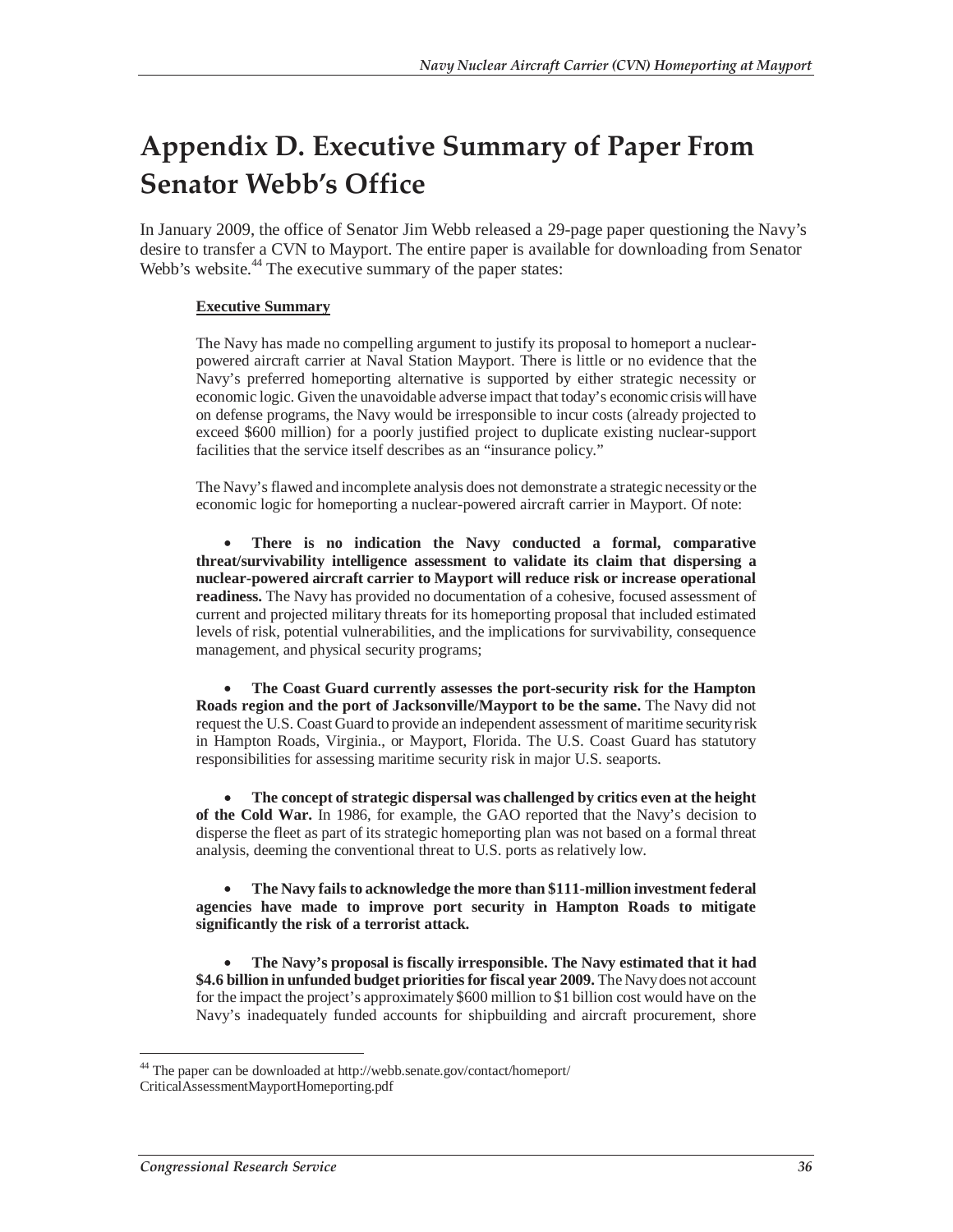readiness, and military construction. The proposal also runs counter to the Navy's "Shore Investment Strategy" which calls for consolidating the Navy's shore footprint to save money and improve physical security.

• **The Navy did not acknowledge that aircraft carriers homeported in Norfolk are supported by multiple military and civilian airfields, including an outlying airfield necessary to support carrier-qualification training requirements for the Atlantic Fleet carrier air wings.** In 2006, the citizens of Jacksonville had the chance to reopen the Naval Air Station Cecil Field for military use, but they voted not to do so.

• **The Navy issued its Final Environmental Impact Statement (FEIS) for homeporting alternatives in Mayport prior to the receipt of other agencies' statutory biological assessments.** The Navy also sought to fast-track the environmental review process so that it could issue its Record of Decision in early January. Virginia Governor Timothy M. Kaine described the Navy's FEIS as "legally insufficient and technically flawed."

• **Naval Station Norfolk is home to one of the largest regional concentrations of naval and military installations in the world, but the Navy did not apparently assess the impact that relocating a nuclear-powered aircraft carrier to Naval Station Mayport would have on assigned crew members and their families.** Any assessment of the impact of a permanent change of station should include all relevant training, career progression, seashore rotation, permanent change of station, and quality-of-life factors.

#### • **There is no evidence the Navy evaluated the comparative advantages for the private sector's ship-repair industrial base in Jacksonville resulting from an alternative homeporting arrangement encompassing a larger number of surface-combatant warships.**

It is my strong belief that no funds should be made available for the relocation of a nuclearpowered aircraft carrier to Naval Station Mayport unless the Navy fully justifies such a move in a comprehensive report to the appropriate congressional defense committees.<sup>45</sup>

<sup>45</sup> *The U.S. Navy's Proposed Homeporting of Additional Surface Ships at Naval Station Mayport, Florida[:] A Critical Assessment*, Office of Senator Jim Webb, January 2009, 29 pp. Emphasis as in the original.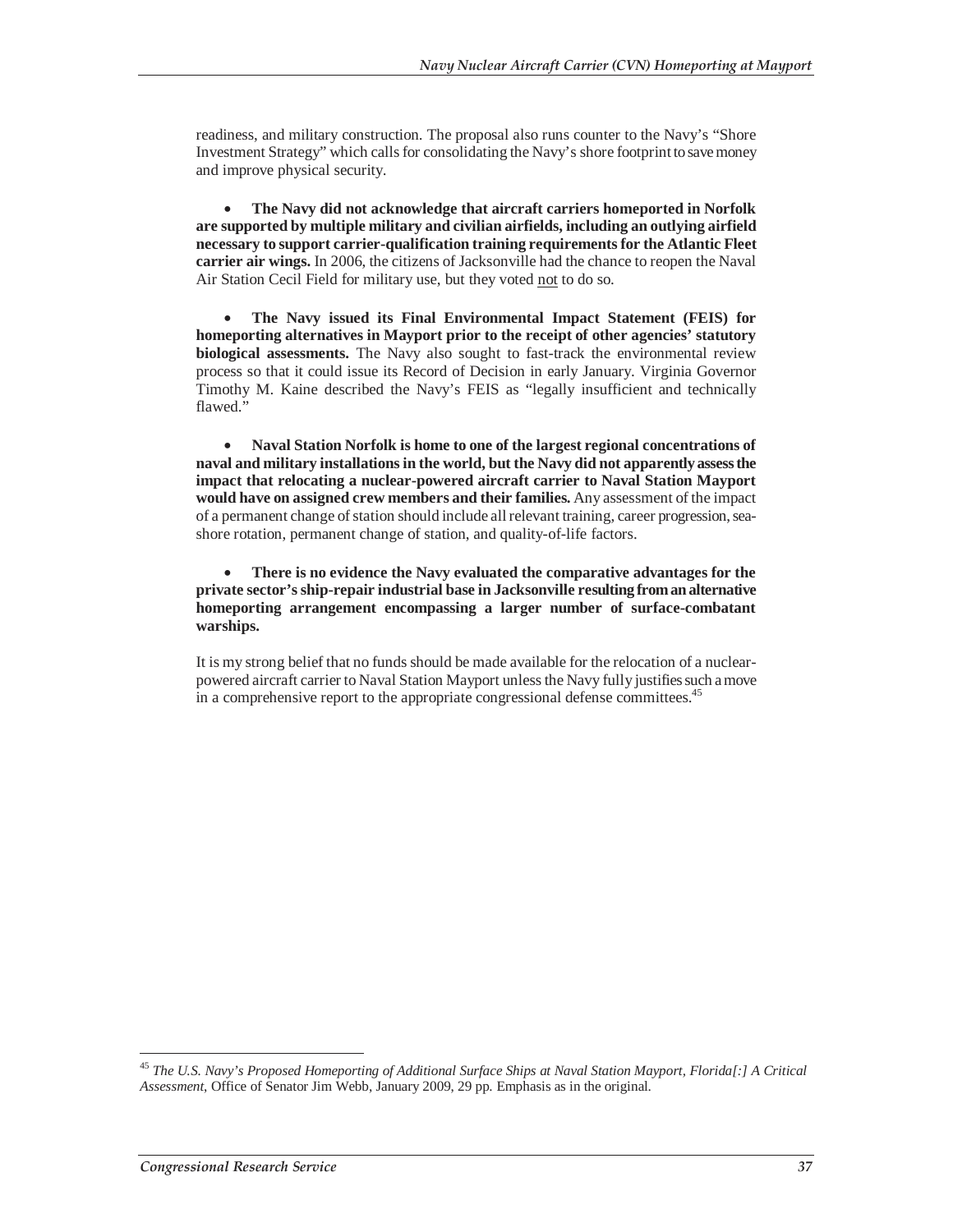# **Appendix E. Statement From Representative Crenshaw**

A December 7, 2008, statement from Representative Ander Crenshaw that has been endorsed by Senator Mel Martinez, Senator Bill Nelson, and Representative Corrine Brown states:

Recently, the Navy announced a decision to homeport a nuclear carrier at Naval Station Mayport, Florida, establishing a second nuclear port on the east coast.<sup>46</sup> The decision was based on neither economic input nor political influence. It was a decision to protect our strategic assets and sailors. A decision based on national security—pure and simple. The facts supporting the Navy's decision are overwhelming and simply irrefutable.

First of all, strategic dispersal has always been the Navy's rule rather than the exception, which is why there are three nuclear carrier homeports and maintenance facilities on the west coast and not just one.

Yet, today, all 5 of the current east coast aircraft carriers, and the only nuclear maintenance facility for these vessels, are located in the Norfolk area. This year, all 5 of our nuclear aircraft carriers were in port simultaneously for 35 days. And most alarming, normal operating schedules put 2 or more of our 5 aircraft carriers in port or undergoing routine maintenance in Norfolk 81% of the time.

But, in today's dangerous world, homeporting all of the east coast carriers in the same place is irresponsible and it is a dereliction of duty to keep taking chances with the Atlantic fleet of carriers especially when Norfolk is considered the most vulnerable port according to the Department of Homeland Security's assessment.

More troubling is the concern that if tragedy, man-made or nature-created, rendered the Norfolk nuclear maintenance facility inoperative, our service personnel and ships would be forced to journey almost a month around the tip of South America to receive such maintenance on the west coast. That is a long time for a carrier with serious problems to be underway.

Secondly, the Navy's decision was based on years of research, national security concerns, and military strategy. The Navy presented an irrefutable case for their decision in a recently completed 2½ year Environmental Impact Study (EIS) to examine the feasibility of creating a second nuclear carrier homeport. There was no rush to judgment. Every fact was reviewed and deliberated. In fact, the final decision was not included in the Draft EIS which was released earlier this year to guarantee the Navy enough time to review the strategic findings and implications of the Navy's entire fleet dispersal plan.

The Navy's decision is a culmination of a series of objective and non-political proceedings that led to the release of an exhaustive 1,200 page report detailing the facts and reasoning for its decision. The Navy's decision is sound and correctly focused on national security.

Finally, Mayport has a tremendous and unequivocal geographic benefit over the Norfolk area. Ships homeported at Mayport have a huge advantage in their ability to reach operational areas at sea. Norfolk based carriers have to travel under a bridge and over a

<sup>&</sup>lt;sup>46</sup> Note: This refers to the November 2008 Final Environmental Impact Statement (FEIS) on Mayport homeporting alternatives, which identified homeporting a CVN at Mayport as the Navy's preferred alternative.